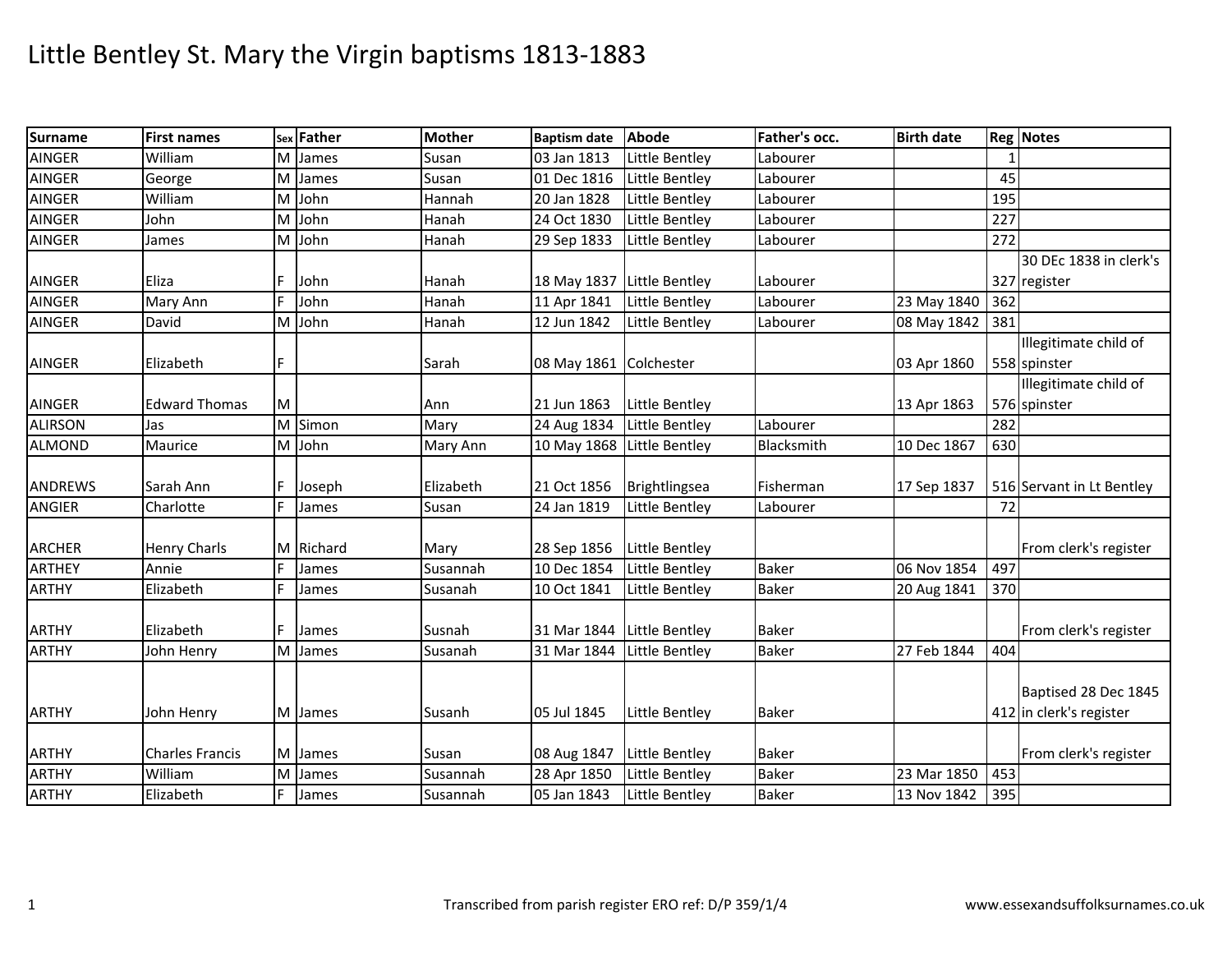| <b>Surname</b> | <b>First names</b>     |   | sex Father       | <b>Mother</b> | Baptism date Abode         |                | Father's occ.       | <b>Birth date</b> |     | <b>Reg Notes</b>      |
|----------------|------------------------|---|------------------|---------------|----------------------------|----------------|---------------------|-------------------|-----|-----------------------|
| <b>ARTHY</b>   | <b>Charles Francis</b> | M | James            | Susannah      | 27 Feb 1847                | Little Bentley | <b>Baker</b>        | 14 Feb 1847       | 429 |                       |
| <b>ARTHY</b>   | <b>Edward James</b>    |   | M James          | Charlotte     | 29 Sep 1861                | Little Bentley | <b>Baker</b>        | 29 Sep 1861       | 567 |                       |
| <b>ARTHY</b>   | <b>Walter Henry</b>    | М | James            | Charlotte     | 13 Aug 1865                | Little Bentley | <b>Baker</b>        | 14 Jun 1865       | 598 |                       |
| <b>ARTHY</b>   | Sarah Elizabeth        |   | James            | Charlotte     | 07 Jul 1868                | Little Bentley | <b>Baker</b>        | 23 Jun 1868       | 637 |                       |
| <b>ARTHY</b>   | William                | M | James            | Charlotte     | 30 Apr 1871                | Little Bentley | <b>Baker</b>        |                   | 672 |                       |
| <b>ARTHY</b>   | Charles                | M | James            | Charlotte     | 06 Jul 1873                | Little Bentley | <b>Baker</b>        |                   | 696 |                       |
| <b>ASKEW</b>   | Maria                  |   | Thos             | Elizabeth     | 20 Nov 1831                | Little Bentley | Shoemaker           |                   | 248 |                       |
| ASKEW          | <b>Thos</b>            | M | Thos             | Elizabeth     | 21 Apr 1833                | Little Bentley | Shoemaker           |                   | 261 |                       |
| <b>ASKEW</b>   | Sarah Elizabeth        | F | Thos             | Elizabeth     | 11 Oct 1835                | Little Bentley | Shoemaker           |                   | 296 |                       |
|                | Carola                 |   | William          | Pauline       |                            |                |                     |                   |     |                       |
| <b>ATTWOOD</b> | Gertrude               |   | Denton           | Gertrude      | 05 Oct 1873                | Little Bentley | <b>Clerk</b>        |                   |     | 698 The vicar         |
|                |                        |   |                  | Pauline       |                            |                |                     |                   |     |                       |
| <b>ATTWOOD</b> | <b>Richard Denton</b>  |   | M William Denton | Gertrude      | 16 Dec 1877                | Little Bentley | <b>Clerk</b>        |                   |     | 744 The vicar         |
| <b>BACKER</b>  | Charles                |   | M William        | Hannah        | 24 Nov 1833                | Little Bentley | Labourer            |                   | 274 |                       |
| <b>BACON</b>   | Lucy                   |   | Abraham          | Mary          | 11 Aug 1816 Little Bentley |                | Labourer            |                   | 44  |                       |
| <b>BACON</b>   | Ann                    |   | Henry            | Mary          | 12 Dec 1819                | Little Bentley | Labourer            |                   |     | 85 Born 28 Nov        |
| <b>BACON</b>   | Sarah                  | F | Abraham          | Mary          | 12 Jun 1820                | Little Bentley | Labourer            |                   | 94  |                       |
| <b>BACON</b>   | Ann                    | E | Abraham          | Mary          | 12 Jun 1820                | Little Bentley | Labourer            |                   | 95  |                       |
| <b>BACON</b>   | Elizabeth              | E | Abraham          | Mary          | 10 Jun 1821                | Little Bentley | Labourer            |                   | 108 |                       |
| <b>BACON</b>   | William                | м | Abraham          | Mary          | 23 Oct 1825                | Little Bentley | Labourer            |                   | 168 |                       |
| <b>BACON</b>   | Hanah                  | F | John             | Hanah         | 29 Oct 1837                | Little Bentley | Labourer            |                   | 320 |                       |
|                |                        |   |                  |               |                            |                |                     |                   |     | Illegitimate child of |
| <b>BACON</b>   | John                   | M |                  | Sarah         | 30 Dec 1841 Little Bentley |                |                     | 27 Dec 1841       |     | 374 spinster          |
| <b>BAKER</b>   | Joseph                 |   | M William        | Ann           | 07 Jul 1871                | Little Bentley | Miller's man        |                   | 679 |                       |
| <b>BALLS</b>   | Mary                   | F | James            | Sarah         | 01 Aug 1813                | Little Bentley | Labourer            |                   | 8   |                       |
| <b>BALLS</b>   | Annie Louisa           |   | James            | Emma          | 12 Jul 1857                | Little Bentley | Servant             | 05 Jun 1857       | 518 |                       |
| <b>BALLS</b>   | <b>Spencely James</b>  | M | James            | Emma          | 09 Feb 1859                | Little Bentley | Servant             | 15 Jan 1859       | 534 |                       |
| <b>BALLS</b>   | Frank                  | M | James            | Helen         | 08 Feb 1874                | Little Bentley | <b>Church Clerk</b> |                   | 706 |                       |
| <b>BANDOCK</b> | Sarah                  | F | Samuel           | Sarah         | 24 Sep 1826                | Little Bentley | Labourer            |                   | 181 |                       |
|                | Elizabeth              |   |                  |               |                            |                |                     |                   |     |                       |
| <b>BANYARD</b> | Emmeley                |   | Charles          | Elizabeth     | 17 Mar 1851 Little Bentley |                | Bricklayer          | 08 Feb 1851       | 460 |                       |
| <b>BANYARD</b> | Rachel Charlotte       |   | Charles          | Elizabeth     | 06 Nov 1853 Little Bentley |                | Bricklayer          | 19 Jan 1853       | 483 |                       |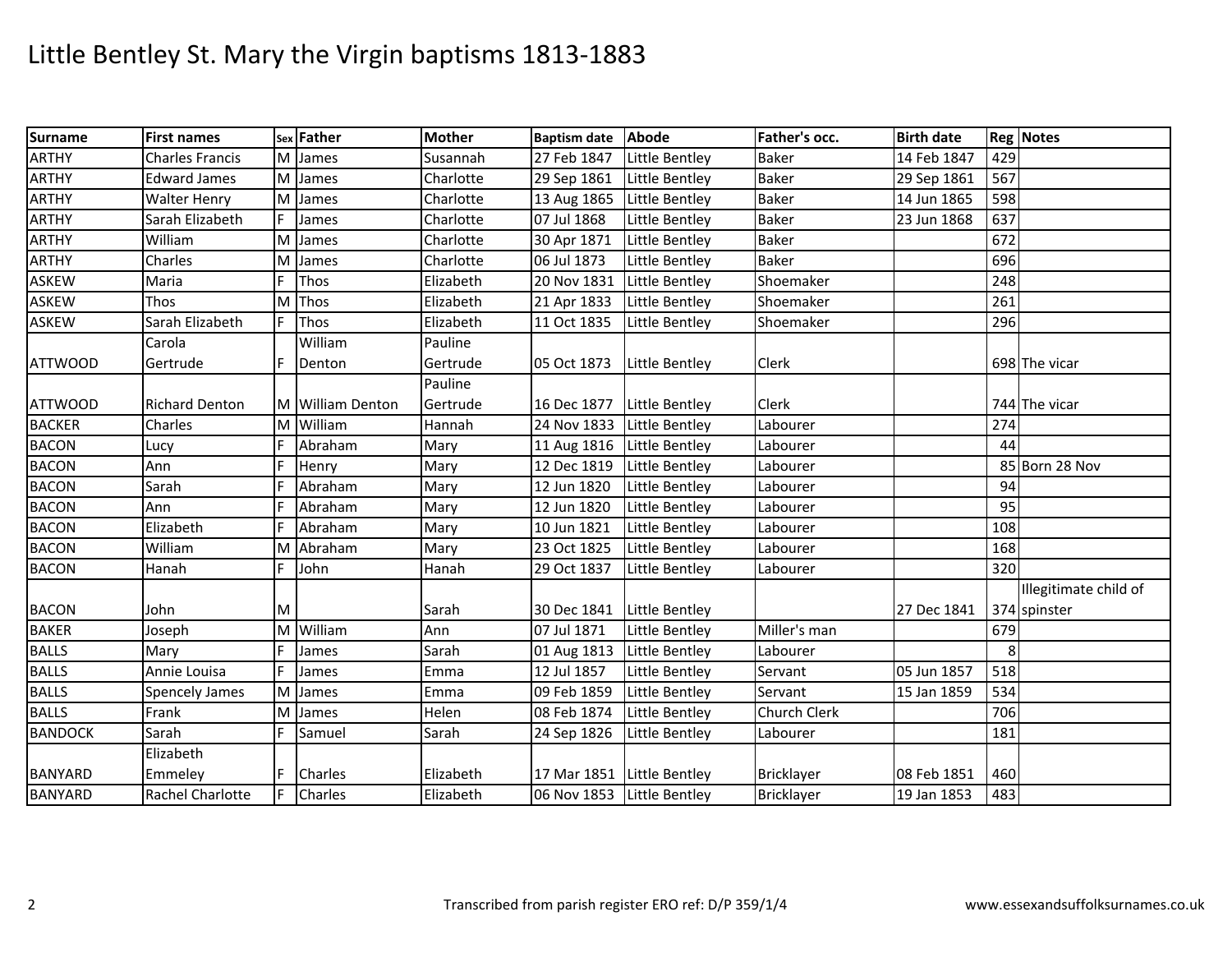| <b>Surname</b> | <b>First names</b>     |   | sex Father            | <b>Mother</b> | Baptism date Abode         |                | Father's occ. | <b>Birth date</b> |     | <b>Reg Notes</b>      |
|----------------|------------------------|---|-----------------------|---------------|----------------------------|----------------|---------------|-------------------|-----|-----------------------|
| <b>BANYARD</b> | Mary Alice             | F | Charles               | Elizabeth     | 20 Dec 1857                | Little Bentley | Bricklayer    |                   | 527 |                       |
| <b>BANYARD</b> | Annie Louisa           |   | Charles               | Elizabeth     | 13 Nov 1859                | Little Bentley | Bricklayer    | 01 Oct 1859       | 548 |                       |
| <b>BANYARD</b> | Charles William        |   | M Charles             | Elizabeth     | 11 Aug 1861                | Little Bentley | Bricklayer    | 09 Jul 1861       | 565 |                       |
| <b>BANYARD</b> | Charles Herbert        |   | M Charles             | Elizabeth     | 17 Apr 1864                | Little Bentley | Bricklayer    | 09 Feb 1864       | 584 |                       |
|                | William Robert         |   |                       |               |                            |                |               |                   |     |                       |
| <b>BARBER</b>  | Deane                  |   | M William             | Sophia        | 08 Apr 1855                | Little Bentley | Farmer        | 30 Jan 1855       | 500 |                       |
| <b>BARBER</b>  | Clara Sophia           |   | William               | Sophia        | 26 Aug 1857                | Little Bentley | Farmer        | 13 Jun 1857       | 522 |                       |
| <b>BARBER</b>  | Louisa                 | F | William               | Sophia        | 02 Nov 1858 Little Bentley |                | Farmer        | 07 Sep 1858       | 532 |                       |
|                |                        |   | <b>William Robert</b> |               |                            |                |               |                   |     |                       |
| <b>BARBER</b>  | <b>Ruth Caroline</b>   | F | Deane                 | Anne Emily    | 30 Nov 1877                | Little Bentley | Farmer        |                   | 743 |                       |
|                |                        |   | William Robert        |               |                            |                |               |                   |     |                       |
| <b>BARBER</b>  | <b>Emily Gertrude</b>  |   | Dean                  | Annie Emily   | 24 Feb 1879                | Little Bentley | Merchant      | 12 Dec 1878       | 758 |                       |
| <b>BARKER</b>  | Rachel                 |   | William               | Hannah        | 07 Jan 1816                | Little Bentley | Labourer      |                   | 34  |                       |
| <b>BARKER</b>  | William                | м | William               | Hanah         | 30 Mar 1817                | Little Bentley | Labourer      |                   | 49  |                       |
| <b>BARKER</b>  | Sarah                  | F | William               | Martha        | 19 Aug 1821                | Little Bentley | Labourer      |                   | 112 |                       |
| <b>BARKER</b>  | Hannah                 | F | William               | Martha        | 07 Sep 1823                | Little Bentley | Labourer      |                   | 143 |                       |
| <b>BARKER</b>  | Richard                | м | William               | Hannah        | 10 Jun 1827                | Little Bentley | Labourer      |                   | 188 |                       |
| <b>BARKER</b>  | Elizabeth              |   | Samuel                | Elizabeth     | 25 May 1828 Little Bentley |                | Labourer      |                   | 201 |                       |
| <b>BARKER</b>  | David                  |   | M William             | Martha        | 21 Mar 1830 Little Bentley |                | Labourer      |                   | 222 |                       |
| <b>BARKER</b>  | Charles                |   | M Wilm                | Martha        | 24 Nov 1833                | Little Bentley | Labourer      |                   |     | From clerk's register |
| <b>BARKER</b>  | <b>Richard Quilter</b> |   | M Richard             | Marcy         | 30 Jun 1839                | Little Bentley | Farmer        |                   |     | 343 Born 04 Jun       |
|                |                        |   |                       |               |                            |                |               |                   |     | Mother Ann in clerk's |
| <b>BARKER</b>  | Emma                   | F | Richard               | Nancy         | 10 Oct 1841                | Little Bentley | Farmer        | 09 Sep 1841       |     | 369 register          |
| <b>BARKER</b>  | <b>Abirt Peter</b>     |   | M Richard             | Nancy         | 07 Jul 1844                | Little Bentley | Farmer        |                   |     | From clerk's register |
| <b>BARKER</b>  | George Frederick       |   | M Richard             | Hannah        | 08 May 1859 Little Bentley |                | Labourer      | 20 Feb 1859       | 539 |                       |
| <b>BARKER</b>  | Charles Walter         |   | M Richard             | Hannah        | 28 Sep 1856                | Little Bentley | Labourer      | 04 Jul 1856       | 514 |                       |
| <b>BARKER</b>  | George Frederick       |   | M Richard             | Hannah        | 10 Mar 1858                | Little Bentley | Labourer      | 02 Feb 1858       | 528 |                       |
| <b>BARKER</b>  | William Clarence       |   | M Richard             | Hannah        | 17 Feb 1861                | Little Bentley | Labourer      | 13 Nov 1860       | 557 |                       |
| <b>BARKER</b>  | Alice Ellen            | F | Richard               | Hannah        | 21 Sep 1862                | Little Bentley | Labourer      | 03 Aug 1862       | 573 |                       |
| <b>BARKER</b>  | <b>Richard Francis</b> |   | M Richard             | Hannah        | 29 May 1864 Little Bentley |                | Labourer      | 03 May 1864       | 585 |                       |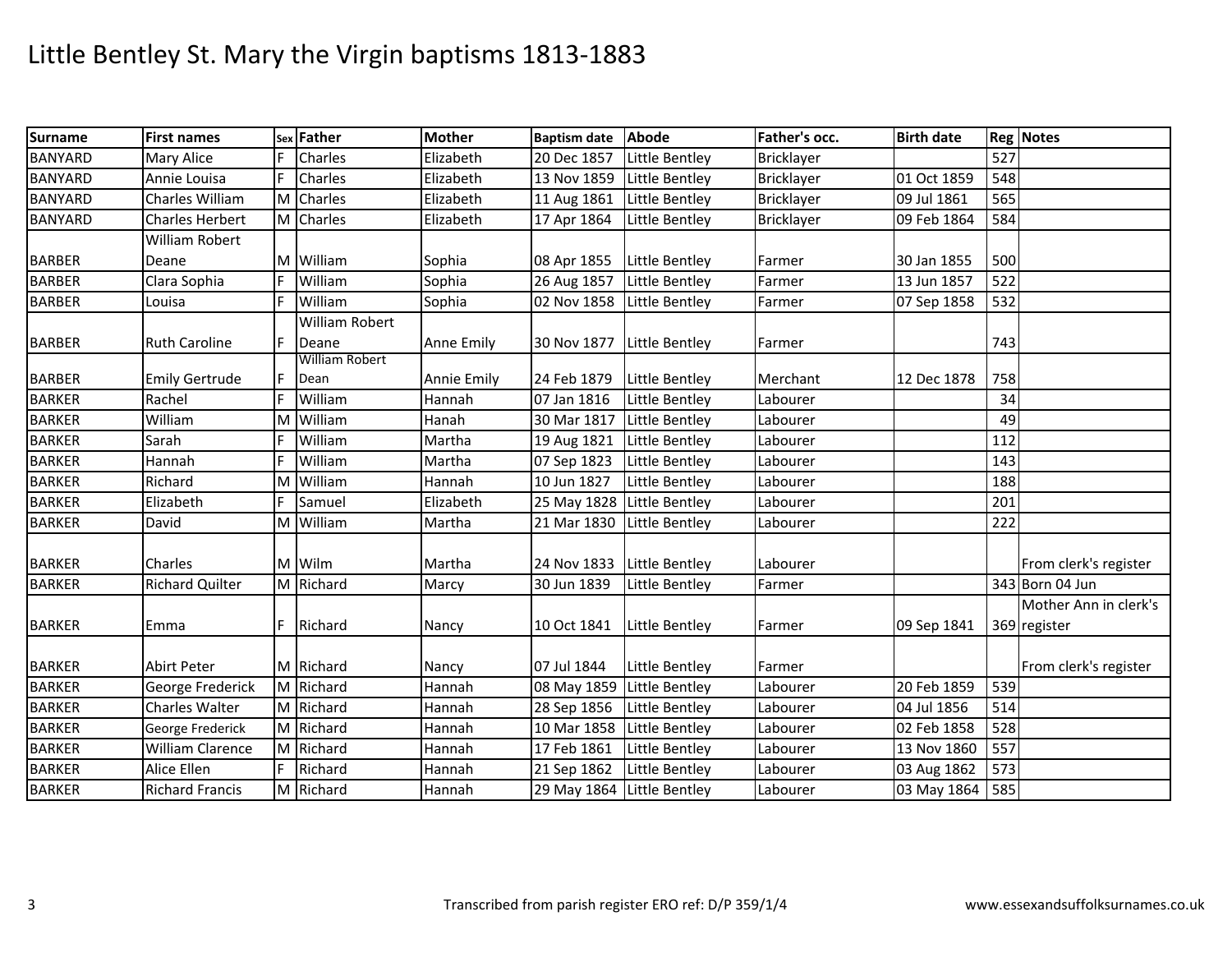| <b>Surname</b>    | <b>First names</b>    |    | sex Father | <b>Mother</b> | <b>Baptism date</b>        | Abode             | Father's occ. | <b>Birth date</b> |     | <b>Reg Notes</b>                                            |
|-------------------|-----------------------|----|------------|---------------|----------------------------|-------------------|---------------|-------------------|-----|-------------------------------------------------------------|
| <b>BARKER</b>     | Mary Maria            |    | James      | Mary Ann      | 06 Aug 1865                | Little Bentley    | Labourer      | 15 Jun 1865       | 597 |                                                             |
| <b>BARKER</b>     | Emma                  | F  | James      | Mary Ann      | 29 Dec 1867                | Little Bentley    | Labourer      | 31 Aug 1867       | 624 |                                                             |
| <b>BARKER</b>     | Sarah                 |    | James      | Mary Ann      | 10 Oct 1870                | Little Bentley    | Labourer      | 18 Sep 1870       |     | $669$ Twin                                                  |
| <b>BARKER</b>     | William               | м  | James      | Mary Ann      | 05 Feb 1871                | Little Bentley    | Labourer      | 18 Sep 1870       | 671 | Twin                                                        |
| <b>BARKER</b>     | John                  | М  | James      | Mary Ann      | 10 May 1874 Little Bentley |                   | Labourer      |                   | 708 |                                                             |
| <b>BARKER</b>     | Frederick             |    | M James    | Mary Ann      | 10 May 1874 Little Bentley |                   | Labourer      |                   | 709 |                                                             |
| <b>BARTON</b>     | Charlotte             |    | James      | Charlotte     | 07 May 1826                |                   |               |                   |     | Daughter of Charlotte<br>174 Hunt by James Barton.          |
| <b>BARTON</b>     | Lucy                  |    | Jerimiah   | Charlotte     | 22 Jul 1838                | Little Bentley    | Labourer      |                   | 331 |                                                             |
| <b>BARTON</b>     | Mary Ann              |    | John       | Maria         | 08 May 1842 Little Bentley |                   | Labourer      | 02 Jul 1841       | 379 |                                                             |
| <b>BARTON</b>     | Eliza                 |    | James      | Mary          | 31 May 1846 Little Bentley |                   | Labourer      | 01 May 1846       | 425 |                                                             |
| <b>BARTON</b>     | Elizabeth             |    | John       | Maria         | 29 Apr 1849                | Little Bentley    | Labourer      | 03 Jan 1849       | 446 |                                                             |
| <b>BARTON</b>     | William               |    | M James    | Mary          | 30 Mar 1854 Little Bentley |                   | Labourer      | 08 Feb 1851       |     | Miller in clerk's<br>461 register<br>Mother Celia in clerks |
| <b>BARTON</b>     | Emma                  | F. | Joseph     | Eliza         | 21 Aug 1853 Little Bentley |                   | Labourer      | 10 Jul 1853       |     | 478 register                                                |
| <b>BARTON</b>     | <b>Fredrick James</b> |    | M Joseph   | Elizer        | 21 Aug 1856                | Little Bentley    | Labourer      | 09 Apr 1856       | 512 |                                                             |
| <b>BARTON</b>     | Ellen                 | F. | John       | Maria         | 07 Oct 1860                | Little Bentley    | Labourer      | 17 Jul 1860       | 554 |                                                             |
| <b>BARTON</b>     | Joseph                |    | M Joseph   | Eliza         | 14 Jul 1861                | Little Bentley    | Labourer      | 23 Jul 1860       | 564 |                                                             |
| <b>BARTON</b>     | William John          |    | M John     | Elizabeth     | 10 Oct 1869                | Little Bentley    | Labourer      | 29 Sep 1869       | 650 |                                                             |
| <b>BARTON</b>     | George Henry          |    | M John     | Elizabeth     | 25 Dec 1870                | Little Bentley    | Labourer      | 02 Nov 1870       | 670 |                                                             |
| <b>BEER</b>       | Edward John           |    | M Edward   | Matilda       | 26 Jun 1859                | <b>Gt Bromley</b> | Labourer      | 03 Jan 1859       | 540 |                                                             |
| <b>BENDOCK</b>    | Mary                  | F  | Samuel     | Sarah         | 28 Sep 1818                | Little Bentley    | Labourer      |                   | 66  |                                                             |
| <b>BERTON</b>     | Emma                  | F  | Jeremiah   | Charlotte     | 18 Sep 1842                | Little Bentley    | Labourer      | 22 Mar 1842       | 388 |                                                             |
| <b>BIRD</b>       | George                |    | M Samuel   | Harriet       | 28 Jan 1866                | Little Bentley    | Engine driver | 22 Nov 1865       | 606 |                                                             |
| <b>BLACKELD</b>   | Mary                  | Е  | John       | Ann           | 30 Jun 1816                | Little Bentley    | Labourer      |                   | 41  |                                                             |
| <b>BLACKSHELD</b> | William               | м  | John       | Ann           | 13 Sep 1818                | Little Bentley    | Labourer      |                   | 65  |                                                             |
| <b>BLACKSHELL</b> | John                  |    | M John     | Ann           | 14 Aug 1814                | Little Bentley    | Labourer      |                   | 18  |                                                             |
| BLACKSHIELD       | James                 |    | M John     | Ann           | 15 Feb 1828                | Little Bentley    | Labourer      |                   | 198 |                                                             |
| BLACKSHIELD       | William               | M  |            | Sarah         | 15 Mar 1838 Little Bentley |                   |               |                   |     | Illegitimate child of<br>324 spinster                       |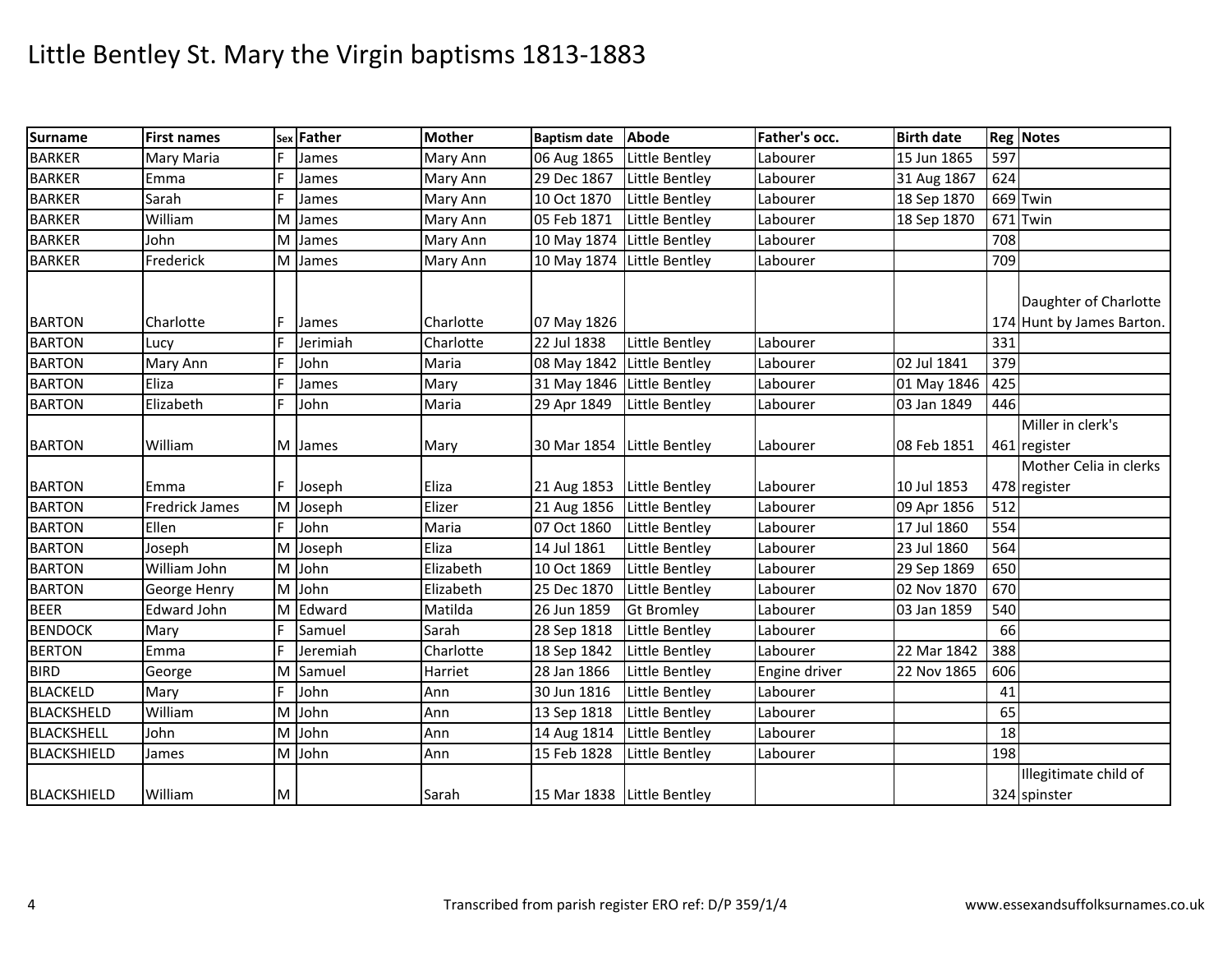| <b>Surname</b>     | <b>First names</b>  |   | sex Father      | <b>Mother</b> | <b>Baptism date</b> | <b>Abode</b>          | Father's occ. | <b>Birth date</b> |        | <b>Reg Notes</b>        |
|--------------------|---------------------|---|-----------------|---------------|---------------------|-----------------------|---------------|-------------------|--------|-------------------------|
|                    |                     |   |                 |               |                     |                       |               |                   |        | Illegitimate child of   |
| <b>BLACKSHIELD</b> | Sarah Sage          |   |                 | Sarah         | 09 Aug 1842         | Little Bentley        |               |                   |        | 384 spinster. Born June |
| <b>BLACKSHIELD</b> | Wilfred Henry       |   | M Henry         | Mary Ann      | 06 Mar 1864         | Little Bentley        | Labourer      | 28 Dec 1863       | 581    |                         |
| <b>BLACKSHIELD</b> | <b>Arthur James</b> |   | M Henry         | Mary Ann      | 12 Nov 1865         | Little Bentley        | Labourer      | 27 Aug 1865       | 603    |                         |
| <b>BLACKSHIELD</b> | William Dale        |   | M Henry         | Mary Ann      | 18 Aug 1867         | Little Bentley        | Labourer      | 06 Jun 1867       | 620    |                         |
| <b>BLACKSHIELD</b> | George Frederick    |   | M Henry         | Mary Ann      | 30 May 1869         | Little Bentley        | Labourer      | 04 Feb 1869       | 643    |                         |
| BLACKSHIELD        | Mary Elizabeth      |   | Henry           | Mary Ann      | 28 May 1871         | Little Bentley        | Labourer      |                   | 674    |                         |
| <b>BLACKSHIELD</b> | Rosanna             |   | Henry           | Mary Ann      | 31 Aug 1873         | Little Bentley        | Labourer      |                   | 697    |                         |
| <b>BLACKSHIELD</b> | Iva Lavinia         |   | Henry           | Mary Ann      | 14 Oct 1877         | <b>Little Bentley</b> | Labourer      |                   | 741    |                         |
| <b>BOER</b>        | Maria               | F | William         | Sarah         | 22 May 1814         | Little Bentley        | Labourer      |                   | 16     |                         |
|                    | George              |   |                 |               |                     |                       |               |                   |        |                         |
| <b>BOUGHEN</b>     | Materson            |   | M George Samuel | Emma          | 06 Oct 1861         | Little Bentley        | Engine driver | 11 Aug 1861       | 568    |                         |
| <b>BOUGHEN</b>     | Sarah Ann Eliza     | F | George Samuel   | Emma          | 24 Jul 1864         | Little Bentley        | Engine driver | 09 Jun 1864       | 591    |                         |
| <b>BOUGHEN</b>     | Samuel Henry        |   | M George Samuel | Emma          | 26 Aug 1866         | Little Bentley        | Engine driver | 28 Jun 1866       | 610    |                         |
| <b>BOUTELL</b>     | Frank               |   | M Frank         | Elizabeth     | 11 Oct 1874         | Little Bentley        | Labourer      |                   |        | 716 Father deceased     |
| <b>BOWELL</b>      | Alfred              |   | M William       | Eliza         | 12 Aug 1845         | Little Bentley        | Labourer      | 19 Jul 1845       | 415    |                         |
| <b>BOWER</b>       | Emma                |   | William         | Mary Ann      | 22 Jun 1824         | Little Bentley        | Labourer      |                   | 278    |                         |
| <b>BOWER</b>       | Sarah               | E | William         | Mary          | 19 Jun 1836         | Little Bentley        | Labourer      |                   | 306    |                         |
| <b>BOWER</b>       | Henry               | м | William         | Mary          | 04 Nov 1838         | Little Bentley        | Labourer      | 23 Sep 1838       | 333    |                         |
| <b>BOWER</b>       | Abraham             | м | William         | Mary          | 23 May 1841         | Little Bentley        | Labourer      | 26 Feb 1841       | 364    |                         |
| <b>BOWER</b>       | Robt                | M | William         | Mary          | 08 Oct 1843         | Little Bentley        | Labourer      |                   |        | 402 Born Sept 1842      |
| <b>BOWER</b>       | Elizabeth           | F | William         | Mary          | 12 Apr 1846         | Little Bentley        | Labourer      | 21 Feb 1846       | 424    |                         |
| <b>BOWER</b>       | John                | M | William         | Mary          | 16 Jul 1848         | Little Bentley        | Labourer      | 30 May 1848       | 440    |                         |
| <b>BOWER</b>       | Eliza               | F | William         | Mary          | 29 Sep 1850         | Little Bentley        | Labourer      | 12 Jul 1850       | 458    |                         |
| <b>BOWER</b>       | Lucy                | F | William         | Mary          | 02 Oct 1853         | Little Bentley        | Labourer      | 25 Mar 1853       | 480    |                         |
| <b>BOWER</b>       | Henry George        |   | M Henry         | Charlotte     | 18 Sep 1864         | Little Bentley        | Servant       | 03 Jul 1864       | 593    |                         |
| <b>BOWER</b>       | William             |   | M Robert        | Mary Ann      | 21 Nov 1873         | Little Bentley        | Labourer      |                   | 703    |                         |
| <b>BOWER</b>       | Henry               |   | M Robert        | Mary Ann      | 24 Jan 1875         | <b>Little Bentley</b> | Labourer      |                   | 719    |                         |
| <b>BOWER</b>       | Elizabeth Emma      | F | Robert          | Mary Ann      | 12 Aug 1877         | Little Bentley        | Labourer      |                   | 739    |                         |
| <b>BRAZIER</b>     | Frederick           |   | M Charles       | Abigail       | 28 Aug 1814         | Little Bentley        | Labourer      |                   | 19     |                         |
| <b>BRAZIER</b>     | Robert              | М | Charles         | Abigail       | 28 Aug 1814         | Little Bentley        | Labourer      |                   | $20\,$ |                         |
| <b>BROMLEY</b>     | Elizabeth           |   | Phillip         | Elizth        | 11 Sep 1817         | Little Bentley        | Farmer        |                   | 56     |                         |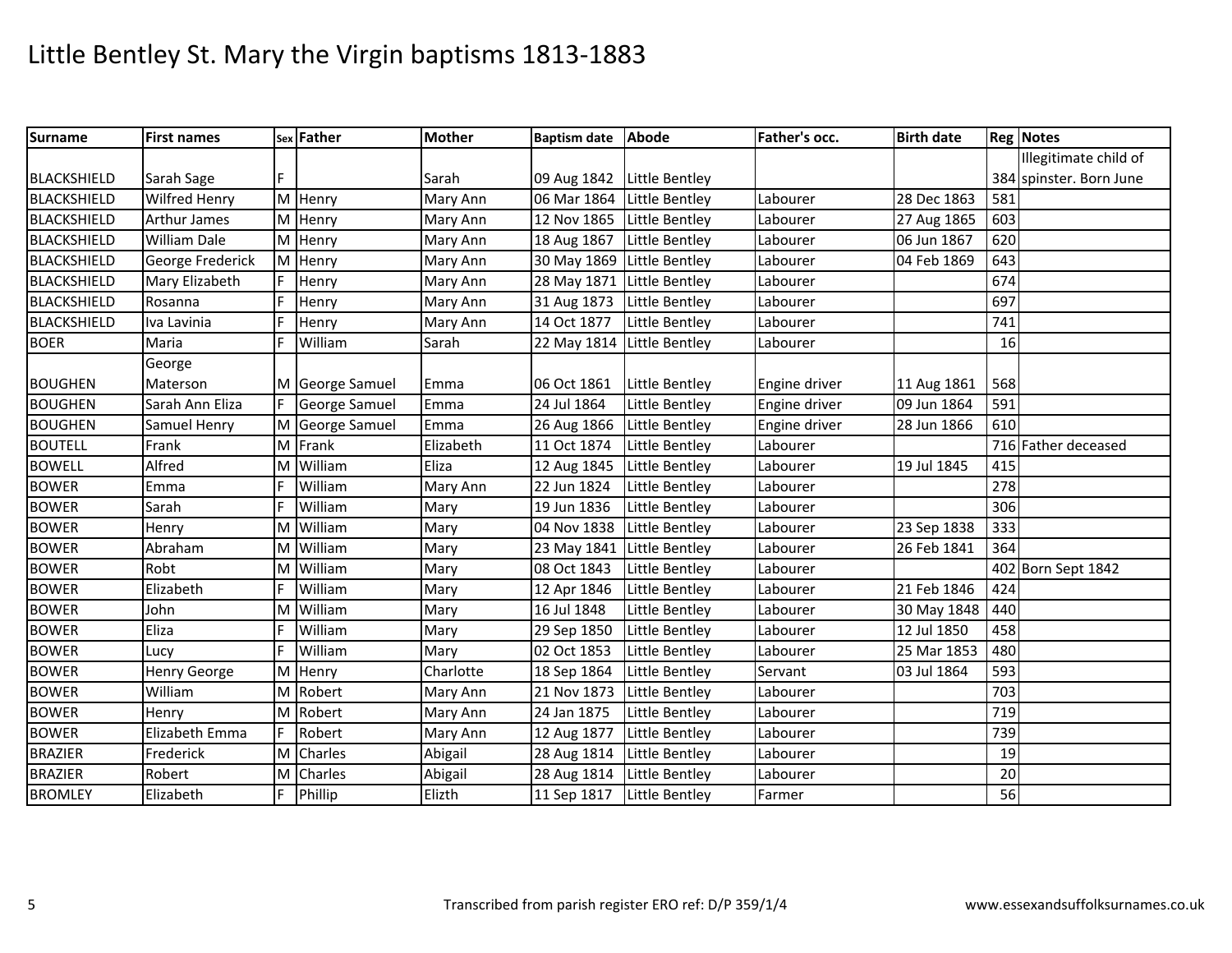| <b>Surname</b> | <b>First names</b>     |   | sex Father         | <b>Mother</b> | <b>Baptism date</b> | Abode                 | Father's occ.   | <b>Birth date</b> |     | <b>Reg Notes</b>      |
|----------------|------------------------|---|--------------------|---------------|---------------------|-----------------------|-----------------|-------------------|-----|-----------------------|
| <b>BROMLEY</b> | Martha                 |   | Philips            | Elizabeth     | 19 Mar 1820         | Little Bentley        | Farmer          |                   | 88  |                       |
| <b>BROMLEY</b> | Carrington             |   | M Philips          | Elizabeth     | 19 Mar 1820         | <b>Little Bentley</b> | Farmer          |                   | 89  |                       |
| <b>BROMLEY</b> | Peter                  |   | M Philip           | Sarah         | 02 Jan 1828         | Little Bentley        | Farmer          |                   | 194 |                       |
| <b>BROMLEY</b> | Philips Kingsbury      |   | M Philip           | Sarah         | 03 Dec 1829         | Little Bentley        | Farmer          |                   | 218 |                       |
|                | Fredrick Wiliam        |   |                    |               |                     |                       |                 |                   |     |                       |
| <b>BROOKS</b>  | <b>Brittrum Brooks</b> | M |                    |               | 05 Oct 1823         | Little Bentley        |                 |                   |     | 147 Illegitimate      |
| <b>BROOKS</b>  | George                 |   | M George           | Sarah         | 11 Feb 1836         | Little Bentley        | Labourer        |                   | 299 |                       |
| <b>BROOKS</b>  | Clara                  | F | Robert             | Elizabeth     | 10 May 1854         | Little Bentley        | Miller          | 28 Feb 1854       | 492 |                       |
| <b>BROOKS</b>  | William                |   | M Robert           | Elizebeth     | 28 Apr 1858         | Little Bentley        | Miller          | 18 Jan 1858       | 529 |                       |
| <b>BROOKS</b>  | Orlando                |   | M Robert           | Elizabeth     | 01 Aug 1860         | Little Bentley        | Miller          | 05 May 1860       | 552 |                       |
| <b>BROOKS</b>  | Rosa Jane              | F | Robert             | Elizabeth     | 10 Sep 1862         | Little Bentley        | Miller          | 04 Apr 1862       | 571 |                       |
| <b>BROOKS</b>  | Walter                 |   | M Robert           | Elizabeth     | 10 Mar 1864         | <b>Little Bentley</b> | Miller          | 11 Dec 1863       | 582 |                       |
| <b>BROOKS</b>  | Ida Kate               |   | Robert             | Elizabeth     | 24 Oct 1866         | Little Bentley        | Miller          | 21 Apr 1866       | 612 |                       |
| <b>BROOKS</b>  | Herbert                |   | M Robert           | Sharon Anna   | 07 May 1879         | Little Bentley        | Miller & farmer |                   | 761 |                       |
| <b>BROOKS</b>  | Frederick              |   | M Robert           | Sharon Anna   | 06 Aug 1880         | <b>Little Bentley</b> | Miller & farmer |                   | 779 |                       |
| <b>BROOKS</b>  | Leonard Gordon         |   | M Robert           | Sharon Anna   | 23 May 1882         | Little Bentley        | Farmer & Miller |                   | 789 |                       |
| <b>BROWN</b>   | Mareen                 |   | Bartholmew         | Fanny         | 23 Jun 1841         | Little Bentley        | Farmer          |                   |     | From clerk's registr  |
| <b>BROWN</b>   | Bartholomew            |   | M Bartholomew      | Fanny         | 23 Jun 1841         | Little Bentley        | Farmer          |                   |     | From clerk's register |
| <b>BROWN</b>   | Emmer                  | F | Bartholomew        | Fanny         | 23 Jun 1841         | <b>Little Bentley</b> | Farmer          |                   |     | From clerk's register |
| <b>BROWN</b>   | Henry                  |   | M Bartholomew      | Fanny         | 23 Jun 1841         | <b>Little Bentley</b> | Farmer          |                   |     | From clerk's reister  |
| <b>BROWN</b>   | <b>William Bigsby</b>  |   | M Bartholomew      | Fanny         | 25 Jun 1843         | Little Bentley        | Farmer          | 25 May 1842       | 398 |                       |
| <b>BROWN</b>   | Agnes                  | F | Barthollemew       | Fanney        | 08 Feb 1846         | Little Bentley        | Farmer          |                   |     | 422 Born Jan          |
| <b>BROWN</b>   | Mary Ann               |   | Bartholomew John   | Fanny         | 09 Sep 1835         | Little Bentley        | Farmer          |                   | 295 |                       |
| <b>BROWN</b>   | Bartholomew            |   | M Bartholomew John | Fanny         | 08 Nov 1836         | Little Bentley        | Farmer          |                   | 310 |                       |
| <b>BROWN</b>   | Emma Fanny             |   | Bartholomew John   | Fanny         | 06 Dec 1838         | Little Bentley        | Farmer          | 05 Nov 1838       | 334 |                       |
| <b>BUGG</b>    | Isabella               | F | Robert             | Mary          | 05 Feb 1854         | Little Bentley        | Labourer        | 27 Oct 1853       | 485 |                       |
| <b>BUNCH</b>   | John                   | M | John               | Sarah         | 18 Dec 1814         | Little Bentley        | Labourer        |                   | 21  |                       |
| <b>BUNCH</b>   | James                  |   | M John             | Sarah         | 08 Feb 1818         | <b>Little Bentley</b> | Labourer        |                   | 61  |                       |
| <b>BUNCH</b>   | Robert                 | м | Jeremiah           | Mary          | 10 Mar 1822         | Little Bentley        | Labourer        |                   | 117 |                       |
| <b>BUNDOCK</b> | Maria                  |   | Samuel             | Sarah         | 01 Jun 1817         | Little Bentley        | Labourer        |                   | 53  |                       |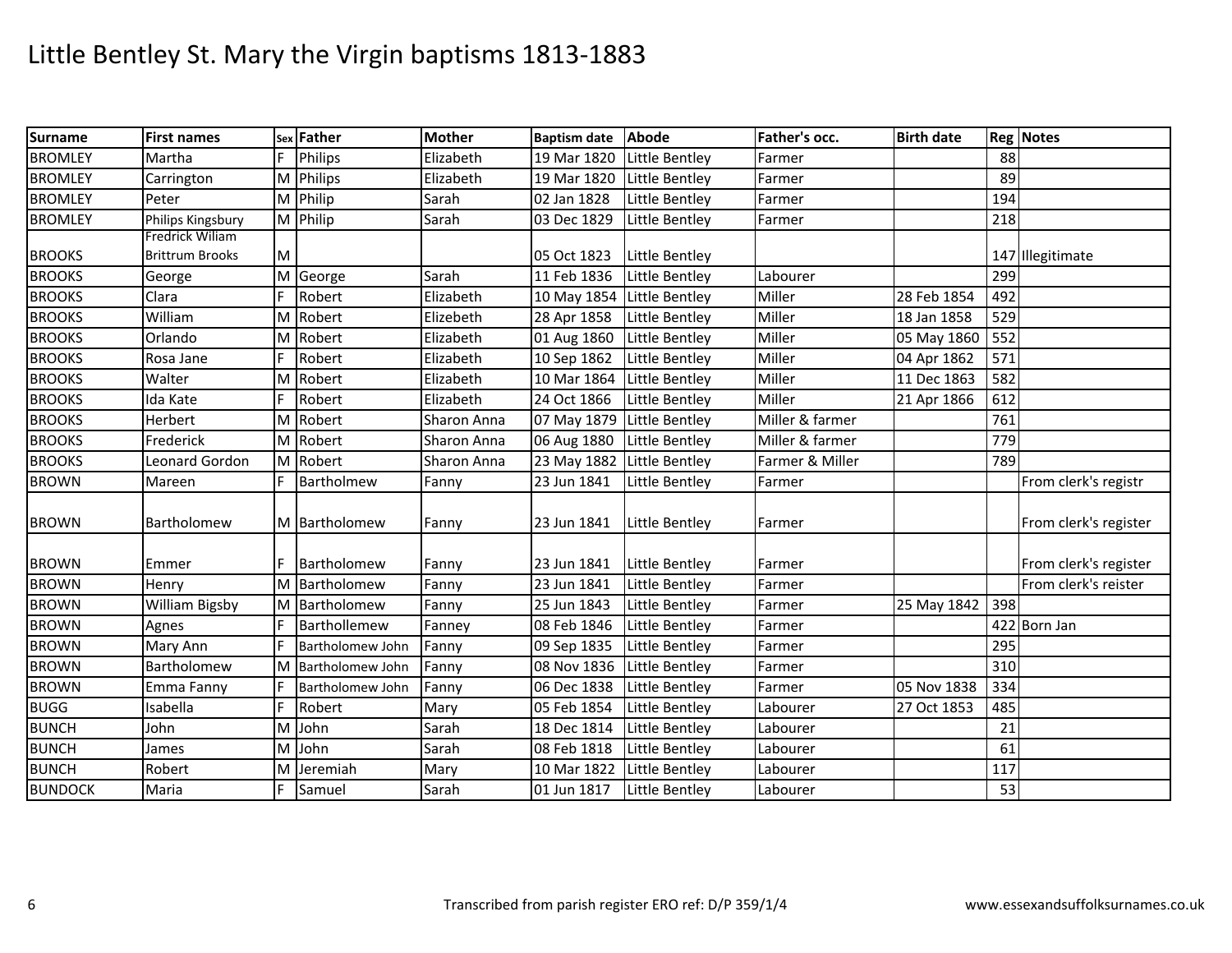| <b>Surname</b>    | <b>First names</b>      |   | sex Father   | <b>Mother</b> | <b>Baptism date</b>        | Abode                 | Father's occ.     | <b>Birth date</b> |     | <b>Reg Notes</b>      |
|-------------------|-------------------------|---|--------------|---------------|----------------------------|-----------------------|-------------------|-------------------|-----|-----------------------|
| <b>BURLING</b>    | James Moris             | M | James        | Sarah         | 30 Nov 1828                | Little Bentley        | Blacksmith        |                   | 210 |                       |
| <b>BURLING</b>    | Esther                  | F | James        | Sarah         | 30 Nov 1828                | <b>Little Bentley</b> | Blacksmith        |                   | 211 |                       |
| <b>BURLING</b>    | Tirzah                  |   | James        | Sarah         | 05 Nov 1830                | Little Bentley        | Blacksmith        |                   | 230 |                       |
| <b>BURLING</b>    | Keziah                  |   | James        | Sarah         | 24 May 1834 Little Bentley |                       | Blacksmith        |                   | 291 |                       |
| <b>BURLING</b>    | Joshua                  |   | M James      | Sarah         | 18 May 1842 Little Bentley |                       | Blacksmith        |                   |     | From clerk's register |
| <b>BURLING</b>    | Naome                   | F | James        | Sarah         | 18 May 1842 Little Bentley |                       | Blacksmith        |                   |     | From clerk's register |
| <b>BURLING</b>    | Matilder                |   | James        | Sarah         | 18 May 1842 Little Bentley |                       | Blacksmith        |                   |     | From clerk's register |
| <b>BURLING</b>    | John                    | м | James        | Sarah         | 18 May 1842 Little Bentley |                       | Blacksmith        | 02 Jul 1841       | 380 |                       |
| <b>BURLING</b>    | David                   |   | M James      | Sarah         | 26 May 1844 Little Bentley |                       | Blacksmith        | 01 Oct 1843       | 406 |                       |
| <b>BURLING</b>    | Anna Sophia             |   | James        | Sarah         | 25 Feb 1846                | Little Bentley        | Blacksmith        | 17 Jan 1846       | 423 |                       |
| <b>BURLING</b>    | <b>Frederick Morres</b> | M | James Morris | Frances       | 28 Mar 1847                | Little Bentley        | Blacksmith        | 05 Jan 1846       | 430 |                       |
| <b>BURLING</b>    | Mary Eliza              |   | James Morris | Frances       | 30 Aug 1857                | <b>Little Bentley</b> | Schoolmaster      | 27 Jul 1857       | 523 |                       |
| <b>BURLING</b>    | Joshua                  | M | James        | Sarah         | 21 Mar 1832                | Little Bentley        | Blacksmith        |                   | 251 |                       |
| <b>BURLING</b>    | Naomi                   |   | James        | Sarah         | 04 Jan 1837                | Little Bentley        | Blacksmith        |                   | 313 |                       |
| <b>BURLING</b>    | Matilda                 | F | James        | Sarah         | 08 Jul 1839                | Little Bentley        | Blacksmith        |                   |     | 344 Born March        |
| <b>BURLING</b>    | James Raymes            | м | James Morris | Frances       | 18 Mar 1860                | Little Bentley        | Late schoolmaster | 10 Jan 1860       | 550 |                       |
| <b>BURLS</b>      | Sarah Kendal            |   | John Scott   | Sarah         | 06 Nov 1833                | <b>Little Bentley</b> | Farmer            |                   | 273 |                       |
| <b>BURREL</b>     | Sarah Kendle?           | F | John         | Sarah         | 06 Nov 1833                | Little Bentley        | Farmer            |                   |     | From clek's register  |
| <b>CANE</b>       | Annie Emily             | F | John         | Ann           | 24 Feb 1879                | <b>Little Bentley</b> | Corn merchant     | 01 Jul 1878       | 757 |                       |
| <b>CARRINGTON</b> | Elizabeth               |   | Benjaman     | Mary          | 09 Feb 1823                | Little Bentley        | Farmer            |                   | 137 |                       |
| <b>CARRINGTON</b> | Sarah Ann               |   | Benjaman     | Mary          | 09 Feb 1823                | Little Bentley        | Farmer            |                   | 138 |                       |
| <b>CARTER</b>     | Eliza                   | F | James Day    | Eliza         | 11 Dec 1859                | Little Bentley        | Farmer            | 07 Nov 1859       | 549 |                       |
| <b>CARTER</b>     | James                   | M | James Day    | Eliza         | 09 May 1861                | Little Bentley        | Farmer            | 06 Nov 1860       | 559 |                       |
| <b>CARTER</b>     | Joseph Griffen          | M | James Day    | Eliza         | 17 Feb 1864                | Little Bentley        | Farmer            | 25 Apr 1863       | 580 |                       |
| <b>CARTER</b>     | George                  |   | M James Day  | Eliza         | 11 Jan 1866                | Little Bentley        | Farmer            | 11 Dec 1861       | 604 |                       |
| <b>CARTER</b>     | William                 |   | M James Day  | Eliza         | 11 Jan 1866                | <b>Little Bentley</b> | Farmer            | 07 Mar 1865       | 605 |                       |
| <b>CARTER</b>     | <b>Frederick Ernest</b> |   | M James Day  | Eliza         | 19 Jun 1870                | Little Bentley        | Farmer            |                   | 663 |                       |
| <b>CARTER</b>     | Laura May               |   | James Day    | Eliza         | 22 Oct 1873                | Little Bentley        | Farmer            |                   | 700 |                       |
| <b>CARTER</b>     | Kate                    |   | James Day    | Eliza         | 09 Feb 1879                | <b>Little Bentley</b> | Farmer            | 24 Nov 1878       | 755 |                       |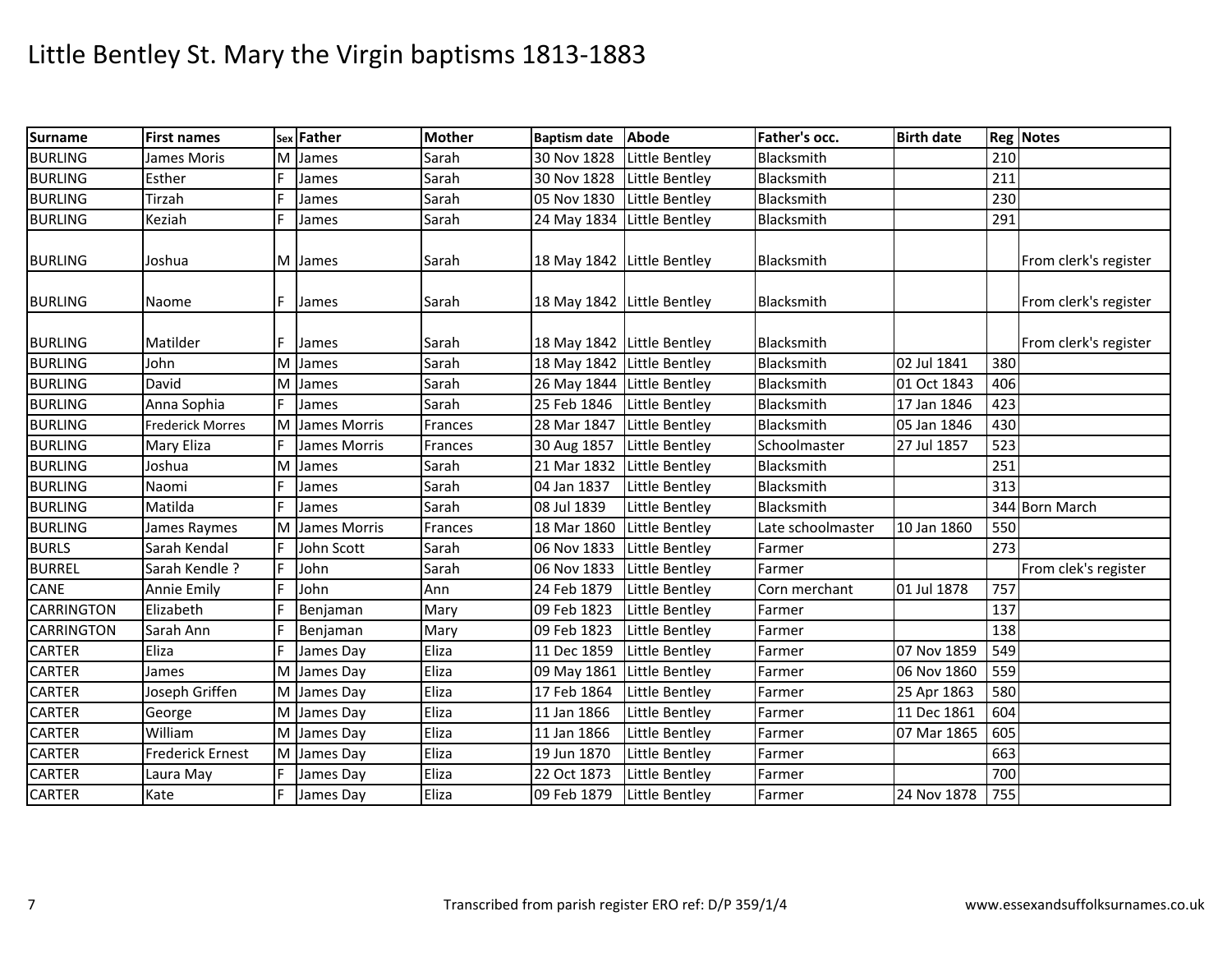| <b>Surname</b>    | <b>First names</b>    |    | sex Father | <b>Mother</b> | Baptism date Abode         |                | Father's occ. | <b>Birth date</b> |     | <b>Reg Notes</b>      |
|-------------------|-----------------------|----|------------|---------------|----------------------------|----------------|---------------|-------------------|-----|-----------------------|
| <b>CASON</b>      | Emeley                | E  | William    | Esther        | 04 Mar 1855                | Little Bentley | Labourer      | 29 Dec 1854       | 498 |                       |
|                   |                       |    |            |               |                            |                |               |                   |     | Carter in clerk's     |
| CASON             | Reuben                |    | M Willam   | Esther        | 20 Sep 1857                | Little Bentley | Labourer      | 28 Mar 1857       |     | 524 register          |
| <b>CASON</b>      | William               |    | M William  | Esther        | 22 May 1859 Little Bentley |                | Labourer      | 18 Feb 1859       | 537 |                       |
| CASON             | James                 | M  | William    | Esther        | 14 Jul 1861                | Little Bentley | Labourer      | 12 Apr 1861       | 563 |                       |
| CASON             | George                | M  | William    | Esther        | 11 Dec 1864                | Little Bentley | Labourer      | 29 Sep 1864       | 594 |                       |
| <b>CASON</b>      | Fanny                 | F  | William    | Esther        | 16 Feb 1868                | Little Bentley | Labourer      | 29 Nov 1867       | 627 |                       |
| CASON             | <b>Esther Sarah</b>   | IF | William    | Esther        | 17 Jul 1870                | Little Bentley | Labourer      | 03 May 1870       | 666 |                       |
|                   | <b>Agnes Mabel</b>    |    |            |               |                            |                |               |                   |     |                       |
| <b>CASON</b>      | Grace                 |    | William    | Esther        | 11 Aug 1878                | Little Bentley | Labourer      | 15 Jun 1878       | 748 |                       |
| <b>CASON</b>      | Leonard James         | M  | James      | Charlotte     | 14 Jun 1882                | Little Bentley | Labourer      |                   | 791 |                       |
| <b>CHIPPERTON</b> | Lucy                  |    | Benjaman   | Maria         | 23 Nov 1828                | Little Bentley | Huckster      |                   | 209 |                       |
| <b>CHISNALL</b>   | Mary Jane Clara       |    | William    | Maria         | 27 Apr 1841                | Little Bentley | Farmer        | 24 Jan 1841       | 363 |                       |
| <b>CHISNALL</b>   | William Robert        |    | M William  | Maria         | 08 May 1842 Little Bentley |                | Farmer        | 28 Mar 1842       | 378 |                       |
|                   | <b>Arthur Charles</b> |    |            |               |                            |                |               |                   |     |                       |
| <b>CHISNALL</b>   | Frederick             |    | M William  | Maria         | 16 Mar 1843 Little Bentley |                | Farmer        | 14 Mar 1843       | 397 |                       |
|                   | Marian Emma           |    |            |               |                            |                |               |                   |     |                       |
| <b>CHISNALL</b>   | Chinnery              |    | William    | Maria         | 01 Jun 1845                | Little Bentley | Farmer        |                   |     | 411 Born April        |
| <b>CHURCH</b>     | Mary Ann              | F  | John       | Mary          | 06 Nov 1831                | Little Bentley | Shoemaker     |                   | 247 |                       |
|                   |                       |    |            |               |                            |                |               |                   |     | Illegitimate, of      |
|                   |                       |    |            |               |                            |                |               |                   |     | Elizabeth Clark by    |
| <b>CLARK</b>      | Harriot               |    | James      | Elizabeth     | 16 Dec 1832 Little Bentley |                | Labourer      |                   |     | 258 James Gardiner    |
|                   |                       |    |            |               |                            |                |               |                   |     |                       |
| <b>CLARK</b>      | William               |    | M James    | Elizabeth     | 01 Nov 1840                | Little Bentley |               |                   |     | From clerk's register |
|                   |                       |    |            |               |                            |                |               |                   |     |                       |
| <b>CLARK</b>      | Isaac                 |    | M James    | Elizabeth     | 01 Nov 1840                | Little Bentley |               |                   |     | From clerk's register |
|                   |                       |    |            |               |                            |                |               |                   |     |                       |
| <b>CLARK</b>      | Elizar                |    | James      | Elizabeth     | 01 Nov 1840                | Little Bentley |               |                   |     | From clerk's register |
| <b>CLARK</b>      | <b>Ethel Beatrice</b> | E  | Abraham    | Mary Ann      | 26 Nov 1877                | Little Bentley | Labourer      |                   | 742 |                       |
| <b>CLARKE</b>     | William               | M  | James      | Elizabeth     | 10 May 1835 Little Bentley |                | Labourer      |                   | 290 |                       |
| <b>CLARKE</b>     | Eliza                 | F  | James      | Elizabeth     | 27 Dec 1836 Little Bentley |                | Labourer      |                   | 312 |                       |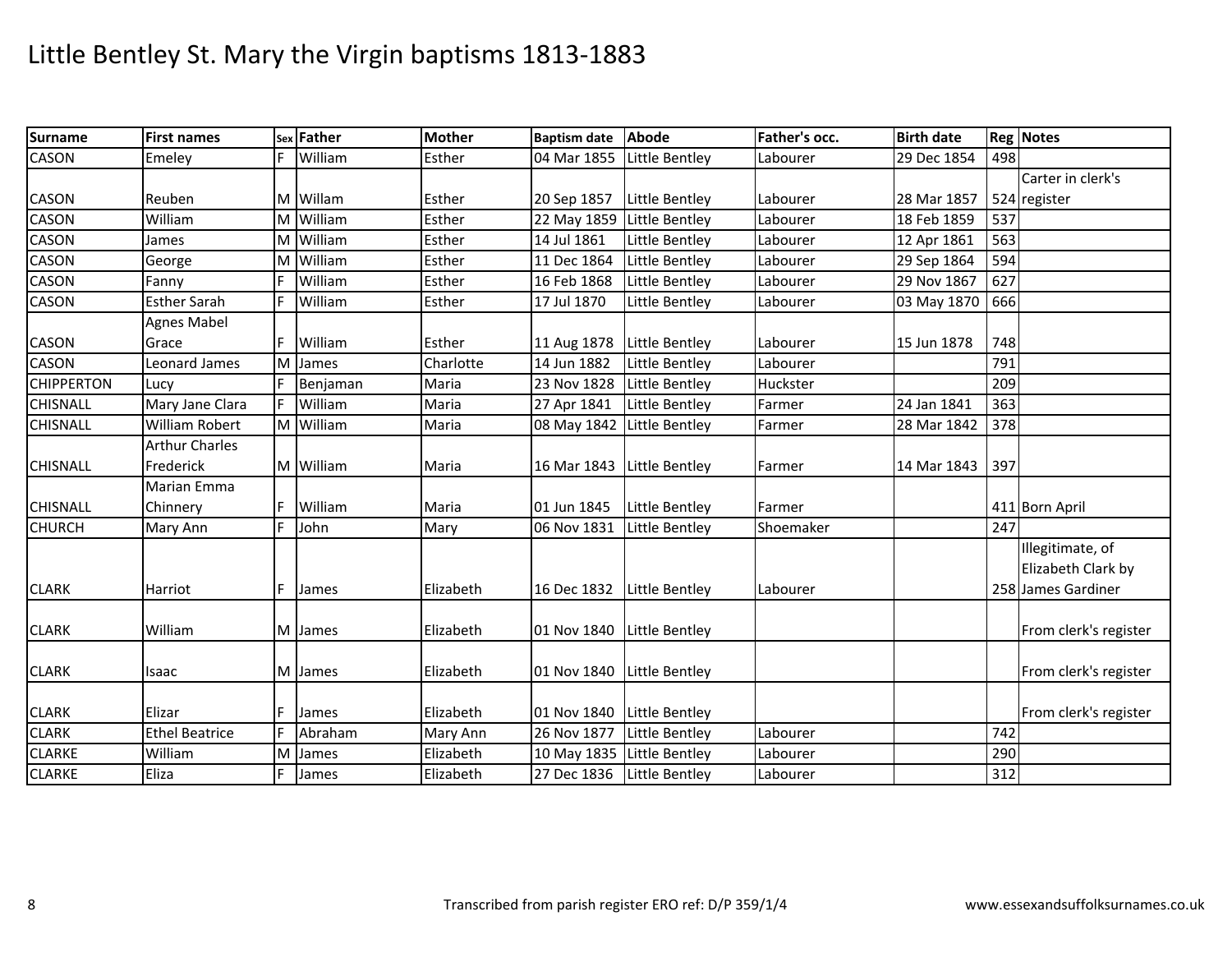| <b>Surname</b> | <b>First names</b> |   | sex Father   | <b>Mother</b> | Baptism date Abode         |                | Father's occ.    | <b>Birth date</b> |     | <b>Reg Notes</b>     |
|----------------|--------------------|---|--------------|---------------|----------------------------|----------------|------------------|-------------------|-----|----------------------|
|                |                    |   |              |               |                            |                |                  |                   |     | Illegitmate child of |
| <b>CLARKE</b>  | Harriet            |   |              | Eliza         | 23 Apr 1855                | Little Bentley |                  | 10 Apr 1855       |     | 510 spinster         |
| <b>CLARKE</b>  | Abraham            | M |              | Harriet       | 25 Jan 1874                | Little Bentley |                  |                   |     | 704 Spinster         |
| <b>COLE</b>    | Mary               | E | Samuel       | Mary          | 14 Nov 1819                | Little Bentley | Labourer         |                   | 84  |                      |
| <b>COLE</b>    | George             | M | Samuel       | Mary          | 02 Sep 1821                | Little Bentley | Labourer         |                   | 113 |                      |
| <b>COLE</b>    | Sarah              | F | Henry        | Sarah         | 19 Apr 1840                | Little Bentley | Labourer         |                   |     | 352 Born 10 Dec 1838 |
| COOK           | Mary Ann           | F | Robt         | Maria         | 01 Jun 1817                | Little Bentley | Labourer         |                   | 52  |                      |
| COOK           | Robert             | м | Robt         | Mary          | 29 Nov 1818                | Little Bentley | Labourer         |                   | 68  |                      |
| COOK           | Margaret           |   | Robt         | Margaret      | 12 Nov 1820                | Little Bentley | Labourer         |                   | 101 |                      |
| COOK           | Susannah           |   | Robt         | Marian        | 06 Jul 1823                | Little Bentley | Labourer         |                   | 141 |                      |
| COOK           | Eliza              |   | Robert       | Maria         | 26 Jun 1825                | Little Bentley | Labourer         |                   | 165 |                      |
| COOK           | John               | M | Robt         | Maria         | 17 May 1827                | Little Bentley | Labourer         |                   | 186 |                      |
| <b>COOPER</b>  | Eliza              | F | Carington    | Louisa        | 31 Aug 1828                | Little Bentley | Jobber           |                   | 204 |                      |
|                |                    |   |              |               |                            |                |                  |                   |     | 06 Sep in clerk's    |
| <b>COOPER</b>  | Carrington         |   | M Carrington | Elizabeth     | 15 Jun 1837                | Little Bentley | <b>Butcher</b>   |                   |     | 292 register         |
| <b>COOPER</b>  | James              | M | John         | Mary Ann      | 08 Nov 1835                | Little Bentley | Brickmaker       |                   | 298 |                      |
| <b>COOPER</b>  | William            |   | M Carrington | Elizabeth     | 07 Jan 1838                | Little Bentley | <b>Butcher</b>   |                   | 322 |                      |
| <b>COOPER</b>  | Carrington         |   | M Carrington | Elizabeth     | 12 Sep 1841                | Little Bentley | <b>Butcher</b>   | 09 Aug 1841       | 367 |                      |
| <b>COOPER</b>  | Charles            | М | John         | Mary Ann      | 17 Jan 1838                | Little Bentley | Brickmaker       |                   | 323 |                      |
| <b>COOPER</b>  | George             | M | Carrington   | Elizabeth     | 07 Jun 1840                | Little Bentley | <b>Butcher</b>   | 06 Jun 1840       | 353 |                      |
| <b>CRAMPIN</b> | Ann                | F | Charles      | Charlotte     | 02 Aug 1834                | Little Bentley | Labourer         |                   | 293 |                      |
| <b>CRAMPIN</b> | Anne               | E | Charles      | Charlotte     | 02 Aug 1835                | Tendring       | Labourer         |                   | 293 |                      |
| <b>CRISP</b>   | Rachel             |   | James        | Rachel        | 25 Jul 1852                | Witley, Surrey | Police constable |                   | 471 |                      |
| <b>CUTTING</b> | Lilly Laura        | E | John         | Susannah      | 29 Apr 1877                | Little Bentley | Publican         |                   | 733 |                      |
| <b>CUTTING</b> | Kate Maud          | E | John         | Susannah      | 06 Oct 1878                | Little Bentley | Publican         | 04 Jun 1878       | 750 |                      |
| <b>DAVIES</b>  | Eliza Ellen        | E | Joseph       | Mary          | 01 Feb 1874                | Little Bentley | Labourer         |                   | 705 |                      |
| <b>DAVIS</b>   | Mark               | м | David        | Charlotte     | 21 Oct 1827                | Little Bentley | Labourer         |                   | 193 |                      |
| <b>DAVIS</b>   | Joseph             | M | David        | Eliza         | 21 Aug 1842                | Little Bentley | Labourer         | 10 Jun 1842       | 386 |                      |
|                |                    |   |              |               |                            |                |                  |                   |     | Susan in clerk's     |
| <b>DAVIS</b>   | Eliza              | F | David        | Eliza         | 24 Dec 1848 Little Bentley |                | Labourer         | 24 Nov 1844       |     | 443 register         |
| <b>DAVIS</b>   | Mary               | E | David        | Eliza         | 24 Dec 1848                | Little Bentley | Labourer         | 24 Nov 1844       | 442 |                      |
| <b>DAVIS</b>   | Amma               | F | David        | Eliza         | 11 May 1851 Little Bentley |                | Labourer         | 06 Apr 1850       | 463 |                      |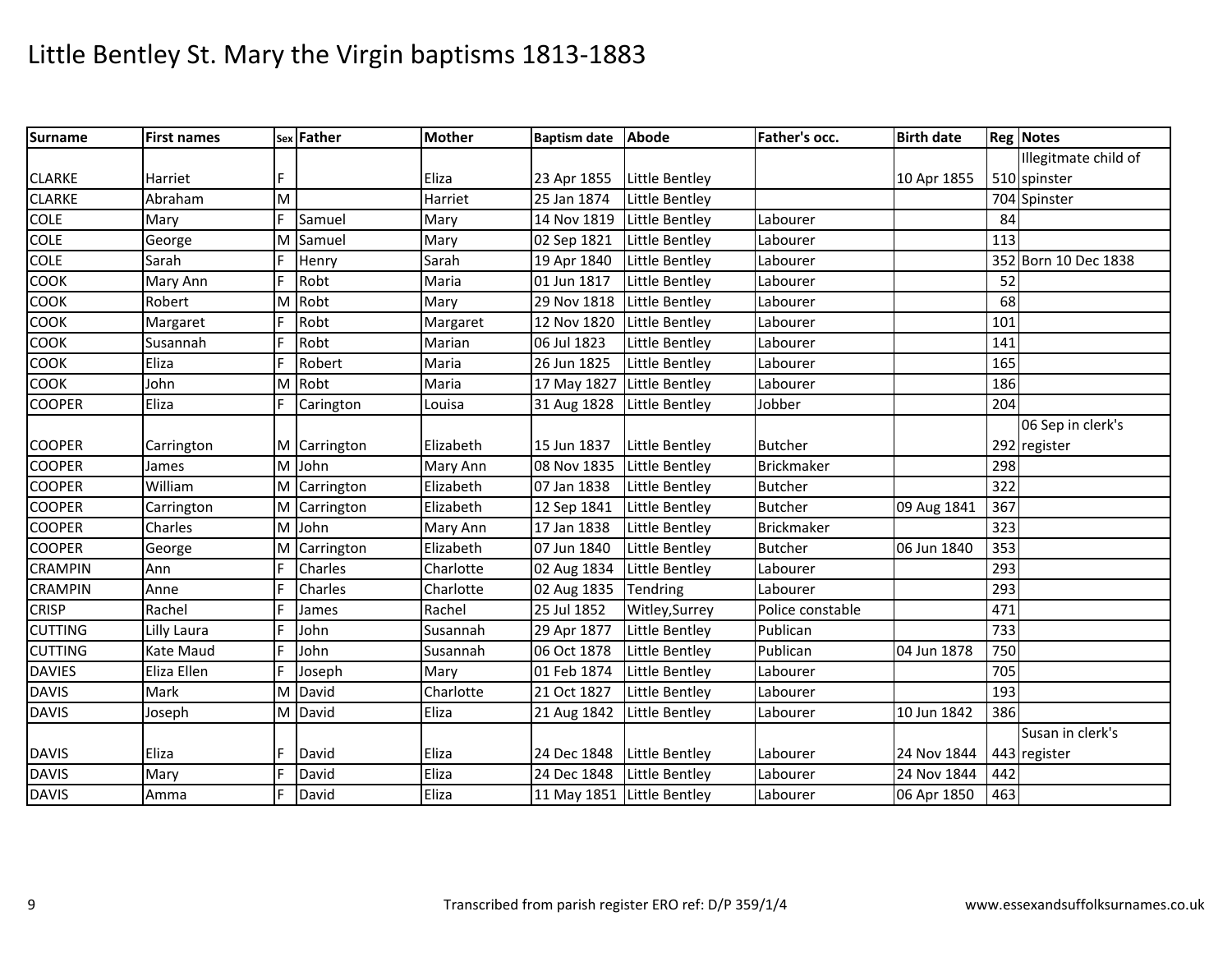| <b>Surname</b> | <b>First names</b> |    | sex Father          | <b>Mother</b> | <b>Baptism date</b>        | Abode             | Father's occ.     | <b>Birth date</b> |     | <b>Reg Notes</b>      |
|----------------|--------------------|----|---------------------|---------------|----------------------------|-------------------|-------------------|-------------------|-----|-----------------------|
| <b>DAVIS</b>   | William            |    | M David             | Aliza         | 07 May 1854                | Little Bentley    | Labourer          | 29 Dec 1853       | 490 |                       |
|                |                    |    |                     |               |                            |                   |                   |                   |     | Birth year given as   |
| <b>DEAN</b>    | Ellen Maria        | F  | Alfred              | <b>IEliza</b> | 18 May 1855 Little Bentley |                   | Labourer          | 02 Dec 1854       |     | 511 1855              |
| <b>DENNIS</b>  | Dennis             |    | Dennis              | Chaplin       | 12 Jul 1818                | Little Bentley    | Labourer          |                   | 64  |                       |
| <b>DENNY</b>   | Walter             |    | M Robert            | Eliza         | 16 Dec 1866 Little Bentley |                   | Bricklayer        | 11 Nov 1866       | 615 |                       |
| <b>DENNY</b>   | Louisa             | F  | Robert              | Eliza         | 15 May 1870                | Little Bentley    | <b>Bricklayer</b> | 17 Mar 1870       | 659 |                       |
| <b>DENNY</b>   | Margaret Elizabeth | F  | Robert              | Elizabeth     | 30 Aug 1879                | Little Bentley    | Bricklayer        |                   | 765 |                       |
| <b>DENNY</b>   | Arthur Robert      |    | M Robert            | Elizabeth     | 04 Jun 1882                | Little Bentley    | Bricklayer        |                   | 790 |                       |
| <b>DINES</b>   | Henry              |    | M Edward            | Elizabeth     | 17 Jun 1854                | Little Bentley    | Labourer          | 03 May 1854       | 493 |                       |
|                |                    |    |                     |               |                            |                   | Carpenter's       |                   |     |                       |
| <b>DOWMAN</b>  | Maria Hatty        | F  | Joseph              | Maria         | 30 Mar 1877                | <b>Gt Bentley</b> | labourer          |                   | 732 |                       |
| <b>DOWNS</b>   | Mary               |    | Robert              | Hanah         | 23 Mar 1813                | Little Bentley    | Labourer          |                   | Δ   |                       |
| <b>DOWNS</b>   | William            |    | M Robert            | Hannah        | 11 Feb 1816                | Little Bentley    | Labourer          |                   | 35  |                       |
| <b>DOWNS</b>   | Allen              |    | M Robt              | Hannah        | 12 Jul 1818                | Little Bentley    | Labourer          |                   | 63  |                       |
| <b>DOWNS</b>   | Rachel             | F. | Robt                | Hanah         | 28 Sep 1823                | Little Bentley    | Labourer          |                   | 146 |                       |
|                |                    |    |                     |               |                            | Preston.          | Commercial        |                   |     |                       |
| <b>DREWITT</b> | Clara Hilda        |    | Harry Malcom        | Louisa        | 03 Aug 1879                | Nr Brighton       | Traveller         |                   | 764 |                       |
|                |                    |    |                     |               |                            | Preston.          | Commercial        |                   |     |                       |
| <b>DREWITT</b> | Laura Mabel        | F  | <b>Harry Malcom</b> | Louisa        | 24 Jun 1882                | Nr Brighton       | Traveller         |                   | 792 |                       |
|                |                    |    |                     |               |                            |                   |                   |                   |     |                       |
| <b>EADE</b>    | Mary               |    | James               | Mary          | 11 Sep 1836                | Little Bentley    | Blacksmith        |                   |     | From clerk's register |
| <b>EADE</b>    | John               | M  | James               | Mary          | 08 Jun 1833                | Little Bentley    | Blacksmith        |                   | 264 |                       |
| <b>EADE</b>    | Mary               | F  | James               | Mary          | 20 Feb 1836                | Little Bentley    | Blacksmith        |                   | 300 |                       |
| EADY           | John               | M  | James               | Mary          | 14 Jul 1833                | Little Bentley    | Blacksmith        |                   |     | In Clerk's register   |
| EALY           | John Joseph        |    | M John              | Margaret      | 12 Dec 1828                | Little Bentley    | Labourer          |                   | 212 |                       |
|                |                    |    |                     |               |                            |                   |                   |                   |     |                       |
| <b>EALY</b>    | Ann Mariah         | F  | John                | Margat        | 21 Jul 1833                | Little Bentley    | Labourer          |                   |     | From clerk's register |
| <b>EALY</b>    | Jas                | M  | Wilm                | Mary          | 16 Mar 1834                | Little Bentley    | Labourer          |                   | 275 |                       |
| <b>EALY</b>    | Ann Maria          | E  | John                | Margaret      | 12 May 1832 Little Bentley |                   | Labourer          |                   | 262 |                       |
| <b>EASTER</b>  | Mary Ann           | E  | John                | Susan         | 08 Aug 1819                | Little Bentley    | Labourer          |                   | 81  |                       |
| <b>ELEY</b>    | John               | M  | John                | Sarah         | 04 Jun 1815                | Little Bentley    | Labourer          |                   | 26  |                       |
| <b>ELEY</b>    | Daniel             |    | M John              | Sarah         | 04 Jun 1820                | Little Bentley    | Labourer          |                   | 93  |                       |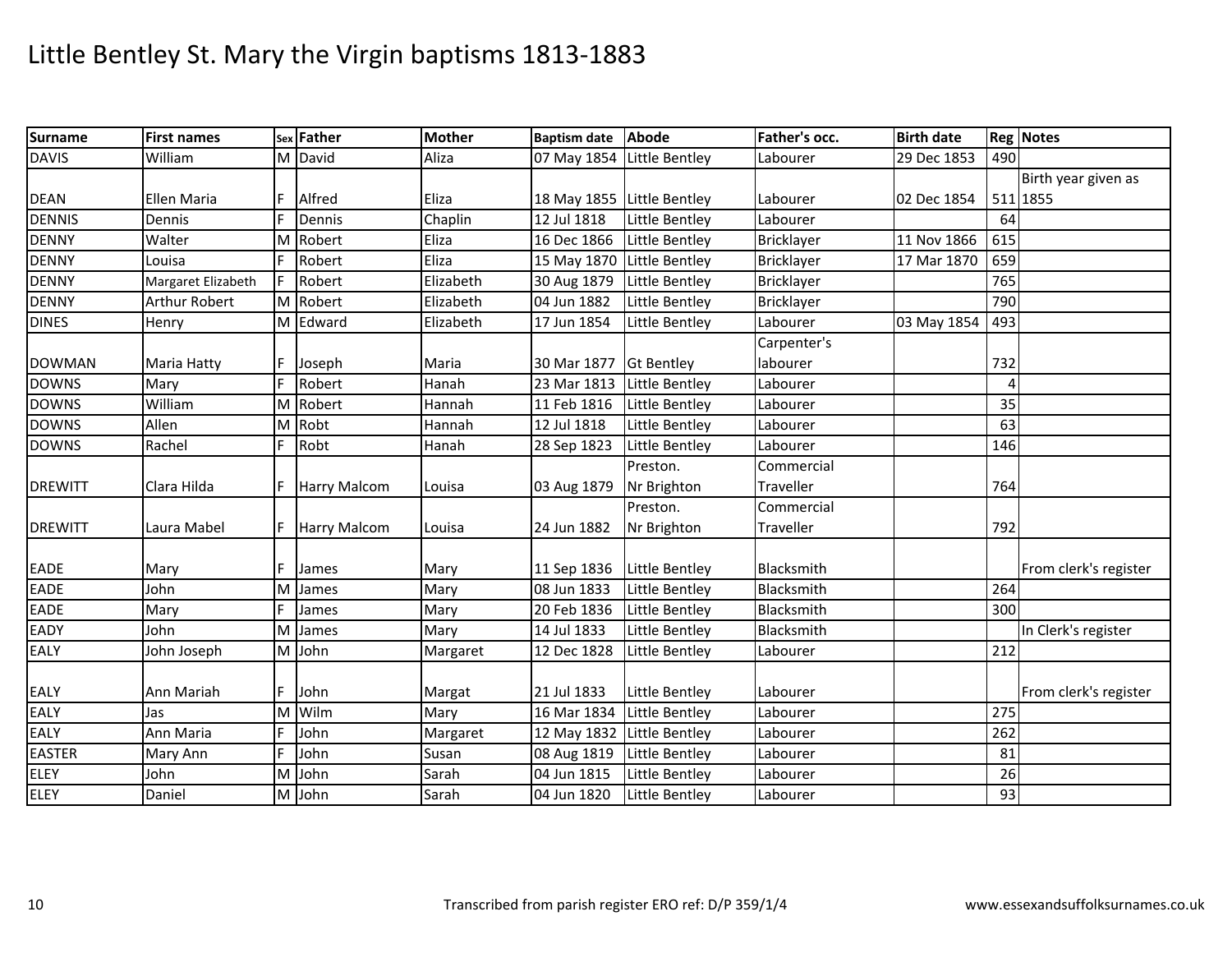| <b>Surname</b> | <b>First names</b> |   | sex Father | <b>Mother</b> | Baptism date Abode   |                            | Father's occ. | <b>Birth date</b> |     | <b>Reg Notes</b>          |
|----------------|--------------------|---|------------|---------------|----------------------|----------------------------|---------------|-------------------|-----|---------------------------|
|                |                    |   |            |               |                      |                            |               |                   |     | Illegitimate child of     |
| <b>ELEY</b>    | Samuel Wilson      | M |            | Mary Ann      | 25 Oct 1863          | Little Bentley             |               | 26 Mar 1855       |     | 578 spinster              |
|                |                    |   |            |               |                      |                            |               |                   |     | Illegitimate child of     |
| <b>ELEY</b>    | Joseph Henry       | M |            | Mary Ann      | 25 Oct 1863          | Little Bentley             |               | 24 Jul 1860       |     | 579 spinster              |
| ELY            | Joseph             |   | M John     | Sarah         | 01 Dec 1816          | Little Bentley             | Labourer      |                   | 46  |                           |
| <b>FINER</b>   | John               |   | M John     | Susanah       |                      | 19 May 1822 Little Bentley | Farmer        |                   | 119 |                           |
| <b>FINER</b>   | Susanah            |   | John       | Susanah       |                      | 19 May 1822 Little Bentley | Farmer        |                   | 120 |                           |
| <b>FINER</b>   | Maria              |   | John       | Susanah       |                      | 19 May 1822 Little Bentley | Farmer        |                   | 121 |                           |
| <b>FINER</b>   | James              | M | John       | Susannah      |                      | 25 May 1823 Little Bentley | Farmer        |                   | 139 |                           |
| <b>FINER</b>   | Joseph             |   | M John     | Susan         | 03 Oct 1824          | Little Bentley             | Farmer        |                   |     | 157 Privately baptised    |
| <b>FINER</b>   | George             | M | John       | Susan         | 03 Oct 1824          | <b>Little Bentley</b>      | Farmer        |                   | 158 |                           |
| <b>FINER</b>   | Elizabeth          | F | John       | Susan         | 19 Nov 1826          | Little Bentley             | Farmer        |                   | 182 |                           |
| <b>FINER</b>   | Sarah              | E | John       | Susan         |                      | 04 May 1828 Little Bentley | Farmer        |                   | 200 |                           |
| <b>FINER</b>   | Charles            | M | John       | Susan         | 31 Jul 1831          | Little Bentley             | Farmer        |                   | 240 |                           |
| <b>FINER</b>   | William            | M | John       | Susan         | 30 Dec 1832          | Little Bentley             | Farmer        |                   | 259 |                           |
| <b>FINER</b>   | Frederick          | M | John       | Susannah      | 27 May 1834 Tendring |                            | Farmer        |                   | 277 |                           |
| <b>FINER</b>   | Henry              | M | John       | Susannah      | 06 Mar 1836          | Tendring                   | Farmer        |                   | 301 |                           |
| <b>FINER</b>   | Thomas             |   | M John     | Susannah      | 17 Dec 1837          | Tendring                   | Farmer        |                   | 321 |                           |
| <b>FORDHAM</b> | Hannah             | E | John       | Hannah        | 24 Jan 1819          | Little Bentley             | Labourer      |                   | 71  |                           |
| <b>FORDHAM</b> | John               |   | M John     | Hannah        | 20 Apr 1817          | Little Bentley             | Labourer      |                   | 50  |                           |
|                |                    |   |            |               |                      |                            |               |                   |     |                           |
| <b>FORDHAM</b> | John               | M |            | <b>Betsy</b>  | 10 Jul 1842          | Little Bentley             |               |                   |     | 382 Base born of spinster |
| <b>FORDHAM</b> | Mary Ann           | F | John       | Maria         | 09 Mar 1843          | Little Bentley             | Carpenter     | 12 Feb 1842       | 396 |                           |
| <b>FRANCIS</b> | Sarah              | F | John       | Elizabeth     | 01 Aug 1813          | Little Bentley             | Labourer      |                   |     |                           |
| <b>FRANCIS</b> | Maria              | E | John       | Elizth        | 14 Apr 1816          | Little Bentley             | Labourer      |                   | 36  |                           |
| <b>FRANCIS</b> | John               | M | John       | Elizabeth     | 18 Jan 1818          | Little Bentley             | Labourer      |                   | 58  |                           |
| <b>FRANCIS</b> | Elizabeth          | F | John       | Elizabeth     | 03 Mar 1822          | <b>Little Bentley</b>      | Parish Clerk  |                   | 115 |                           |
| <b>FRANCIS</b> | Eliza              | F | John       | Elizabeth     | Mar 1824             | Little Bentley             | Labourer      |                   | 150 |                           |
| <b>FRANCIS</b> | Eliza              | E |            | Milley        | 23 Aug 1829          | Little Bentley             |               |                   |     | 215 By John Barton        |
|                |                    |   |            |               |                      |                            |               |                   |     | Born 15 Jan. Baptised     |
|                |                    |   |            |               |                      |                            |               |                   |     | 21 Feb in clerk's         |
| <b>FRANCIS</b> | John               |   | M John     | Martha        |                      | 04 Feb 1841 Little Bentley | Labourer      |                   |     | 360 register              |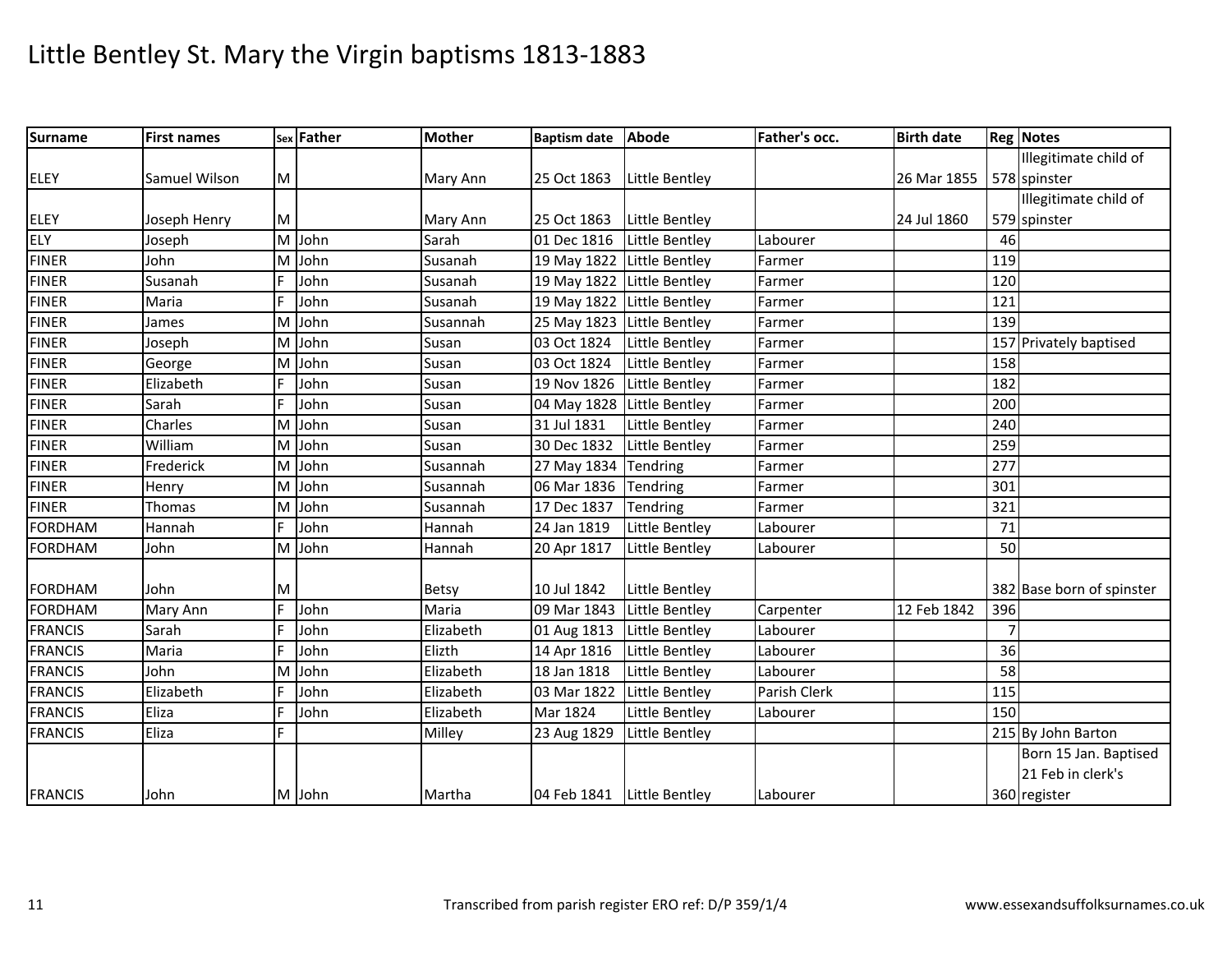| <b>Surname</b> | <b>First names</b>    |   | sex Father      | <b>Mother</b> | Baptism date Abode   |                            | Father's occ. | <b>Birth date</b> |     | <b>Reg Notes</b>       |
|----------------|-----------------------|---|-----------------|---------------|----------------------|----------------------------|---------------|-------------------|-----|------------------------|
| <b>FRANCIS</b> | George                | M | John            | Martha        | 25 Dec 1842          | Little Bentley             | Labourer      | 24 Nov 1842       | 394 |                        |
| <b>FRANCIS</b> | Eliza                 | F | John            | Martha        | 12 Sep 1847          | Little Bentley             | Labourer      | 28 May 1847       | 437 |                        |
| <b>FRANCIS</b> | Maria                 | F | John            | Martha        | 04 Aug 1850          | Little Bentley             | Labourer      | 01 Apr 1850       | 455 |                        |
|                |                       |   |                 |               |                      |                            |               |                   |     | 25 Dec 1855 in clerk's |
| <b>FRANCIS</b> | James                 |   | M John          | Martha        |                      | 15 Aug 1855 Little Bentley | Parish Clerk  | 07 Aug 1855       |     | 506 register           |
| <b>FRANCIS</b> | Elizabeth             | F | John            | Martha        |                      | 13 Mar 1859 Little Bentley |               | 13 Aug 1858       | 536 |                        |
|                |                       |   |                 |               |                      |                            |               |                   |     | Illegitimate child of  |
| <b>FRANCIS</b> | John                  | M |                 | Eliza         |                      | 15 Mar 1840 Little Bentley |               | 15 Mar 1840       |     | 348 spinster           |
| <b>FRANCIS</b> | William               | M | John            | Martha        | 26 Mar 1856          | Little Bentley             | Parish Clerk  | 20 Mar 1854       | 488 |                        |
| <b>FRANCIS</b> | Sarah                 | F | John            | Martha        | 21 Dec 1860          | Little Bentley             | Labourer      | 17 Dec 1860       | 555 |                        |
| <b>FRANCIS</b> | Charles William       | M | John            | Martha        | 12 Jun 1864          | <b>Little Bentley</b>      | Labourer      | 05 Mar 1864       | 586 |                        |
| <b>FRANCIS</b> | Elen Eliza            |   | John            | Eliza         | 20 Jul 1872          | Little Bentley             | Labourer      |                   | 686 |                        |
| <b>FRANCIS</b> | Ada Matilda           | F | Thomas          | Matilda       | 30 Aug 1874          | Colchester                 | Carpenter     |                   | 715 |                        |
| <b>FRANCIS</b> | <b>Thomas Ainger</b>  |   | M John          | Eliza         | 17 Jan 1875          | Little Bentley             | Labourer      |                   | 718 |                        |
| <b>FRANCIS</b> | Anna Maria            |   | John            | Eliza         | 10 Sep 1877          | Little Bentley             | Labourer      |                   | 740 |                        |
| <b>FROST</b>   | Happy                 |   | Robert Arthur   | Mary Ann      | 09 Mar 1879          | Little Bentley             | Miller's man  | 10 Oct 1878       | 759 |                        |
|                | <b>Arthur Herbert</b> |   |                 |               |                      |                            |               |                   |     |                        |
| <b>FROST</b>   | Robert                |   | M Robert Arthur | Mary Ann      |                      | 14 Mar 1880 Little Bentley | Labourer      |                   | 770 |                        |
| <b>FROST</b>   | Elizabeth Ann         | F | Robert Arthur   | Mary Ann      | 18 Dec 1881          | Little Bentley             | Miller's man  |                   | 787 |                        |
| <b>FULLER</b>  | Benjamin              |   | M John          | Mary          | 04 Sep 1843          | Little Bentley             | Labourer      | 05 Oct 1822       |     | 401 Ann adult          |
| <b>FULLER</b>  | Joseph                | M | John            | Mary          | 16 Mar 1845          | Little Bentley             | Labourer      | 28 Oct 1827       | 410 |                        |
| <b>FULLER</b>  | John                  |   | M Benjamin      | Elizabeth     | 06 Jul 1845          | Little Bentley             | Labourer      | 08 Jun 1845       | 413 |                        |
| <b>FULLER</b>  | Henry                 |   | M Benjamin      | Elizabeth     | 05 Sep 1847          | Little Bentley             | Labourer      | 13 Aug 1847       | 435 |                        |
| <b>FULLER</b>  | Harriet               | E | John            | Mary          | 09 Jul 1848          | <b>Little Bentley</b>      |               | 31 Aug 1830       |     | 439 An adult           |
| <b>FULLER</b>  | Matilda               | F | Benjamin        | Elizabeth     | 04 Aug 1850          | Little Bentley             | Labourer      | 05 Jun 1850       | 456 |                        |
|                |                       |   |                 |               |                      |                            |               |                   |     | Married to John        |
| <b>FULLER</b>  | Mary                  | E | John            | Mary          | 01 Aug 1852 Wivenhoe |                            | Labourer      | 22 Aug 1825       |     | 472 Woodward mariner   |
| <b>FULLER</b>  | Alfred                |   | M Benjamin      | Elizabeth     | 02 Oct 1853          | Little Bentley             | Labourer      | 29 Jul 1853       | 482 |                        |
| <b>FULLER</b>  | Benjamin              |   | M Benjamin      | Elizabeth     | 10 Feb 1856          | Little Bentley             | Labourer      | 18 Dec 1855       | 509 |                        |
| <b>FULLER</b>  | Joseph                |   | M John          | Mary          | 16 Mar 1845          | Little Bentley             | Labourer      | 28 Oct 1827       | 410 |                        |
| <b>FULLER</b>  | Harriet Elizaabeth    | F | Benjamin        | Elizbeth      | 16 Aug 1857          | Little Bentley             | Labourer      | 27 May 1857       | 521 |                        |
| <b>FULLER</b>  | Eliza                 |   | Benjamin        | Elizabeth     | 03 Jun 1860          | Little Bentley             | Labourer      | 24 Mar 1860       | 551 |                        |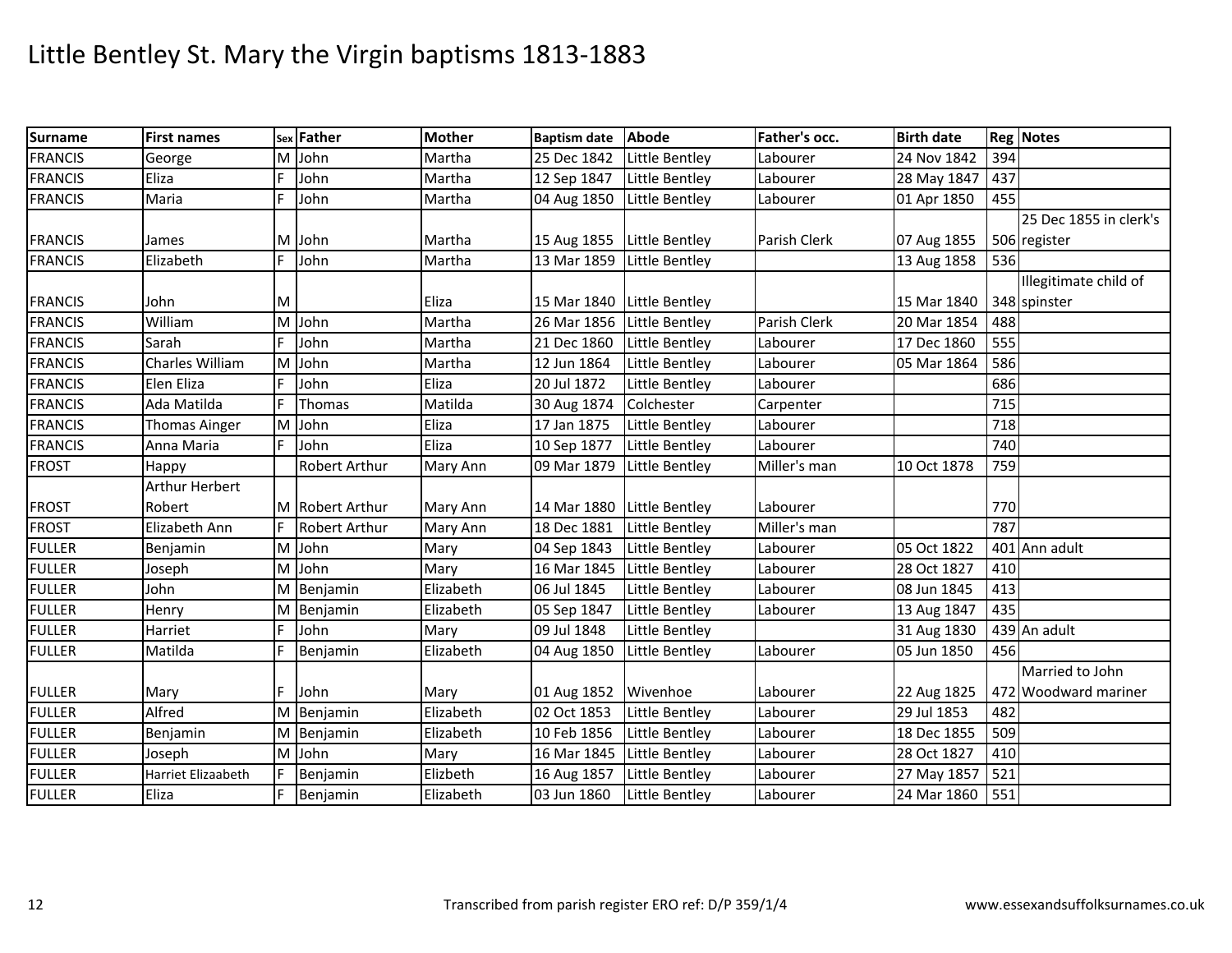| <b>Surname</b>  | <b>First names</b>    | Sex | Father   | <b>Mother</b>       | Baptism date Abode         |                       | Father's occ. | <b>Birth date</b> |     | <b>Reg Notes</b>       |
|-----------------|-----------------------|-----|----------|---------------------|----------------------------|-----------------------|---------------|-------------------|-----|------------------------|
| <b>FULLER</b>   | Mary                  | F   | Benjamin | Elizabeth           | 21 Sep 1862                | Little Bentley        | Labourer      | 24 Jul 1862       | 572 |                        |
| <b>FULLER</b>   | Honor                 | F   | Benjamin | Elizabeth           | 23 Jul 1865                | Little Bentley        | Labourer      | 27 Mar 1865       | 596 |                        |
| <b>FULLER</b>   | Ebenezar              | M   | John     | Mary                | 24 Dec 1866                | Little Bentley        | Labourer      | 28 Feb 1836       |     | 616 Adult              |
| <b>FULLER</b>   | <b>Robert Charles</b> | M   | Ebenezer | Mary Ann            | 01 Sep 1867                | Little Bentley        | Labourer      | 16 Jun 1867       | 621 |                        |
| <b>FULLER</b>   | Arthur                | M   | Benjamin | Elizabeth           | 12 Sep 1869                | Little Bentley        | Labourer      | 04 Mar 1869       | 647 |                        |
| <b>FULLER</b>   | Ada                   | F   | Ebeneza  | Mary Ann            | 13 Aug 1871                | Little Bentley        | Labourer      |                   | 680 |                        |
| <b>FULLER</b>   | John                  | M   | Ebenezer | Mary Ann            | 31 May 1874 Little Bentley |                       | Labourer      |                   | 710 |                        |
| <b>FULLER</b>   | Earnest               | M   | Ebenezer | Mary Ann            | 09 Nov 1879                | Little Bentley        | Labourer      |                   | 768 |                        |
|                 |                       |     |          |                     |                            |                       |               |                   |     | Illegitimate, of       |
|                 |                       |     |          |                     |                            |                       |               |                   |     | Elizabeth Clark by     |
| <b>GARDINER</b> | Harriot               |     | James    | Elizabeth           | 16 Dec 1832 Little Bentley |                       | Labourer      |                   |     | 258 James Gardiner     |
| <b>GARDNER</b>  | Maria                 |     | James    | Elizabeth           | 13 Jun 1819                | Little Bentley        | Labourer      |                   | 80  |                        |
| <b>GARDNER</b>  | James                 | M   | James    | Elizabeth           | 03 Jun 1821                | Little Bentley        | Labourer      |                   | 106 |                        |
| <b>GARDNER</b>  | Susannah              | F   | James    | Elizabeth           | 10 Mar 1822                | Little Bentley        | Labourer      |                   | 116 |                        |
| <b>GARDNER</b>  | John                  | M   | James    | Elizabeth           | 20 Feb 1825                | Little Bentley        | Labourer      |                   |     | 162 Privately baptized |
| <b>GARROD</b>   | George                | M   | Samual   | Elizabeth           | 19 Oct 1845                | Little Bentley        | Labourer      | 15 Aug 1845       | 420 |                        |
| <b>GEAR</b>     | Harriet               | F   | James    | Eliza               | 15 Jul 1868                | Little Bentley        | Labourer      | 04 Oct 1862       | 634 |                        |
| <b>GEAR</b>     | George                | M   | James    | Eliza               | 05 Jul 1868                | Little Bentley        | Labourer      | 01 Jun 1866       | 635 |                        |
| GEAR            | Henry                 | M   | James    | Eliza               | 05 Jul 1868                | Little Bentley        | Labourer      | 08 May 1868       | 636 |                        |
| <b>GEAR</b>     | Jane Ann              | F   | James    | <b>Eliza</b>        | 25 Jun 1871                | Little Bentley        | Labourer      |                   | 676 |                        |
| <b>GILBERT</b>  | Elizabeth             | F   | James    | Milley              | 17 Apr 1836                | <b>Little Bentley</b> | Labourer      |                   | 303 |                        |
| <b>GILBERT</b>  | David                 | M   | James    | Milly               | 31 Mar 1839                | Little Bentley        | Labourer      |                   |     | 339 Borrn 20 Oct 1838  |
| <b>GILBERT</b>  | Mary                  | E   | James    | Milley              | 07 Mar 1841                | Little Bentley        | Labourer      | 07 Jan 1841       | 361 |                        |
| <b>GILBERT</b>  | George                | M   | James    | Milley              | 04 Apr 1847                | Little Bentley        | Labourer      | 12 Feb 1847       | 431 |                        |
| <b>GIRLING</b>  | Joseph                | M   | James    | Sarah               | 06 Nov 1833                | Little Bentley        | Farmer        |                   |     | From clerks register   |
| <b>GIRLING</b>  | George                | M   | Thomas   | Frances Emma        | 07 Sep 1840                | Little Bentley        | Farmer        |                   | 347 |                        |
| <b>GIRLING</b>  | Russell               | M   | Thos     | Emma                | 15 Sep 1841                | Little Bentley        | Farmer        | 02 May 1841       | 368 |                        |
| <b>GIRLING</b>  | Norman                | M   | Thos     | <b>Frances Emma</b> | 16 Nov 1842                | Little Bentley        | Farmer        | 23 Sep 1842       | 392 |                        |
| <b>GIRLING</b>  | Frances Emma          | F   | Thomas   | Frances Emma        | 27 Nov 1845                | Little Bentley        | Farmer        | 03 Jun 1844       | 421 |                        |
| <b>GIRLING</b>  | Francis               | M   | Thos     | <b>Frances Emma</b> | 08 Jul 1846                | Little Bentley        | Farmer        | 05 Apr 1846       | 426 |                        |
| <b>GIRLING</b>  | Joseph                | M   | James    | Sarah               | 06 Sep 1832                | Little Bentley        | Farmer        |                   | 255 |                        |
| <b>GIRLING</b>  | Mary Burls            |     | James    | Sarah               | 05 Jul 1834                | Little Bentley        | Farmer        |                   | 279 |                        |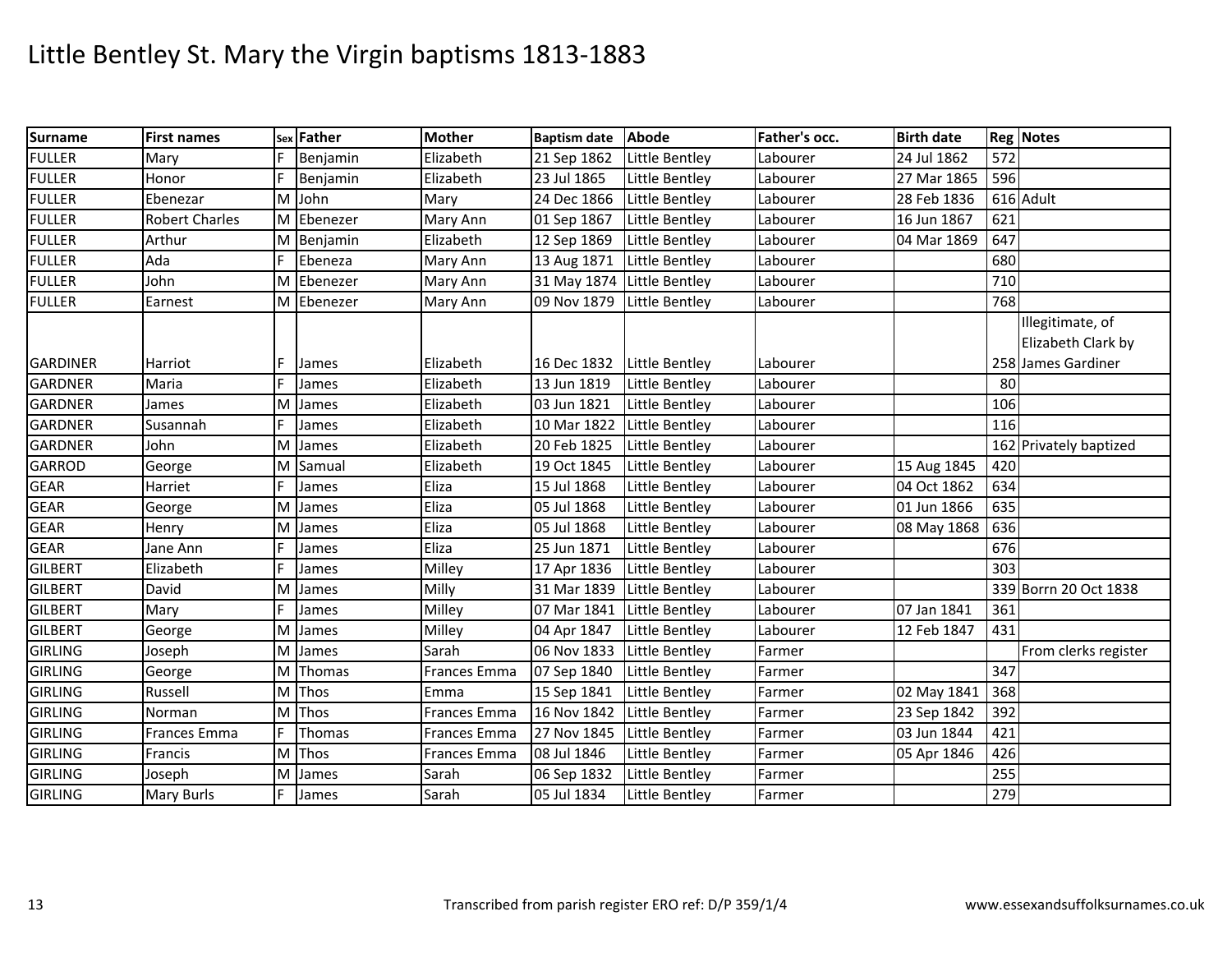| <b>Surname</b> | <b>First names</b> |   | sex Father  | <b>Mother</b>       | Baptism date Abode         |                       | Father's occ. | <b>Birth date</b> |     | <b>Reg Notes</b>       |
|----------------|--------------------|---|-------------|---------------------|----------------------------|-----------------------|---------------|-------------------|-----|------------------------|
| <b>GIRLING</b> | Morris             | м | James       | Sarah               | 04 May 1837 Little Bentley |                       | Farmer        |                   | 315 |                        |
| <b>GIRLING</b> | Thomas             | M | James       | Sarah               | 11 May 1838 Little Bentley |                       | Farmer        | 25 Apr 1838       | 326 |                        |
| <b>GIRLING</b> | Eliza Ann          |   | James       | Sarah               | 20 Nov 1839                | Little Bentley        | Farmer        | 08 Nov 1839       | 345 |                        |
| <b>GIRLING</b> | Mary Jane          |   | Thomas      | <b>Frances Emma</b> | 08 Dec 1849                | Little Bentley        | Farmer        | 23 Oct 1848       | 450 |                        |
| <b>GIRLING</b> | Anne Amelia        |   | Thomas      | Frances             | 04 Jun 1851                | <b>Little Bentley</b> | Farmer        | 01 Dec 1850       | 464 |                        |
| <b>GOOCH</b>   | Walter             | M | John        | Marthy              | 28 Apr 1850                | Little Bentley        | Labourer      | 28 Mar 1850       | 454 |                        |
| <b>GOOCH</b>   | John               | м | John        | Martha              | 28 Nov 1853                | Little Bentley        | Labourer      | 21 Oct 1853       | 484 |                        |
| <b>GOOCH</b>   | Sarah Louisa       |   | James       | Eliza               | 18 Jul 1869                | Little Bentley        | Labourer      | 20 Apr 1869       | 646 |                        |
| <b>GOOCH</b>   | Charles            | м | Walter      | Ellen               | 17 Jun 1877                | Little Bentley        | Labourer      |                   | 736 |                        |
| <b>GOOCH</b>   | Walter             |   | M Walter    | Ellen               | 13 Oct 1878                | Little Bentley        | Labourer      | 08 Sep 1878       | 751 |                        |
| <b>GOOCH</b>   | Arthur             | м | Walter      | Ellen               | 09 May 1880                | Little Bentley        | Labourer      |                   | 772 |                        |
| <b>GOOCH</b>   | William            |   | M Walter    | Ellen               | 09 May 1880 Little Bentley |                       | Labourer      |                   | 773 |                        |
| <b>GOOCH</b>   | Kate               |   | John        | Eliza               | 07 Aug 1881                | Little Bentley        | Labourer      |                   | 782 |                        |
| <b>GOOCH</b>   | George             |   | M Walter    | Ellen               | 02 Oct 1881                | Tendring              | Labourer      |                   | 785 |                        |
| <b>GOOCH</b>   | Ellen              |   | John        | Eliza               | 29 Dec 1882                | Little Bentley        | Labourer      |                   | 795 |                        |
|                |                    |   |             |                     |                            |                       |               |                   |     | 16 Nov 1834 in clerk's |
| <b>GOODGE</b>  | Sarah              |   | John        | Sarah               | 16 Nov 1834 Little Bentley |                       | Labourer      |                   |     | 286 register           |
| <b>GOODGE</b>  | Sarah              |   | John        | Sarah               | 19 Oct 1834                | Little Bentley        | Labourer      |                   |     | 286 Postumous dau      |
| <b>GOSLING</b> | Rachel             |   | George      | Sarah               | 28 Jul 1816                | Little Bentley        | Labourer      |                   | 43  |                        |
| <b>GOULD</b>   | Elizabeth          | F | Samuel      | Elizabeth           | 11 Aug 1859                | Mistley               | Sailor        | 21 Jul 1859       | 542 |                        |
|                |                    |   |             |                     |                            |                       |               |                   |     | Hammond in clerk's     |
|                |                    |   |             |                     |                            |                       |               |                   |     | register Born Feb.     |
| <b>HAMMET</b>  | Eliza              |   | Thomas      | Hanah               | 17 Mar 1839 Little Bentley |                       | Labourer      |                   |     | 349 Baptised 19 April  |
| <b>HAMMET</b>  | Betsey             | F | Thomas      | Hanah               | 17 Oct 1841                | Little Bentley        | Labourer      | 22 Aug 1841       | 371 |                        |
| <b>HAMMET</b>  | Ann                | F | Thomas      | Hannah              | 18 Aug 1834                | Little Bentley        | Labourer      |                   | 280 |                        |
| <b>HAMMETT</b> | James              | M | Thos        | Hanah               | 17 Apr 1837                | Little Bentley        | Labourer      |                   | 314 |                        |
| <b>HAMMEY</b>  | Eliza              | E | Thomas      | Hannah              | 17 Mar 1840                | Little Bentley        | Labourer      |                   | 349 |                        |
| <b>HAMMON</b>  | Robert             | м | Thomas      | Hanah               | 27 Jul 1845                | Little Bentley        | Labourer      |                   |     | 414 Born Apr           |
| <b>HAMMOND</b> | Thomas             |   | M Thos      | Hanah               | 03 Aug 1823                | <b>Little Bentley</b> | Labourer      |                   | 142 |                        |
| <b>HAMMOND</b> | John               |   | M Thos      | Hannah              | 01 Jul 1832                | Little Bentley        | Labourer      |                   | 252 |                        |
| <b>HAMMOND</b> | Ann                | F | <b>Thos</b> | Hanah               | 07 Sep 1834 Little Bentley |                       |               |                   |     | From clerk's register  |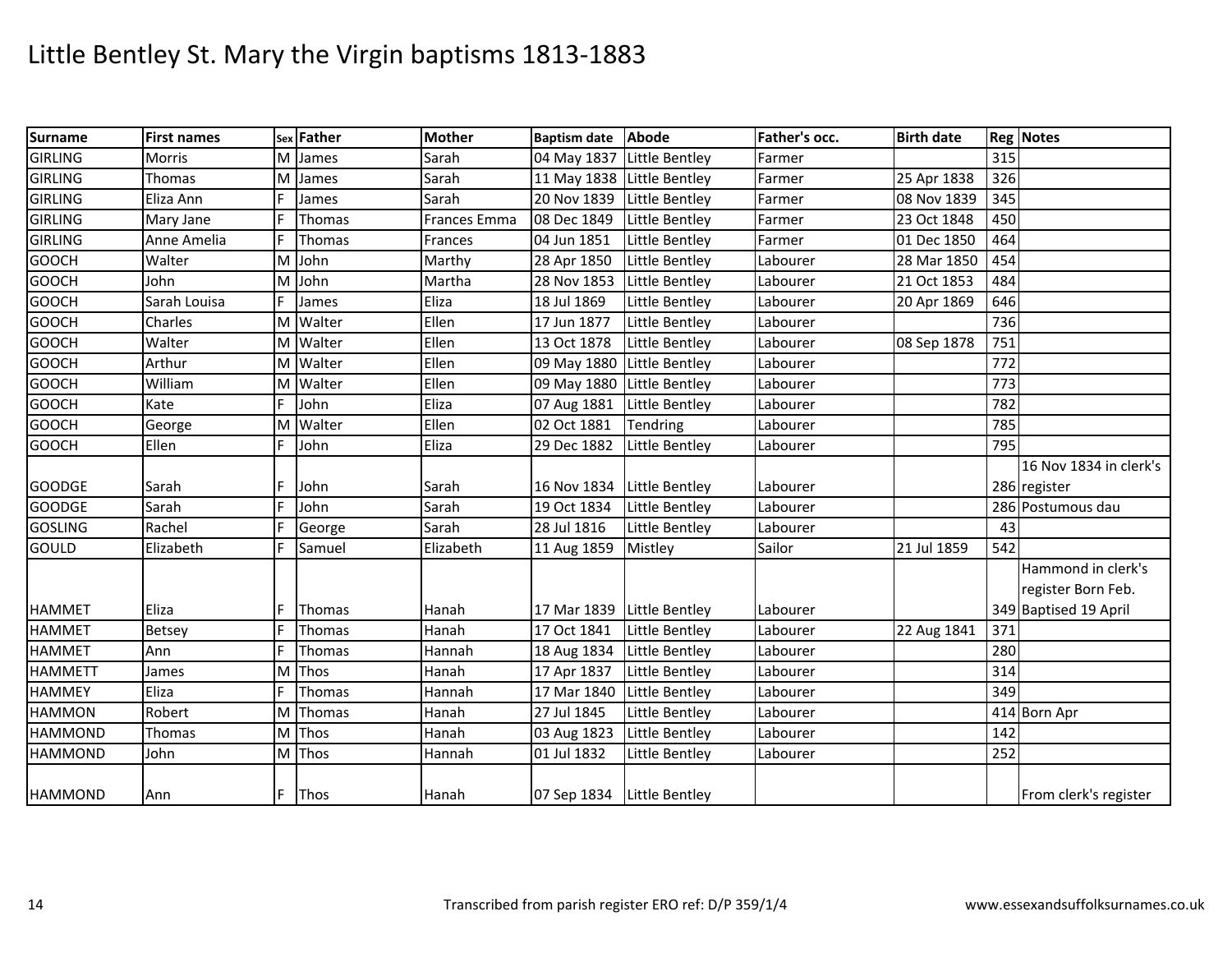| <b>Surname</b> | <b>First names</b>    |   | sex Father | <b>Mother</b> | Baptism date Abode         |                | Father's occ. | <b>Birth date</b> |     | <b>Reg Notes</b>     |
|----------------|-----------------------|---|------------|---------------|----------------------------|----------------|---------------|-------------------|-----|----------------------|
| <b>HAMMOND</b> | Mary Ann              |   | Thomas     | Hannah        | 20 Mar 1831                | Little Bentley | Labourer      |                   |     | 232 Or Hammet        |
| <b>HAMMOND</b> | William James         | M | James      | Eliza         | 13 Nov 1859                | Little Bentley | Labourer      | 01 Sep 1859       | 547 |                      |
| <b>HAMMOND</b> | Sarah Ann             |   | James      | Eliza         | 29 Jun 1862                | Little Bentley | Labourer      | 03 May 1862       | 570 |                      |
| <b>HAMMOND</b> | <b>Robert Charles</b> | M | James      | Eliza         | 21 Apr 1865                | Little Bentley | Labourer      | 30 Jul 1864       | 595 |                      |
| <b>HAMMOND</b> | Flora Bell            | F |            | Sarah Ann     | 29 Jan 1882                | Little Bentley |               |                   |     | 788 Spinster         |
| <b>HART</b>    | Sarah                 | F | Joseph     | Martha        | 28 May 1820                | Little Bentley | Labourer      |                   | 92  |                      |
| <b>HAYES</b>   | Julia Simons          |   |            | Deborah       | 31 Aug 1845 Little Bentley |                |               | 22 Jul 1845       |     | 418 Illegitimate     |
| <b>HAYWARD</b> | Sarah                 |   | Benjamin   | Sarah         | 14 Jun 1839                | Little Bentley | Labourer      |                   |     | 342 Born 03 Nov 1838 |
| <b>HAYWARD</b> | Rebekah               | E | Joseph     | Lydia         | 10 Jun 1855                | Little Bentley | Labourer      | 05 Apr 1855       | 501 |                      |
| <b>HAYWARD</b> | Ellen                 | F | Joseph     | Lydia         | 06 Nov 1859                | Little Bentley | Labourer      | 13 Sep 1859       |     | 543 Twin             |
| <b>HAYWARD</b> | Elizabeth Anne        |   | Joseph     | Lydia         | 06 Nov 1859                | Little Bentley | Labourer      | 13 Sep 1859       |     | 544 Twin             |
| <b>HAYWARD</b> | James                 |   | M Benjamin | Sarah         | 17 Jun 1841                | Little Bentley | Labourer      | 09 Jan 1841       | 365 |                      |
| <b>HAYWARD</b> | William               |   | M William  | Eliza         | 20 Aug 1865                | Little Bentley | Labourer      | 08 Jun 1865       | 599 |                      |
| <b>HAYWARD</b> | Isaac                 |   | M William  | Eliza         | 02 Jun 1867                | Little Bentley | Labourer      | 25 Feb 1867       | 619 |                      |
| <b>HAYWARD</b> | Annie Sarah           |   | Joseph     | Mary Ann      | 17 May 1868 Little Bentley |                | Labourer      | 15 Apr 1868       | 631 |                      |
| <b>HAYWARD</b> | James William         |   | M William  | Eliza         | 07 Mar 1869                | Little Bentley | Labourer      | 26 Jan 1869       | 641 |                      |
| <b>HAYWARD</b> | Mary Ada              | F | Joseph     | Mary Ann      | 10 Apr 1870                | Little Bentley | Labourer      | 29 Jan 1870       | 657 |                      |
| <b>HAYWARD</b> | Zillah                | F | Joseph     | Mary Ann      | 18 Feb 1872                | Little Bentley | Labourer      |                   | 684 |                      |
| <b>HAYWARD</b> | Eliza                 |   | Joseph     | Mary Ann      | 19 Oct 1873                | Little Bentley | Labourer      |                   | 699 |                      |
| <b>HAYWARD</b> | Elizabeth             |   | Joseph     | Mary Ann      | 19 Sep 1875                | Little Bentley | Labourer      |                   | 724 |                      |
| <b>HAYWARD</b> | William               | М | Joseph     | Mary Ann      | 08 Jul 1877                | Little Bentley | Labourer      |                   | 737 |                      |
| <b>HAYWARD</b> | Ellen                 | F | Joseph     | Mary Ann      | 09 Feb 1879                | Little Bentley | Labourer      | 27 Oct 1878       | 754 |                      |
| <b>HAYWARD</b> | Minnie                |   | Joseph     | Mary Ann      | 11 Jul 1880                | Little Bentley | Labourer      |                   | 777 |                      |
| <b>HAZELL</b>  | Wilby John            |   | M William  | Elizabeth Ann | 13 Sep 1868                | Little Bentley | Carpenter     | 11 Jun 1868       | 640 |                      |
| <b>HAZELL</b>  | <b>Barny Harry</b>    | M | William    | Elizabeth Ann | 03 Jun 1877                | Little Bentley | Carpenter     |                   | 735 |                      |
| <b>HOLDER</b>  | John                  |   | M George   | Elizabeth     | 09 Jul 1820                | Little Bentley | Labourer      |                   | 97  |                      |
| <b>HOULDER</b> | John                  |   | M George   | Elizabeth     | 06 Feb 1820                | Little Bentley | Labourer      |                   | 87  |                      |
| HOULDER        | Sarah                 |   | George     | Maryann       | 29 Jan 1832                | Little Bentley | Labourer      |                   | 250 |                      |
| <b>HOWARD</b>  | Mark                  | M | Danel      | Sarah         | 22 Aug 1813                | Little Bentley | Labourer      |                   | 10  |                      |
| <b>HOWARD</b>  | James                 | M | James      | Sarah         | 27 Mar 1814                | Little Bentley | Woodman       |                   | 14  |                      |
| <b>HOWARD</b>  | Mark                  | М | Daniel     | Sarah         | 30 Jun 1816                | Little Bentley | Labourer      |                   | 39  |                      |
| <b>HOWARD</b>  | Sarah                 |   | Daniel     | Sarah         | 30 Jun 1816                | Little Bentley | Labourer      |                   | 40  |                      |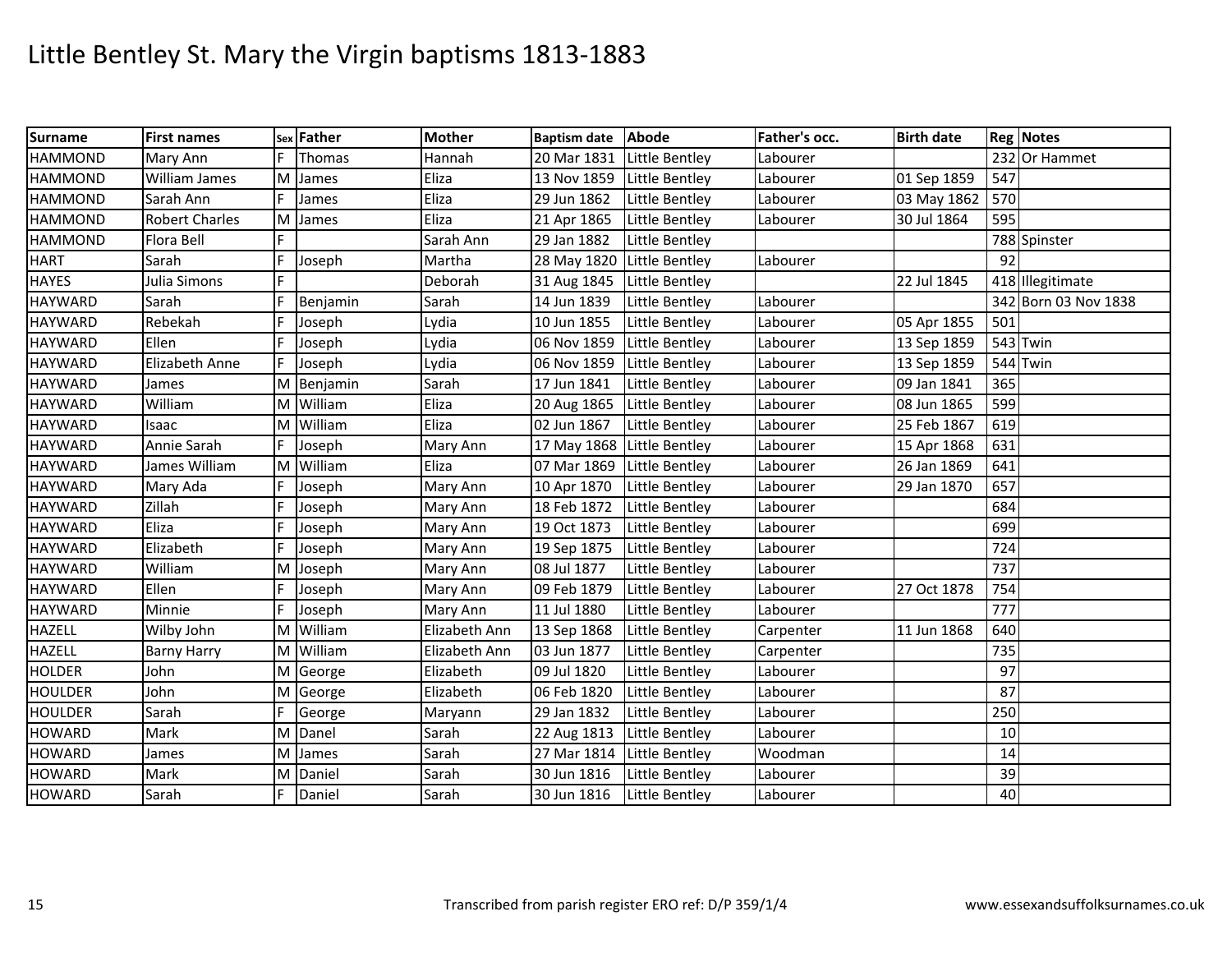| <b>HOWARD</b><br>Elizabeth<br>M Danial<br>05 Sep 1819<br>Little Bentley<br>82<br>Sarah<br>Labourer<br>F<br>253<br>Thos<br>22 Jul 1832<br><b>HOWARD</b><br>Mary<br>Little Bentley<br>Mary<br>Labourer<br>287<br><b>HOWARD</b><br>M<br>Thos<br>02 Nov 1834<br>Little Bentley<br><b>Thos</b><br>Mary<br>Labourer<br>316<br>HOWARD<br>M Thos<br>Mary<br>07 May 1837 Little Bentley<br>Labourer<br>Henry<br><b>HOWARD</b><br>Wilm<br>19 May 1839 Little Bentley<br>341 Born 07 Mar<br>ΙM<br>Thomas<br>Mary<br>Labourer<br>F<br>27 Nov 1841<br><b>HOWARD</b><br><b>Thos</b><br>10 Jul 1842<br><b>Little Bentley</b><br>383<br>Susannah<br>Mary<br>Labourer<br>Allen<br>M John<br>31 Oct 1869<br>651<br><b>HOWARD</b><br>Little Bentley<br>06 Aug 1869<br>Emma<br>Labourer<br><b>HOWARD</b><br>653<br>Frederick<br>12 Dec 1869<br>M George<br>Eliza<br>Little Bentley<br>05 Aug 1869<br>Labourer<br>Eliza<br>654<br><b>HOWARD</b><br>Frederick<br>M James<br>18 Dec 1869<br>Little Bentley<br>Labourer<br>22 Oct 1869<br><b>HOWARD</b><br>William Lambert<br>Eliza<br>Little Bentley<br>675<br>M James<br>18 Jun 1871<br>Labourer<br>F<br><b>HOWARD</b><br>John<br>Little Bentley<br>681<br>Alice<br>26 Nov 1861<br>Labourer<br>Emma<br><b>HOWARD</b><br>687<br>Eliza<br>23 Jun 1872<br>Little Bentley<br>M<br>Labourer<br>George<br>James<br>Laura Elizabeth<br>Eliza<br>701<br>HOWARD<br>George<br>09 Nov 1873<br>Little Bentley<br>Labourer<br>M Alfred<br><b>HOWARD</b><br>Harriet<br>19 Jul 1874<br>Little Bentley<br>712<br>George William<br>Labourer<br>723<br><b>HOWARD</b><br>M John<br>Emma<br>19 Sep 1875<br>Little Bentley<br>Labourer<br>George<br>726<br><b>HOWARD</b><br>Little Bentley<br>James<br>Eliza<br>09 Apr 1876<br>Anna<br>Labourer<br>M Alfred<br>727<br>HOWARD<br>Stephen<br>Harriet<br>07 May 1876 Little Bentley<br>Labourer<br><b>HOWARD</b><br>745<br>Iм<br>John<br>24 Mar 1878 Little Bentley<br>23 Dec 1877<br>John<br>Labourer<br>Emma<br>Alfred<br>Emmeline<br>F<br><b>HOWARD</b><br>05 May 1878 Little Bentley<br>09 Feb 1878<br>747<br>Harriet<br>Labourer<br>769<br><b>HOWARD</b><br>John<br>Herbert<br>Iм<br>14 Mar 1880<br>Little Bentley<br>Labourer<br>Emma<br>793<br><b>HOWARD</b><br>John<br>11 Jun 1882<br>Little Bentley<br>Labourer<br>Emma<br>Emma<br>Alfred<br>Clara<br>16 Jan 1883<br>796<br>Harriet<br>Little Bentley<br>Labourer<br>F<br>Alfred<br>Little Bentley<br>771<br>Louisa<br>Harriet<br>11 Apr 1880<br>Labourer<br>William<br>23 May 1813 Little Bentley<br>6<br>M<br>Isaac<br>Mary<br>Labourer<br>23<br>M Isaac<br>26 Mar 1815 Little Bentley<br>Robert<br>Mary<br>Labourer<br>Daughter of Charlotte<br>Charlotte<br>Charlotte<br><b>HUNT</b><br>F<br>07 May 1826<br>174 Hunt by James Barton.<br>James<br><b>HUNT</b><br>William<br>Little Bentley<br>288<br>M<br><b>Isaac</b><br>Mary<br>07 Dec 1834<br><b>HUNT</b><br>325<br>Iм<br><b>Isaac</b><br>Mary<br>22 Jul 1838<br>Little Bentley<br>Labourer<br>James<br>F<br><b>HUNT</b><br>Robert<br>24 Feb 1839<br>337 Born 18 Dec 1838<br><b>Little Bentley</b><br>Mary Ann<br>Mary Ann<br>Labourer<br>M Robart<br>357 Born Sep | <b>Surname</b> | <b>First names</b> | sex Father | <b>Mother</b> | Baptism date Abode |                | Father's occ. | <b>Birth date</b> | <b>Reg Notes</b> |
|---------------------------------------------------------------------------------------------------------------------------------------------------------------------------------------------------------------------------------------------------------------------------------------------------------------------------------------------------------------------------------------------------------------------------------------------------------------------------------------------------------------------------------------------------------------------------------------------------------------------------------------------------------------------------------------------------------------------------------------------------------------------------------------------------------------------------------------------------------------------------------------------------------------------------------------------------------------------------------------------------------------------------------------------------------------------------------------------------------------------------------------------------------------------------------------------------------------------------------------------------------------------------------------------------------------------------------------------------------------------------------------------------------------------------------------------------------------------------------------------------------------------------------------------------------------------------------------------------------------------------------------------------------------------------------------------------------------------------------------------------------------------------------------------------------------------------------------------------------------------------------------------------------------------------------------------------------------------------------------------------------------------------------------------------------------------------------------------------------------------------------------------------------------------------------------------------------------------------------------------------------------------------------------------------------------------------------------------------------------------------------------------------------------------------------------------------------------------------------------------------------------------------------------------------------------------------------------------------------------------------------------------------------------------------------------------------------------------------------------------------------------------------------------------------------------------------------------------------------------------------------------------------------------------------------------------------------------------------------------------------------------------------------------------------------------------------------------------------------------------------------------|----------------|--------------------|------------|---------------|--------------------|----------------|---------------|-------------------|------------------|
|                                                                                                                                                                                                                                                                                                                                                                                                                                                                                                                                                                                                                                                                                                                                                                                                                                                                                                                                                                                                                                                                                                                                                                                                                                                                                                                                                                                                                                                                                                                                                                                                                                                                                                                                                                                                                                                                                                                                                                                                                                                                                                                                                                                                                                                                                                                                                                                                                                                                                                                                                                                                                                                                                                                                                                                                                                                                                                                                                                                                                                                                                                                                       |                |                    |            |               |                    |                |               |                   |                  |
|                                                                                                                                                                                                                                                                                                                                                                                                                                                                                                                                                                                                                                                                                                                                                                                                                                                                                                                                                                                                                                                                                                                                                                                                                                                                                                                                                                                                                                                                                                                                                                                                                                                                                                                                                                                                                                                                                                                                                                                                                                                                                                                                                                                                                                                                                                                                                                                                                                                                                                                                                                                                                                                                                                                                                                                                                                                                                                                                                                                                                                                                                                                                       |                |                    |            |               |                    |                |               |                   |                  |
|                                                                                                                                                                                                                                                                                                                                                                                                                                                                                                                                                                                                                                                                                                                                                                                                                                                                                                                                                                                                                                                                                                                                                                                                                                                                                                                                                                                                                                                                                                                                                                                                                                                                                                                                                                                                                                                                                                                                                                                                                                                                                                                                                                                                                                                                                                                                                                                                                                                                                                                                                                                                                                                                                                                                                                                                                                                                                                                                                                                                                                                                                                                                       |                |                    |            |               |                    |                |               |                   |                  |
|                                                                                                                                                                                                                                                                                                                                                                                                                                                                                                                                                                                                                                                                                                                                                                                                                                                                                                                                                                                                                                                                                                                                                                                                                                                                                                                                                                                                                                                                                                                                                                                                                                                                                                                                                                                                                                                                                                                                                                                                                                                                                                                                                                                                                                                                                                                                                                                                                                                                                                                                                                                                                                                                                                                                                                                                                                                                                                                                                                                                                                                                                                                                       |                |                    |            |               |                    |                |               |                   |                  |
|                                                                                                                                                                                                                                                                                                                                                                                                                                                                                                                                                                                                                                                                                                                                                                                                                                                                                                                                                                                                                                                                                                                                                                                                                                                                                                                                                                                                                                                                                                                                                                                                                                                                                                                                                                                                                                                                                                                                                                                                                                                                                                                                                                                                                                                                                                                                                                                                                                                                                                                                                                                                                                                                                                                                                                                                                                                                                                                                                                                                                                                                                                                                       |                |                    |            |               |                    |                |               |                   |                  |
|                                                                                                                                                                                                                                                                                                                                                                                                                                                                                                                                                                                                                                                                                                                                                                                                                                                                                                                                                                                                                                                                                                                                                                                                                                                                                                                                                                                                                                                                                                                                                                                                                                                                                                                                                                                                                                                                                                                                                                                                                                                                                                                                                                                                                                                                                                                                                                                                                                                                                                                                                                                                                                                                                                                                                                                                                                                                                                                                                                                                                                                                                                                                       |                |                    |            |               |                    |                |               |                   |                  |
|                                                                                                                                                                                                                                                                                                                                                                                                                                                                                                                                                                                                                                                                                                                                                                                                                                                                                                                                                                                                                                                                                                                                                                                                                                                                                                                                                                                                                                                                                                                                                                                                                                                                                                                                                                                                                                                                                                                                                                                                                                                                                                                                                                                                                                                                                                                                                                                                                                                                                                                                                                                                                                                                                                                                                                                                                                                                                                                                                                                                                                                                                                                                       |                |                    |            |               |                    |                |               |                   |                  |
|                                                                                                                                                                                                                                                                                                                                                                                                                                                                                                                                                                                                                                                                                                                                                                                                                                                                                                                                                                                                                                                                                                                                                                                                                                                                                                                                                                                                                                                                                                                                                                                                                                                                                                                                                                                                                                                                                                                                                                                                                                                                                                                                                                                                                                                                                                                                                                                                                                                                                                                                                                                                                                                                                                                                                                                                                                                                                                                                                                                                                                                                                                                                       |                |                    |            |               |                    |                |               |                   |                  |
|                                                                                                                                                                                                                                                                                                                                                                                                                                                                                                                                                                                                                                                                                                                                                                                                                                                                                                                                                                                                                                                                                                                                                                                                                                                                                                                                                                                                                                                                                                                                                                                                                                                                                                                                                                                                                                                                                                                                                                                                                                                                                                                                                                                                                                                                                                                                                                                                                                                                                                                                                                                                                                                                                                                                                                                                                                                                                                                                                                                                                                                                                                                                       |                |                    |            |               |                    |                |               |                   |                  |
|                                                                                                                                                                                                                                                                                                                                                                                                                                                                                                                                                                                                                                                                                                                                                                                                                                                                                                                                                                                                                                                                                                                                                                                                                                                                                                                                                                                                                                                                                                                                                                                                                                                                                                                                                                                                                                                                                                                                                                                                                                                                                                                                                                                                                                                                                                                                                                                                                                                                                                                                                                                                                                                                                                                                                                                                                                                                                                                                                                                                                                                                                                                                       |                |                    |            |               |                    |                |               |                   |                  |
|                                                                                                                                                                                                                                                                                                                                                                                                                                                                                                                                                                                                                                                                                                                                                                                                                                                                                                                                                                                                                                                                                                                                                                                                                                                                                                                                                                                                                                                                                                                                                                                                                                                                                                                                                                                                                                                                                                                                                                                                                                                                                                                                                                                                                                                                                                                                                                                                                                                                                                                                                                                                                                                                                                                                                                                                                                                                                                                                                                                                                                                                                                                                       |                |                    |            |               |                    |                |               |                   |                  |
|                                                                                                                                                                                                                                                                                                                                                                                                                                                                                                                                                                                                                                                                                                                                                                                                                                                                                                                                                                                                                                                                                                                                                                                                                                                                                                                                                                                                                                                                                                                                                                                                                                                                                                                                                                                                                                                                                                                                                                                                                                                                                                                                                                                                                                                                                                                                                                                                                                                                                                                                                                                                                                                                                                                                                                                                                                                                                                                                                                                                                                                                                                                                       |                |                    |            |               |                    |                |               |                   |                  |
|                                                                                                                                                                                                                                                                                                                                                                                                                                                                                                                                                                                                                                                                                                                                                                                                                                                                                                                                                                                                                                                                                                                                                                                                                                                                                                                                                                                                                                                                                                                                                                                                                                                                                                                                                                                                                                                                                                                                                                                                                                                                                                                                                                                                                                                                                                                                                                                                                                                                                                                                                                                                                                                                                                                                                                                                                                                                                                                                                                                                                                                                                                                                       |                |                    |            |               |                    |                |               |                   |                  |
|                                                                                                                                                                                                                                                                                                                                                                                                                                                                                                                                                                                                                                                                                                                                                                                                                                                                                                                                                                                                                                                                                                                                                                                                                                                                                                                                                                                                                                                                                                                                                                                                                                                                                                                                                                                                                                                                                                                                                                                                                                                                                                                                                                                                                                                                                                                                                                                                                                                                                                                                                                                                                                                                                                                                                                                                                                                                                                                                                                                                                                                                                                                                       |                |                    |            |               |                    |                |               |                   |                  |
|                                                                                                                                                                                                                                                                                                                                                                                                                                                                                                                                                                                                                                                                                                                                                                                                                                                                                                                                                                                                                                                                                                                                                                                                                                                                                                                                                                                                                                                                                                                                                                                                                                                                                                                                                                                                                                                                                                                                                                                                                                                                                                                                                                                                                                                                                                                                                                                                                                                                                                                                                                                                                                                                                                                                                                                                                                                                                                                                                                                                                                                                                                                                       |                |                    |            |               |                    |                |               |                   |                  |
|                                                                                                                                                                                                                                                                                                                                                                                                                                                                                                                                                                                                                                                                                                                                                                                                                                                                                                                                                                                                                                                                                                                                                                                                                                                                                                                                                                                                                                                                                                                                                                                                                                                                                                                                                                                                                                                                                                                                                                                                                                                                                                                                                                                                                                                                                                                                                                                                                                                                                                                                                                                                                                                                                                                                                                                                                                                                                                                                                                                                                                                                                                                                       |                |                    |            |               |                    |                |               |                   |                  |
|                                                                                                                                                                                                                                                                                                                                                                                                                                                                                                                                                                                                                                                                                                                                                                                                                                                                                                                                                                                                                                                                                                                                                                                                                                                                                                                                                                                                                                                                                                                                                                                                                                                                                                                                                                                                                                                                                                                                                                                                                                                                                                                                                                                                                                                                                                                                                                                                                                                                                                                                                                                                                                                                                                                                                                                                                                                                                                                                                                                                                                                                                                                                       |                |                    |            |               |                    |                |               |                   |                  |
|                                                                                                                                                                                                                                                                                                                                                                                                                                                                                                                                                                                                                                                                                                                                                                                                                                                                                                                                                                                                                                                                                                                                                                                                                                                                                                                                                                                                                                                                                                                                                                                                                                                                                                                                                                                                                                                                                                                                                                                                                                                                                                                                                                                                                                                                                                                                                                                                                                                                                                                                                                                                                                                                                                                                                                                                                                                                                                                                                                                                                                                                                                                                       |                |                    |            |               |                    |                |               |                   |                  |
|                                                                                                                                                                                                                                                                                                                                                                                                                                                                                                                                                                                                                                                                                                                                                                                                                                                                                                                                                                                                                                                                                                                                                                                                                                                                                                                                                                                                                                                                                                                                                                                                                                                                                                                                                                                                                                                                                                                                                                                                                                                                                                                                                                                                                                                                                                                                                                                                                                                                                                                                                                                                                                                                                                                                                                                                                                                                                                                                                                                                                                                                                                                                       |                |                    |            |               |                    |                |               |                   |                  |
|                                                                                                                                                                                                                                                                                                                                                                                                                                                                                                                                                                                                                                                                                                                                                                                                                                                                                                                                                                                                                                                                                                                                                                                                                                                                                                                                                                                                                                                                                                                                                                                                                                                                                                                                                                                                                                                                                                                                                                                                                                                                                                                                                                                                                                                                                                                                                                                                                                                                                                                                                                                                                                                                                                                                                                                                                                                                                                                                                                                                                                                                                                                                       |                |                    |            |               |                    |                |               |                   |                  |
|                                                                                                                                                                                                                                                                                                                                                                                                                                                                                                                                                                                                                                                                                                                                                                                                                                                                                                                                                                                                                                                                                                                                                                                                                                                                                                                                                                                                                                                                                                                                                                                                                                                                                                                                                                                                                                                                                                                                                                                                                                                                                                                                                                                                                                                                                                                                                                                                                                                                                                                                                                                                                                                                                                                                                                                                                                                                                                                                                                                                                                                                                                                                       |                |                    |            |               |                    |                |               |                   |                  |
|                                                                                                                                                                                                                                                                                                                                                                                                                                                                                                                                                                                                                                                                                                                                                                                                                                                                                                                                                                                                                                                                                                                                                                                                                                                                                                                                                                                                                                                                                                                                                                                                                                                                                                                                                                                                                                                                                                                                                                                                                                                                                                                                                                                                                                                                                                                                                                                                                                                                                                                                                                                                                                                                                                                                                                                                                                                                                                                                                                                                                                                                                                                                       | <b>HOWARD</b>  |                    |            |               |                    |                |               |                   |                  |
|                                                                                                                                                                                                                                                                                                                                                                                                                                                                                                                                                                                                                                                                                                                                                                                                                                                                                                                                                                                                                                                                                                                                                                                                                                                                                                                                                                                                                                                                                                                                                                                                                                                                                                                                                                                                                                                                                                                                                                                                                                                                                                                                                                                                                                                                                                                                                                                                                                                                                                                                                                                                                                                                                                                                                                                                                                                                                                                                                                                                                                                                                                                                       | <b>HOWWARD</b> |                    |            |               |                    |                |               |                   |                  |
|                                                                                                                                                                                                                                                                                                                                                                                                                                                                                                                                                                                                                                                                                                                                                                                                                                                                                                                                                                                                                                                                                                                                                                                                                                                                                                                                                                                                                                                                                                                                                                                                                                                                                                                                                                                                                                                                                                                                                                                                                                                                                                                                                                                                                                                                                                                                                                                                                                                                                                                                                                                                                                                                                                                                                                                                                                                                                                                                                                                                                                                                                                                                       | <b>HUNT</b>    |                    |            |               |                    |                |               |                   |                  |
|                                                                                                                                                                                                                                                                                                                                                                                                                                                                                                                                                                                                                                                                                                                                                                                                                                                                                                                                                                                                                                                                                                                                                                                                                                                                                                                                                                                                                                                                                                                                                                                                                                                                                                                                                                                                                                                                                                                                                                                                                                                                                                                                                                                                                                                                                                                                                                                                                                                                                                                                                                                                                                                                                                                                                                                                                                                                                                                                                                                                                                                                                                                                       | <b>HUNT</b>    |                    |            |               |                    |                |               |                   |                  |
|                                                                                                                                                                                                                                                                                                                                                                                                                                                                                                                                                                                                                                                                                                                                                                                                                                                                                                                                                                                                                                                                                                                                                                                                                                                                                                                                                                                                                                                                                                                                                                                                                                                                                                                                                                                                                                                                                                                                                                                                                                                                                                                                                                                                                                                                                                                                                                                                                                                                                                                                                                                                                                                                                                                                                                                                                                                                                                                                                                                                                                                                                                                                       |                |                    |            |               |                    |                |               |                   |                  |
|                                                                                                                                                                                                                                                                                                                                                                                                                                                                                                                                                                                                                                                                                                                                                                                                                                                                                                                                                                                                                                                                                                                                                                                                                                                                                                                                                                                                                                                                                                                                                                                                                                                                                                                                                                                                                                                                                                                                                                                                                                                                                                                                                                                                                                                                                                                                                                                                                                                                                                                                                                                                                                                                                                                                                                                                                                                                                                                                                                                                                                                                                                                                       |                |                    |            |               |                    |                |               |                   |                  |
|                                                                                                                                                                                                                                                                                                                                                                                                                                                                                                                                                                                                                                                                                                                                                                                                                                                                                                                                                                                                                                                                                                                                                                                                                                                                                                                                                                                                                                                                                                                                                                                                                                                                                                                                                                                                                                                                                                                                                                                                                                                                                                                                                                                                                                                                                                                                                                                                                                                                                                                                                                                                                                                                                                                                                                                                                                                                                                                                                                                                                                                                                                                                       |                |                    |            |               |                    |                |               |                   |                  |
|                                                                                                                                                                                                                                                                                                                                                                                                                                                                                                                                                                                                                                                                                                                                                                                                                                                                                                                                                                                                                                                                                                                                                                                                                                                                                                                                                                                                                                                                                                                                                                                                                                                                                                                                                                                                                                                                                                                                                                                                                                                                                                                                                                                                                                                                                                                                                                                                                                                                                                                                                                                                                                                                                                                                                                                                                                                                                                                                                                                                                                                                                                                                       |                |                    |            |               |                    |                |               |                   |                  |
|                                                                                                                                                                                                                                                                                                                                                                                                                                                                                                                                                                                                                                                                                                                                                                                                                                                                                                                                                                                                                                                                                                                                                                                                                                                                                                                                                                                                                                                                                                                                                                                                                                                                                                                                                                                                                                                                                                                                                                                                                                                                                                                                                                                                                                                                                                                                                                                                                                                                                                                                                                                                                                                                                                                                                                                                                                                                                                                                                                                                                                                                                                                                       | <b>HUNT</b>    | Robert             |            | Mary Ann      | 18 Oct 1840        | Little Bentley | Labourer      |                   |                  |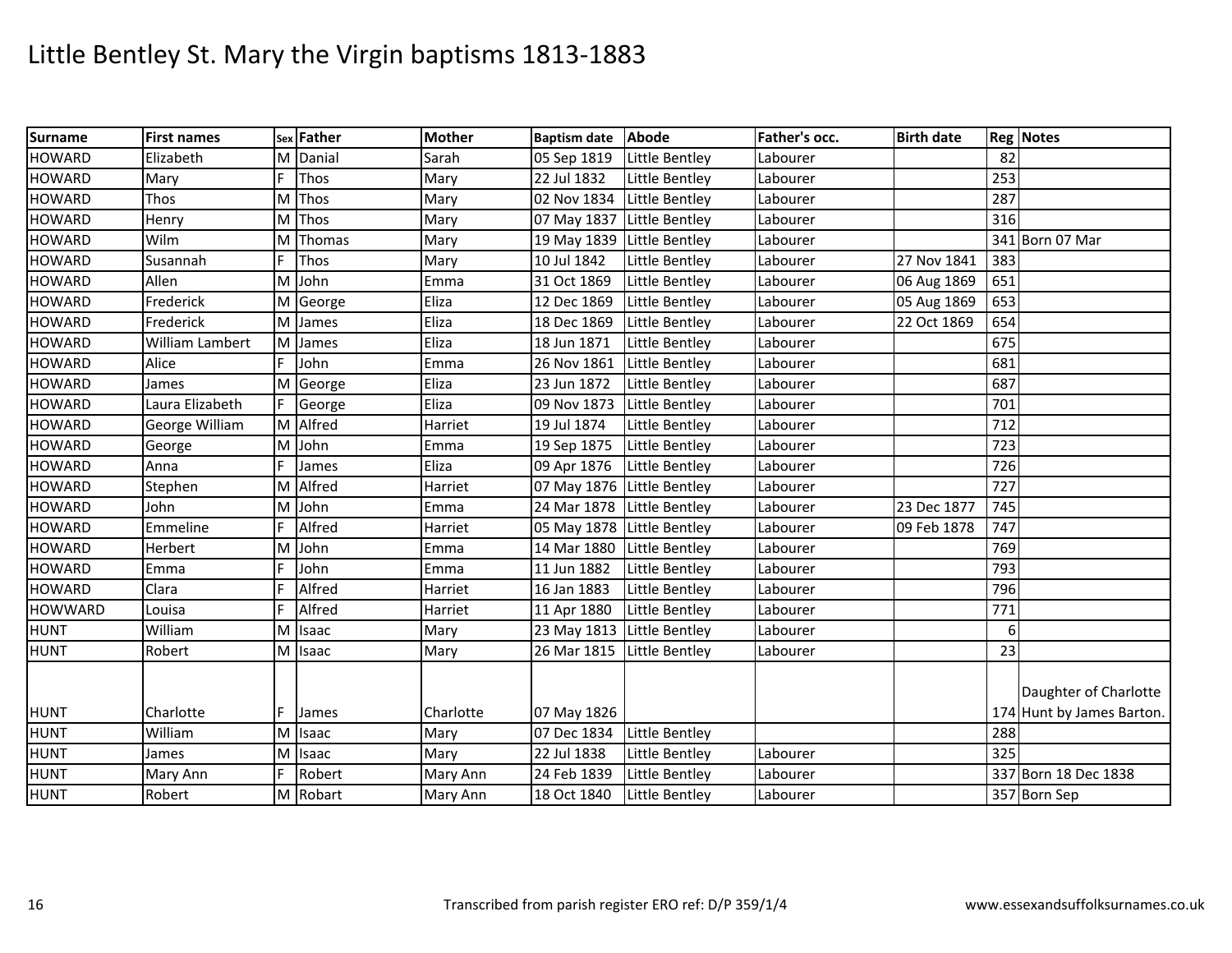| <b>Surname</b>  | <b>First names</b> | Sex | Father  | <b>Mother</b> | Baptism date Abode         |                | Father's occ. | <b>Birth date</b> |          | <b>Reg Notes</b>    |
|-----------------|--------------------|-----|---------|---------------|----------------------------|----------------|---------------|-------------------|----------|---------------------|
| <b>HUNT</b>     | Mary Ann           |     | Isaac   | Mary          | 18 Sep 1842                | Little Bentley | Labourer      | 26 Sep 1840       | 387      |                     |
| <b>HUNT</b>     | Maria              |     | Isaac   | Mary          | 19 May 1844 Little Bentley |                | Labourer      |                   |          | 405 Born March      |
| <b>JAMES</b>    | Mary Ann           | E   | William | Mary          | 12 Sep 1824                | Little Bentley | Labourer      |                   | 155      |                     |
| <b>JAMES</b>    | William            | м   | William | Mary          | 26 Feb 1826                | Little Bentley | Labourer      |                   | 173      |                     |
| <b>JAMES</b>    | Henry              | M   | William | Mary          | 21 Oct 1827                | Little Bentley | Labourer      |                   | 192      |                     |
| <b>JENNINGS</b> | John               | M   | John    | Susan         | 17 Feb 1822                | Little Bentley | Labourer      |                   | 114      |                     |
| <b>JENNINGS</b> | Ottaway            | м   | John    | Susan         | 18 Jan 1824                | Little Bentley | Labourer      |                   | 149      |                     |
| <b>JENNINGS</b> | Mark               | м   | Mark    | Maria         | 10 Jul 1825                | Little Bentley | Labourer      |                   |          | 166 Father deceased |
| <b>JENNINGS</b> | Susan              | E   | John    | Susan         | 04 Jun 1826                | Little Bentley | Labourer      |                   | 176      |                     |
| <b>JENNINGS</b> | Mark               | м   | John    | Susannah      | 25 Dec 1828                | Little Bentley | Labourer      |                   | 214      |                     |
| <b>JENNINGS</b> | Charlotte          | F   | Jno     | Susan         | 21 Mar 1830                | Little Bentley | Labourer      |                   | 224      |                     |
| <b>JENNINGS</b> | Harriot            |     | John    | Susan         | 26 May 1833 Little Bentley |                | Labourer      |                   | 262      |                     |
| <b>JENNINGS</b> | Eliza              |     | John    | Susan         | 19 Oct 1834                | Little Bentley | Labourer      |                   | 285      |                     |
| <b>JENNINGS</b> | William            | M   | John    | Susan         | 23 Oct 1836                | Little Bentley | Labourer      |                   | 309      |                     |
| <b>JENNINGS</b> | George Ainger      | M   | John    | Susanah       | 30 Dec 1838                | Little Bentley | Labourer      |                   |          | 335 Born April      |
| <b>JENNINGS</b> | Harriet            |     | John    | Susannah      | 26 May 1833 Little Bentley |                | Labourer      |                   | 263      |                     |
| <b>JOWERS</b>   | Sarah              |     | John    | Sharloty      | 28 Jul 1816                | Little Bentley | Labourer      |                   | 42       |                     |
| <b>JOWERS</b>   | Charlotte          |     | John    | Charlotte     | 28 Sep 1818                | Little Bentley | Labourer      |                   | 67       |                     |
| <b>JOWERS</b>   | John               | м   | John    | Charlotte     | 29 Apr 1821                | Little Bentley | Labourer      |                   | 104      |                     |
| <b>JOWERS</b>   | William            | м   | John    | Charlotte     | 22 Jun 1823                | Little Bentley | Labourer      |                   | 140      |                     |
| <b>JOWERS</b>   | Sarah              |     | John    | Mary Ann      | 02 May 1852                | Little Bentley | Labourer      | 25 Feb 1852       | 469      |                     |
| <b>JOWERS</b>   | Eliza              |     | John    | Mary Ann      | 03 Sep 1854                | Little Bentley | Labourer      | 14 Jul 1854       | 495      |                     |
| <b>JOWERS</b>   | Annie              |     | William | Hannah        | 20 Apr 1859                | Little Bentley | Labourer      | 29 Dec 1858       | 538      |                     |
| <b>JOWERS</b>   | Caroline           |     | John    | Charlotte     | 11 Jan 1831                | Little Bentley | Labourer      |                   | 229      |                     |
| <b>JOWERS</b>   | Eliza              |     | William | Hannah        | 16 Jun 1861                | Little Bentley | Labourer      | 11 Mar 1861       | 562      |                     |
| <b>JOWERS</b>   | Justina Mary       |     | William | Hannah        | 17 Jul 1864                | Little Bentley | Labourer      | 04 Apr 1864       | 588 Twin |                     |
| <b>JOWERS</b>   | Martha Mira        |     | William | Hannah        | 17 Jul 1864                | Little Bentley | Labourer      | 04 Apr 1864       | 589 Twin |                     |
| <b>JOWERS</b>   | George Collins     | M   | Joseph  | Maria         | 24 Jul 1864                | Little Bentley | Labourer      | 21 Jun 1864       | 592      |                     |
| <b>JOWERS</b>   | Charles Henry      | M   | Joseph  | Maria         | 24 Mar 1867                | Little Bentley | Labourer      | 26 Jan 1867       | 618      |                     |
| <b>JOWERS</b>   | Ellen Maria        | F   | Joseph  | Maria         | 26 Sep 1869                | Little Bentley | Labourer      | 04 Aug 1869       | 648      |                     |
| <b>JOWERS</b>   | Clara              | F   | William | Hannah        | 17 Jul 1870                | Tendring       | Labourer      | 18 Feb 1870       | 665      |                     |
| <b>JOWERS</b>   | Alice              | F   | William | Hannah        | 04 May 1873 Tendring       |                | Labourer      |                   | 695      |                     |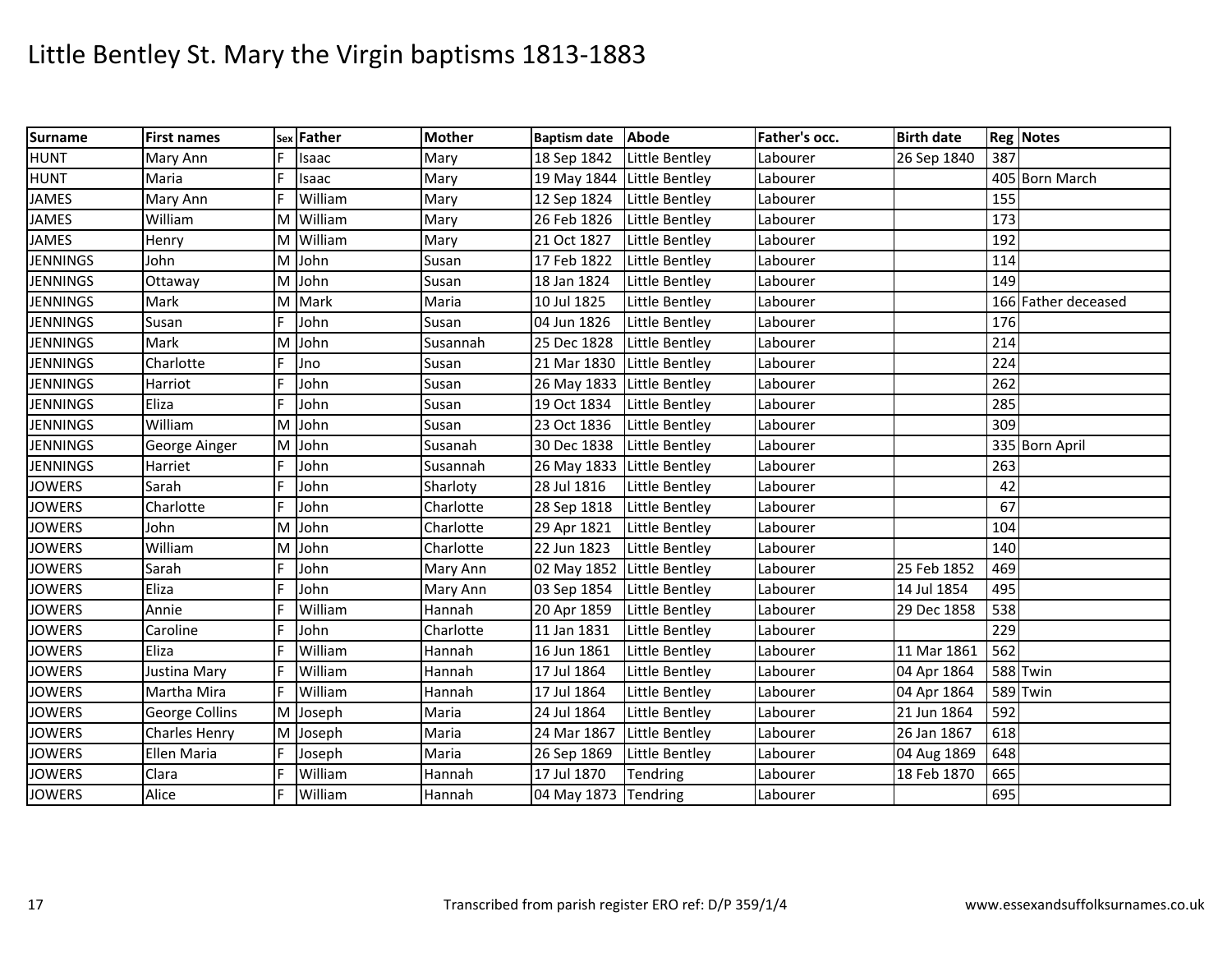| <b>Surname</b> | <b>First names</b>     |   | sex Father | <b>Mother</b> | <b>Baptism date</b>        | Abode                 | Father's occ. | <b>Birth date</b> |     | <b>Reg Notes</b>       |
|----------------|------------------------|---|------------|---------------|----------------------------|-----------------------|---------------|-------------------|-----|------------------------|
| <b>KNOWLER</b> | Sarah                  |   | Willm      | Hannah        | 17 Jul 1814                | Little Bentley        | Labourer      |                   | 17  |                        |
| <b>KNOWLER</b> | James                  |   | M Willm    | Hannah        | 01 Feb 1818                | Little Bentley        | Labourer      |                   | 59  |                        |
| <b>KNOWLER</b> | John                   | M | William    | Hannah        | 28 May 1820                | Little Bentley        | Labourer      |                   | 91  |                        |
| <b>KNOWLER</b> | James                  |   | M William  | Hannah        | 08 Jan 1826                | Little Bentley        | Labourer      |                   | 172 |                        |
| <b>KNOWLER</b> | James                  | M | William    | Hanah         | 05 Jun 1831                | <b>Little Bentley</b> | Labourer      |                   | 236 |                        |
| <b>KNOWLER</b> | Alfred                 | M |            | Sarah         | 13 Mar 1833                | Little Bentley        |               |                   |     | 302 Base born          |
|                |                        |   |            |               |                            |                       |               |                   |     | Marfer in clerk's      |
| <b>KNOWLER</b> | Maria                  | F | John       | Hannah        | 05 Sep 1847                | Little Bentley        | Labourer      | 28 Jul 1847       |     | 436 register           |
|                |                        |   |            |               |                            |                       |               |                   |     | Father John in clerk's |
| <b>KNOWLER</b> | William                |   | M James    | Hannah        | 25 Mar 1849                | Little Bentley        | Labourer      | 07 Feb 1849       |     | 444 register           |
| <b>KNOWLER</b> | Elizabeth              |   | John       | Hannah        | 13 Jul 1851                | Little Bentley        | Labourer      | 29 May 1851       | 465 |                        |
| <b>KNOWLER</b> | John                   |   | M John     | Hannah        | 02 Oct 1853                | Little Bentley        | Labourer      | 12 Aug 1853       | 481 |                        |
| <b>KNOWLER</b> | George                 |   | M John     | Hannah        | 22 Jul 1855                | Little Bentley        | Labourer      | 19 May 1855       | 504 |                        |
| <b>KNOWLER</b> | James Newman           |   | M John     | Hannah        | 18 Oct 1857                | Little Bentley        | Labourer      | 07 Aug 1857       | 526 |                        |
| <b>KNOWLER</b> | Sarah                  |   | John       | Hannah        | 09 Jun 1861                | Little Bentley        | Labourer      | 15 Apr 1861       | 561 |                        |
| <b>KNOWLER</b> | Alfred                 |   | M John     | Hannah        | 03 May 1863 Little Bentley |                       | Labourer      | 22 Feb 1863       | 575 |                        |
| <b>KNOWLER</b> | Frederick              |   | M John     | Hannah        | 10 Oct 1869                | Little Bentley        | Labourer      | 26 Jul 1869       | 649 |                        |
|                |                        |   |            |               |                            |                       |               |                   |     | Illegitimate child of  |
| <b>KNOWLER</b> | Anna Maria             |   |            | Elizabeth     | 04 Sep 1870                | Little Bentley        |               | 13 Jun 1870       |     | 667 servant            |
|                |                        |   |            |               |                            | S.Lambeth.            | Horseman      |                   |     |                        |
| <b>KNOWLER</b> | <b>Bertram Charles</b> |   | M John     | Annie         | 14 Sep 1879                | London                | on railway    |                   | 766 |                        |
| LAMBARD        | Caroline               | E | Thomas     | Sarah         | 26 Sep 1824                | Little Bentley        | Labourer      |                   | 156 |                        |
| LAMBARD        | James                  | M | James      | Mary          | 08 Apr 1827                | Little Bentley        | Labourer      |                   | 185 |                        |
| LAMBARD        | Mary Ann               | F | Jas        | Mary          | 30 Jun 1833                | Little Bentley        | Labourer      |                   | 265 |                        |
| <b>LAMBERT</b> | Lucy                   | E | Thos       | Sarah         | 02 Jul 1815                | Little Bentley        | Labourer      |                   | 28  |                        |
| LAMBERT        | Mark                   |   | M Thos     | Sarah         | 02 Jul 1815                | Little Bentley        | Labourer      |                   | 29  |                        |
| LAMBERT        | Eliza                  | E | Thos       | Sarah         | 02 May 1819                | Little Bentley        | Salor         |                   | 77  |                        |
| LAMBERT        | Mark                   | M | Thos       | Sarah         | 02 May 1819 Little Bentley |                       | Salor         |                   | 78  |                        |
| <b>LAMBERT</b> | Hannah                 | E | Thos       | Sarah         | 29 Apr 1821                | Little Bentley        | Labourer      |                   | 103 |                        |
| LAMBERT        | William                | M | James      | Hannah        | 09 Mar 1851                | <b>Horsley Cross</b>  | Labourer      | 24 May 1850       | 459 |                        |
| <b>LAMBERT</b> | Thomas                 | M | James      | Hannah        | 29 Apr 1849                | Little Bentley        | Labourer      | 10 Mar 1849       | 445 |                        |
| <b>LAMBERT</b> | Ada Florence           | F | Henry      | Mary Ann      | 13 Aug 1882 Little Bentley |                       | Labourer      |                   | 794 |                        |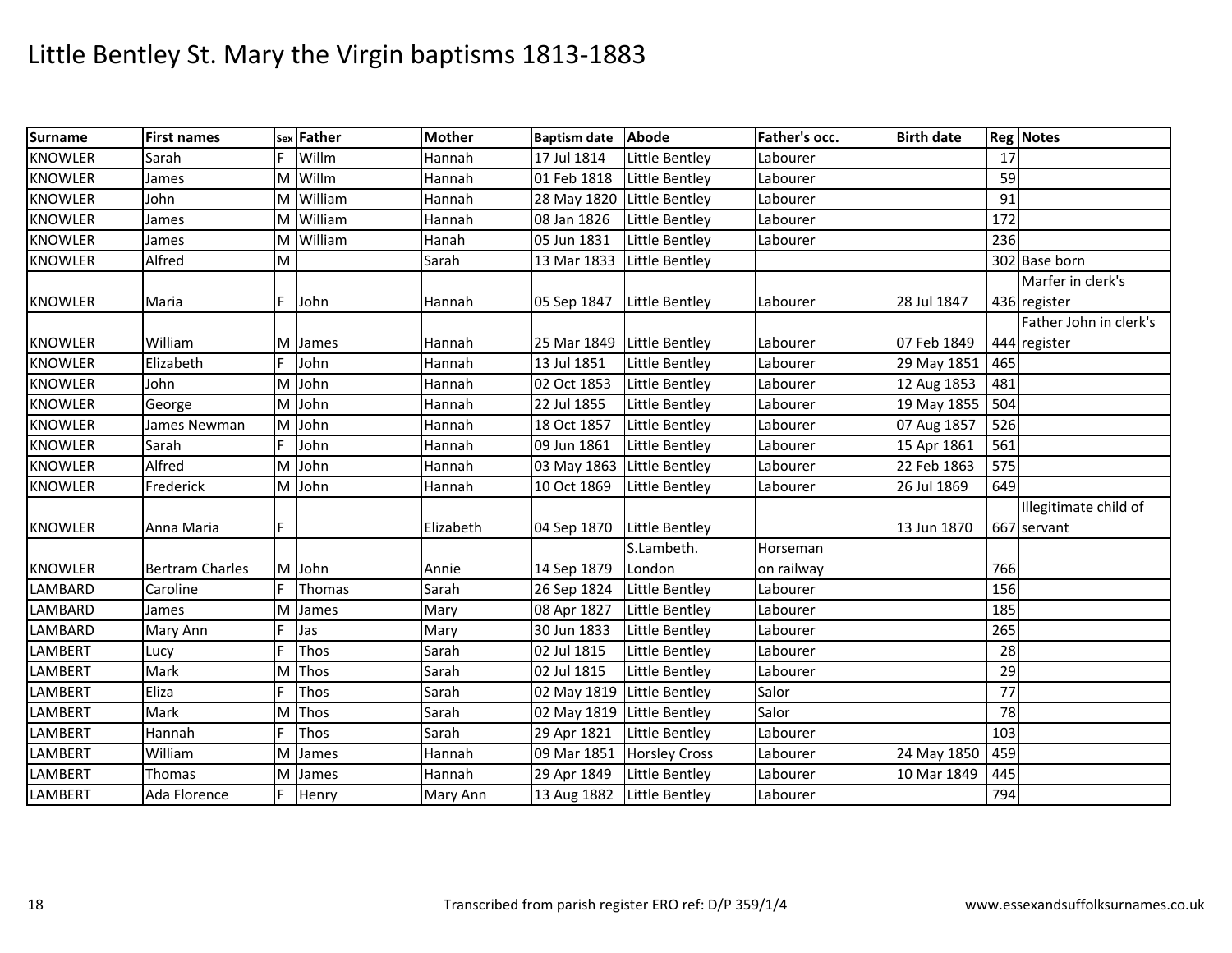| <b>Surname</b> | <b>First names</b> |   | sex Father            | <b>Mother</b> | <b>Baptism date</b> | Abode                 | Father's occ. | <b>Birth date</b> |                | <b>Reg Notes</b>    |
|----------------|--------------------|---|-----------------------|---------------|---------------------|-----------------------|---------------|-------------------|----------------|---------------------|
| <b>LAMBIRD</b> | James              |   | M James               | Mary          | 07 Sep 1828         | Little Bentley        | Labourer      |                   | 205            |                     |
| LAYZEL         | Sarah              | F | Joseph                | Susan         | 03 Jan 1813         | Little Bentley        | Labourer      |                   | $\overline{2}$ |                     |
| LAYZEL         | Joseph             |   | M Joseph              | Susan         | 03 Jan 1813         | Little Bentley        | Labourer      |                   | 3              |                     |
| LAYZEL         | Mima               |   | Joseph                | Susan         | 26 Nov 1815         | Little Bentley        | Labourer      |                   | 30             |                     |
| LAYZEL         | Joseph             | M | Joseph                | Susan         | 03 Oct 1819         | Little Bentley        | Labourer      |                   | 83             |                     |
| LAYZELL        | Susannah           | F | James                 | Susan         | 21 Mar 1827         | Little Bentley        | Labourer      |                   | 184            |                     |
| LEACH          | Rosanna            |   | William               | Emily         | 17 May 1868         | Little Bentley        | Labourer      | 13 Mar 1868       | 632            |                     |
| LEACH          | Mary Elizabeth     |   | William               | Emily         | 15 Dec 1872         | <b>Gt Bromley</b>     | Labourer      |                   | 693            |                     |
| LEECH          | Alice              | F | William               | Emily         | 04 Sep 1870         | <b>Gt Bromley</b>     | Labourer      | 24 Apr 1870       | 668            |                     |
| LEWIS          | Alice Mary         |   | <b>William Thomas</b> | Sarah         | 11 Jul 1880         | Little Bentley        | Gamekeeper    |                   | 778            |                     |
| LEWIS          | Ada Elizabeth      |   | <b>William Thomas</b> | Sarah         | 13 Nov 1881         | Little Bentley        | Gamekeeper    |                   | 786            |                     |
| <b>LEWIS</b>   | William Frank      | м | <b>William Thomas</b> | Sarah         | 13 May 1883         | Little Bentley        | Gamekeeper    |                   | 798            |                     |
| <b>LMABARD</b> | John               |   | M Jas                 | Mary          | 08 Aug 1830         | Little Bentley        | Labourer      |                   | 225            |                     |
| <b>LOCK</b>    | Horace             |   | M Joseph              | Eliza         | 21 Aug 1853         | Little Bentley        | Labourer      | 01 Jun 1853       | 479            |                     |
| LOCK           | Mary Ann           |   | Joseph                | Eliza         | 13 Nov 1859         | Little Bentley        | Labourer      | 08 Sep 1859       | 546            |                     |
|                |                    |   |                       |               |                     |                       |               |                   |                | Illegitimate son of |
| <b>LOCK</b>    | James Albeert      | M |                       | Eliza         | 18 Jul 1869         | Little Bentley        |               | 27 May 1863       |                | 644 widow           |
|                |                    |   |                       |               |                     |                       |               |                   |                | Illegitimate son of |
| <b>LOCK</b>    | Alfred Archer      | M |                       | Eliza         | 18 Jul 1869         | Little Bentley        |               | 25 Aug 1866       |                | 645 widow           |
| LOCKE          | Julia              | E | Joseph                | Eliza         | 06 Jun 1858         | Little Bentley        | Labourer      | 17 Jul 1856       | 530            |                     |
| LORD           | John               |   | M John                | Mary          | 28 Aug 1831         | <b>Little Bentley</b> | Labourer      |                   | 242            |                     |
| <b>MAGER</b>   | Sarah              | F | James                 | Sarah         | 04 Aug 1834         | Little Bentley        | Shoemaker     |                   | 281            |                     |
| <b>MAHEW</b>   | James William      |   | M Mark John           | Mary          | 14 Jan 1839         | Little Bentley        | Miller        | 10 Jan 1839       | 336            |                     |
| <b>MANN</b>    | Alfred George      |   | M Arthur              | Kate          | 08 Jul 1877         | Little Bentley        | Labourer      |                   | 738            |                     |
| <b>MANN</b>    | Emma Kate          | F | Arthur                | Kate          | 26 Oct 1879         | Little Bentley        | Labourer      |                   | 767            |                     |
| <b>MANNING</b> | Ann                | F | Isaac                 | Mary          | 19 Jun 1825         | Little Bentley        | Labourer      |                   | 164            |                     |
| <b>MANNING</b> | Elizabeth          |   | Isaac                 | Mary          | 06 Jul 1828         | Little Bentley        | Labourer      |                   | 202            |                     |
| <b>MANNING</b> | Hannah             |   | Isaac                 | Mary          | 08 Jun 1831         | <b>Little Bentley</b> | Labourer      |                   |                | 237 Twin            |
| <b>MANNING</b> | Harriet            | F | Isaac                 | Mary          | 08 Jun 1831         | <b>Little Bentley</b> | Labourer      |                   |                | 238 Twin            |
| MASKELL        | Jane               | F | Jacob                 | Mary          | 30 May 1852         | Little Bentley        | Farmer        | 04 May 1852       | 470            |                     |
| <b>MASKELL</b> | Ellen              |   | James                 | Ellen         | 07 May 1854         | Little Bentley        | Labourer      | 14 Mar 1854       | 491            |                     |
| <b>MASKELL</b> | Sarah              |   | James                 | Ellen         | 03 Feb 1856         | Little Bentley        | Labourer      | 13 Dec 1855       | 508            |                     |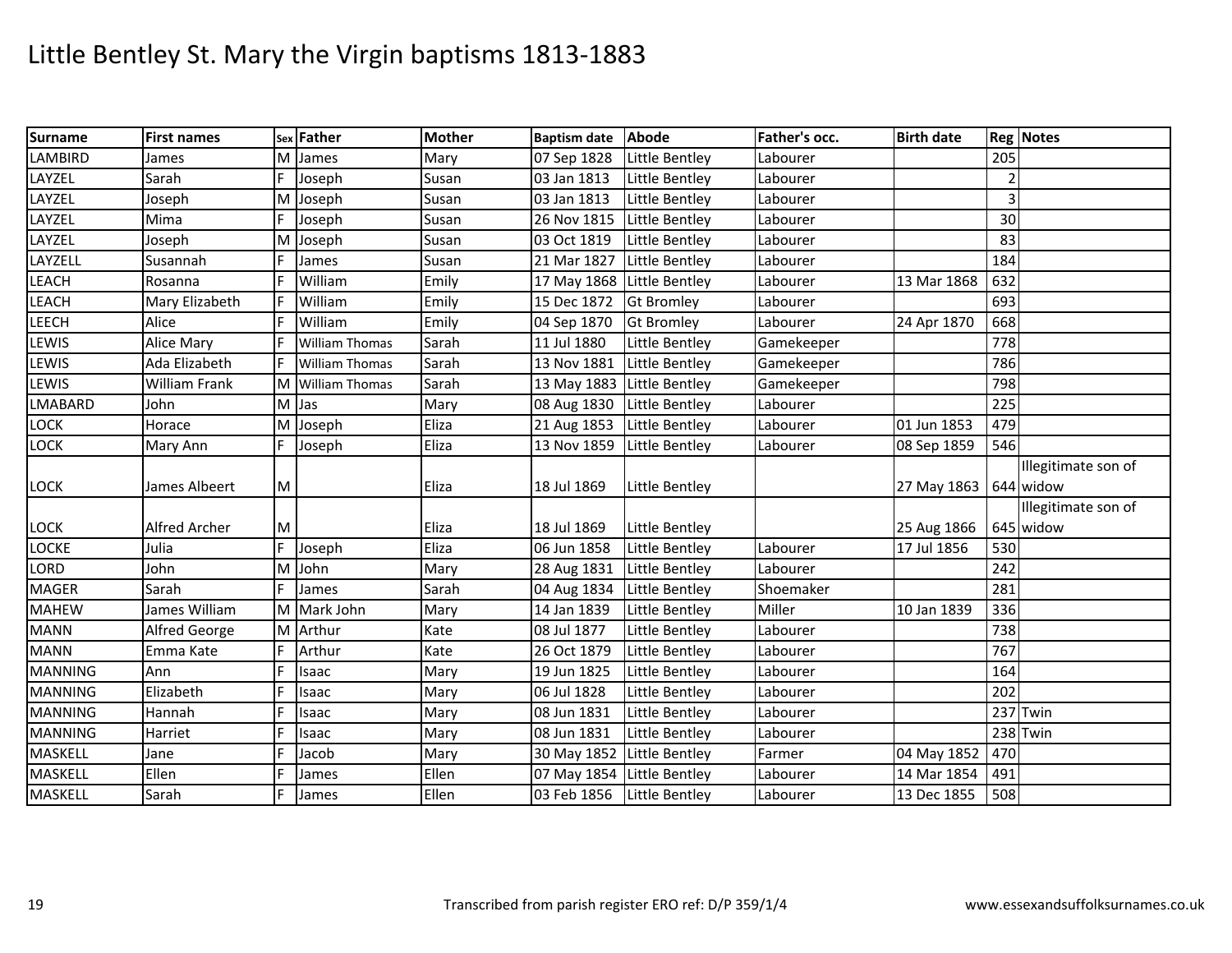| <b>Surname</b> | <b>First names</b>     |    | sex Father  | <b>Mother</b> | <b>Baptism date</b> | <b>Abode</b>          | Father's occ. | <b>Birth date</b> |     | <b>Reg Notes</b>      |
|----------------|------------------------|----|-------------|---------------|---------------------|-----------------------|---------------|-------------------|-----|-----------------------|
|                |                        |    |             |               |                     |                       |               |                   |     | Faher is Joseph in    |
| MASKELL        | Elizabeth              | E  | Jacob       | Marey         | 21 Sep 1856         | Little Bentley        | Farmer        | 24 Aug 1856       |     | 513 clerk's register  |
| MASKELL        | Emma                   |    | Jacob       | Mary          | 25 Dec 1858         | Little Bentley        | Farmer        | 29 Oct 1858       | 534 |                       |
| <b>MASKELL</b> | Alice                  |    | Jacob       | Annie         | 08 Mar 1863         | Little Bentley        | Farmer        | 28 Jan 1863       | 574 |                       |
| <b>MASKELL</b> | Annie                  |    | Jacob       | Annie         | 19 Jun 1864         | Little Bentley        | Farmer        | 20 May 1864       | 587 |                       |
| MASKELL        | Mary                   |    | Jacob       | Annie         | 05 Nov 1865         | Little Bentley        | Farmer        | 24 Sep 1865       | 601 |                       |
| MASKELL        | Jacon                  | M  | Jacob       | Annie         | 09 Aug 1868         | Little Bentley        | Farmer        | 08 Jul 1868       | 638 |                       |
| MASKELL        | Sarah Wendon           |    | Jacob       | Annie         | 21 Apr 1870         | Little Bentley        | Farmer        | 31 Jan 1870       | 658 |                       |
| MASKELL        | Ruth                   |    | Jacob       | Annie         | 15 Jan 1872         | Little Bentley        | Farmer        |                   | 683 |                       |
| <b>MASKELL</b> | Katie                  | F  | Jacob       | Annie         | 22 Apr 1874         | Little Bentley        | Farmer        |                   | 707 |                       |
| <b>MASKELL</b> | Lenie                  |    | Jacob       | Anne          | 17 Apr 1878         | Little Bentley        | Farmer        | 22 Mar 1878       | 746 |                       |
| <b>MAYER</b>   | Philip                 | M  | James       | Charlotte     | 12 Nov 1878         | Little Bentley        | Grocer        | 25 Oct 1878       | 753 |                       |
|                |                        |    |             |               |                     |                       | Grocer &      |                   |     |                       |
| <b>MAYER</b>   | Olive                  | F  | James       | Charlotte     | 24 Jun 1880         | Little Bentley        | registrar     |                   | 776 |                       |
|                |                        |    |             |               |                     |                       |               |                   |     | Mark John in clerk's  |
| <b>MAYHEW</b>  | Mary Ann               |    | John Mark   | Mary          | 12 Dec 1828         | Little Bentley        | Miller        |                   |     | 213 register          |
|                |                        |    |             |               |                     |                       |               |                   |     |                       |
| <b>MAYHEW</b>  | Mark Barnabas          |    | M Mark      | Mary          | 25 Oct 1833         | Little Bentley        | Miller        |                   |     | From clerk's register |
|                |                        |    |             |               |                     |                       |               |                   |     |                       |
| <b>MAYHEW</b>  | Martha Faney           | IF | Mark John   | Mary          | 15 Nov 1837         | Little Bentley        | Miller        |                   |     | From clerk's register |
| <b>MAYHEW</b>  | James William          |    | M Mark      | Mary          |                     | 1841 Little Bentley   | Miller        |                   |     | From clerk's register |
|                |                        |    |             |               |                     |                       |               |                   |     |                       |
| <b>MAYHEW</b>  | George John            |    | M Mark      | Mary          |                     | 1841 Little Bentley   | Miller        |                   |     | From clerk's register |
| <b>MAYHEW</b>  | Maria Eliza            | F  | Mark John   | Mary          | 05 Nov 1830         | Little Bentley        | Miller        |                   | 228 |                       |
| <b>MAYHEW</b>  | Mark Barnabus          |    | M Mark John | Mary          | 27 Sep 1833         | Little Bentley        | Miller        |                   | 270 |                       |
| <b>MAYHEW</b>  | Martha Fanny           | F  | Mark John   | Mary          | 08 Nov 1836         | Little Bentley        | Miller        |                   | 311 |                       |
| <b>MAYHEW</b>  | George John            |    | M Mark John | Mary          | 18 Sep 1840         | Little Bentley        | Miller        | 11 Sep 1840       | 356 |                       |
| <b>MAYHEW</b>  | <b>Edward Augustus</b> |    | M Mark John | Mary          | 10 Aug 1842         | Little Bentley        | Miller        | 28 Jul 1842       | 385 |                       |
| <b>MILBANK</b> | Eliza                  | F  | Samuel      | Elizabeth     | 15 Jun 1817         | Little Bentley        | Labourer      |                   | 54  |                       |
| <b>MILBANK</b> | John                   |    | M Samuel    | Elizabeth     | 18 Oct 1829         | <b>Little Bentley</b> | Labourer      |                   | 216 |                       |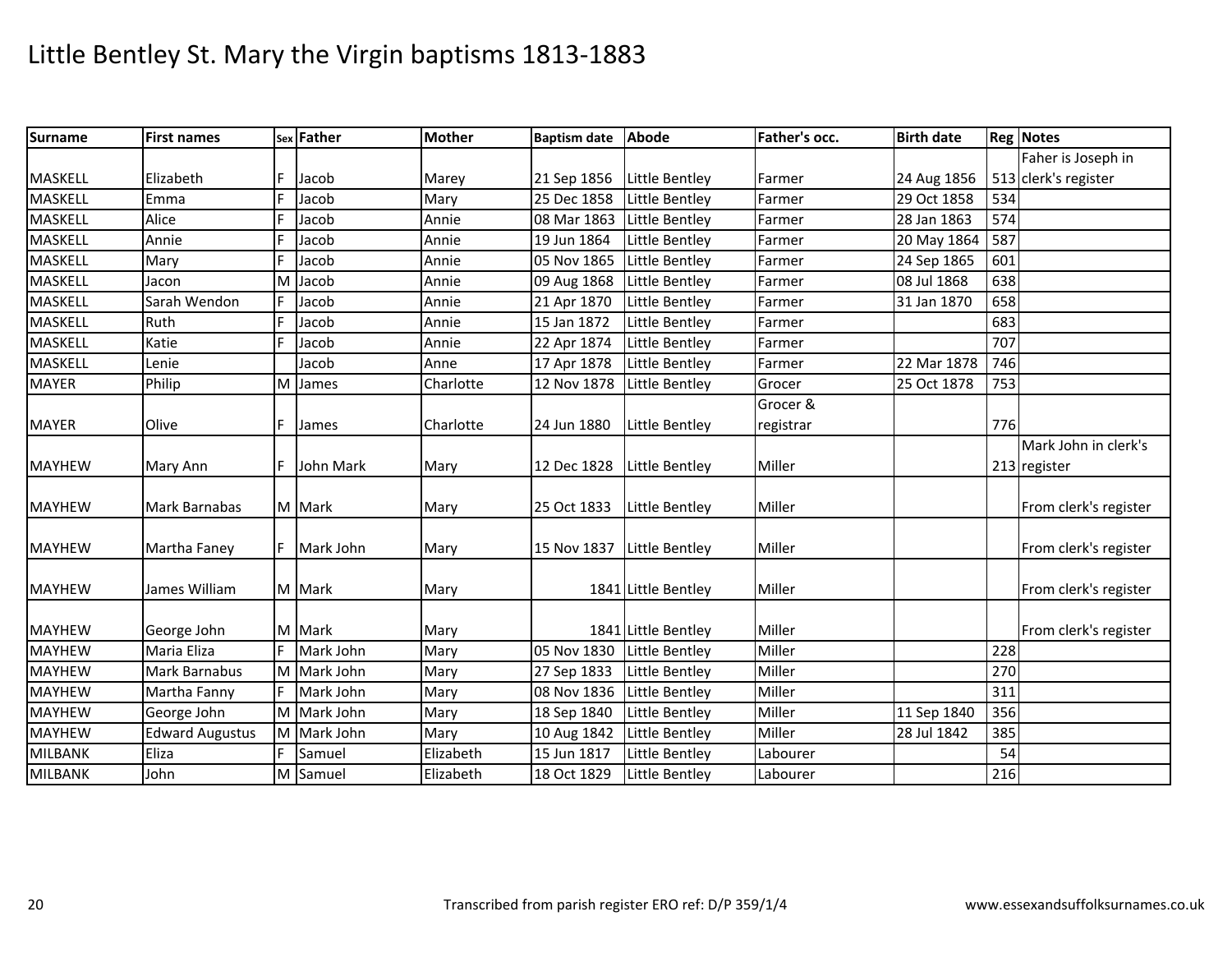| <b>Surname</b>    | <b>First names</b>       |    | sex Father | <b>Mother</b> | Baptism date Abode         |                            | Father's occ. | <b>Birth date</b> |     | <b>Reg Notes</b>         |
|-------------------|--------------------------|----|------------|---------------|----------------------------|----------------------------|---------------|-------------------|-----|--------------------------|
|                   |                          |    |            |               |                            |                            |               |                   |     | <b>Baptised Emmer in</b> |
| <b>MILBANK</b>    | Mary Ann                 | F  | Daniel     | Emma          |                            | 03 Mar 1844 Little Bentley | Labourer      | 11 Jan 1843       |     | 403 clerk's register     |
| <b>MILBANK</b>    | Frederick                | M  | Samuel     | Mary Ann      | 13 Oct 1861                | Little Bentley             | Labourer      | 21 Aug 1861       | 569 |                          |
| <b>MILBANK</b>    | Elizabeth                | F  | Samuel     | Mary Ann      | 13 Mar 1864                | Little Bentley             | Labourer      | 31 Dec 1863       | 583 |                          |
| <b>MILBANK</b>    | Walter                   |    | M Samuel   | Mary Ann      | 30 Aug 1868                | Little Bentley             | Labourer      | 22 Jun 1867       | 639 |                          |
|                   |                          |    |            |               |                            | Southborough,              |               |                   |     |                          |
| <b>MILBANK</b>    | Linda Patterson          | F  |            | Ellen         | 07 Jul 1871                | Kent                       |               |                   |     | 678 Single oman          |
| <b>MILBANKS</b>   | Ellen                    | E. |            | Mary          |                            | 11 May 1851 Little Bentley |               | 15 Mar 1851       |     | 462 Spinster             |
| MILLBANK          | Samuel                   |    | M Samuel   | Elizabeth     | 17 Sep 1820                | Little Bentley             | Labourer      |                   | 100 |                          |
|                   |                          |    |            |               |                            |                            |               |                   |     | Said to have been        |
|                   |                          |    |            |               |                            |                            |               |                   |     | baptized privately 3     |
| MILLBANK          | Daniel                   |    | M Samuel   | Elizabeth     | 02 Jul 1826                | Little Bentley             | Labourer      |                   |     | 177 years before         |
| MILLBANK          | Mary                     | F  | Samuel     | Elizabeth     | 02 Jul 1826                | Little Bentley             | Labourer      |                   | 178 |                          |
| MORSELEY          | John                     |    | M William  | Mary          | 30 Apr 1820                | Little Bentley             | Labourer      |                   | 90  |                          |
| <b>MORSLEY</b>    | Elizabeth                | F  | John       | Elizabeth     | 05 Aug 1821                | Little Bentley             | Labourer      |                   | 111 |                          |
| <b>MORSLEY</b>    | John                     | M  | John       | Mary          | 01 Sep 1822                | Little Bentley             | Labourer      |                   | 124 |                          |
| <b>MORSLEY</b>    | Isaac                    |    | M William  | Mary          | 21 Sep 1823                | Little Bentley             | Labourer      |                   | 144 |                          |
|                   |                          |    |            |               |                            |                            |               |                   |     | Privately baptized,      |
|                   |                          |    |            |               |                            |                            |               |                   |     | received into the        |
| <b>MORSLEY</b>    | James                    |    | M John     | Mary          | 20 Mar 1825 Little Bentley |                            | Labourer      |                   |     | 163 church 05 Jun 1825   |
| <b>MORSLEY</b>    | Mary Ann                 | E  | William    | Mary          | 04 Jun 1826                | Little Bentley             | Labourer      |                   | 175 |                          |
| <b>MORSLEY</b>    | Sarah                    | E  | John       | Mary          | 09 Jul 1826                | Little Bentley             | Labourer      |                   | 179 |                          |
| <b>MORSLEY</b>    | Eliza                    | F  | William    | Mary          | 05 Aug 1828                | Little Bentley             | Labourer      |                   | 203 |                          |
| <b>MORSLEY</b>    | Hannah                   | Ŀ  | William    | Mary          | 27 May 1831 Little Bentley |                            | Labourer      |                   | 234 |                          |
| <b>MOSELEY</b>    | Mary                     | E  | John       | Mary          | 19 Oct 1817                | Little Bentley             | Farmer        |                   | 57  |                          |
|                   |                          |    |            |               |                            | St Peter's.                |               |                   |     |                          |
| <b>MUGGERIDGE</b> | Mary Lydia               | F  | Richard    | Emily         | 16 Nov 1828                | Colchester                 | Saddler       |                   | 207 |                          |
| <b>MUNSON</b>     | Julia                    | E  | James      | Ellen         | 03 Sep 1865                | Little Bentley             | Labourer      | 10 Mar 1865       | 600 |                          |
| <b>MUNSON</b>     | Emily                    | E  | James      | Ellen         | 19 Aug 1866                | Little Bentley             | Labourer      | 12 Jun 1866       | 609 |                          |
| <b>MUNSON</b>     | Arthur George            |    | M James    | Ellen         | 03 Nov 1867                | <b>Little Bentley</b>      | Labourer      | 22 Sep 1867       | 623 |                          |
| <b>MUNSON</b>     | <b>Charles Frederick</b> |    | M James    | Ellen         | 11 Aug 1872                | Little Bentley             | Labourer      | 02 Apr 1869       | 689 |                          |
| <b>MUNSON</b>     | Ada Ellen                |    | James      | Ellen         | 11 Aug 1872                | Little Bentley             | Labourer      |                   | 690 |                          |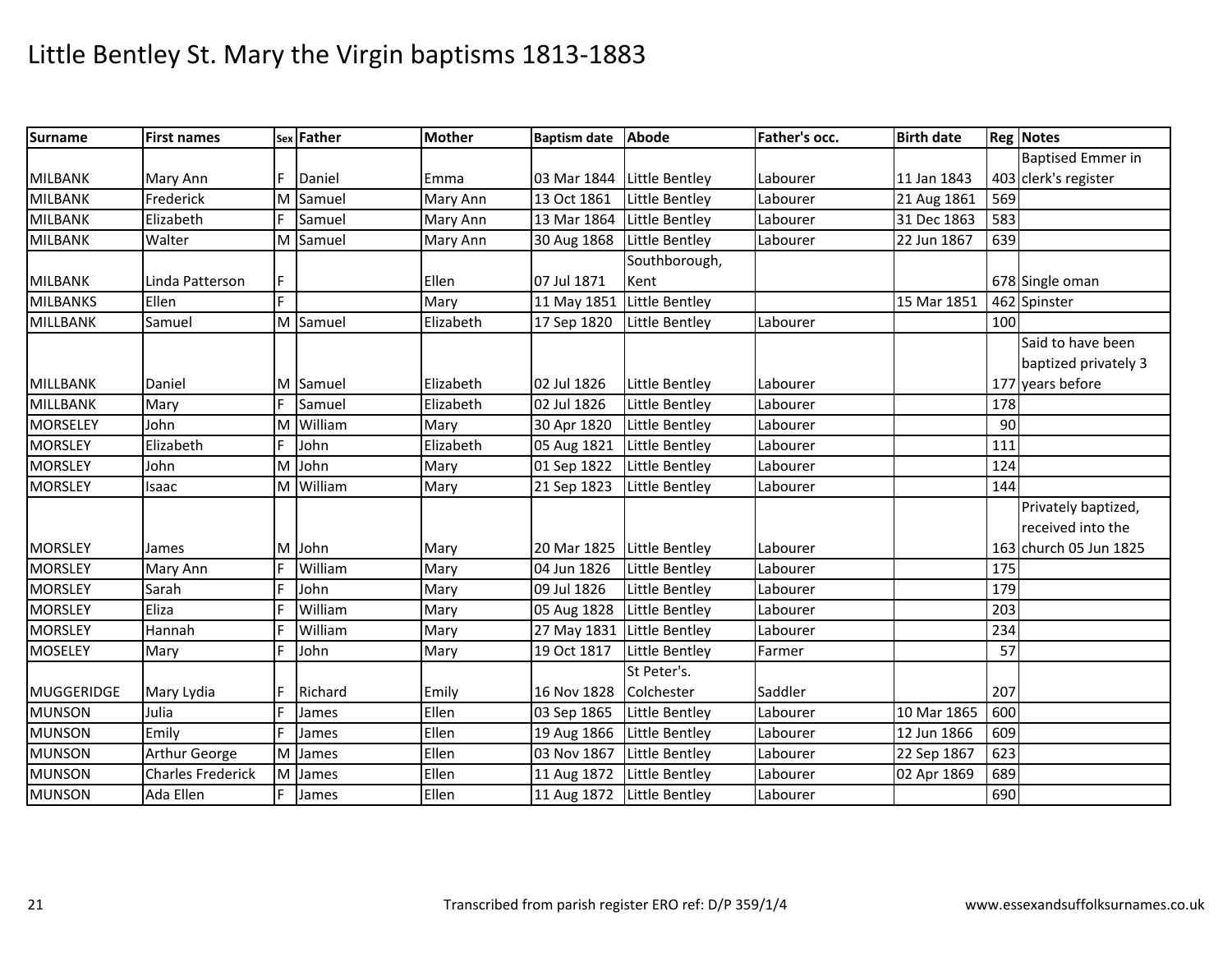| <b>Surname</b> | <b>First names</b>   |    | sex Father | <b>Mother</b> | <b>Baptism date</b>        | Abode                    | Father's occ.          | <b>Birth date</b> |     | <b>Reg Notes</b>        |
|----------------|----------------------|----|------------|---------------|----------------------------|--------------------------|------------------------|-------------------|-----|-------------------------|
| <b>MUNSON</b>  | Henry William        | M  | James      | Ellen         | 02 Aug 1874                | Little Bentley           | Labourer               |                   | 713 |                         |
| <b>MUSTARD</b> | Daniel               | M  | Charles    | Elizabeth     | 18 Apr 1836                | Tendring                 | Gentleman              |                   | 304 |                         |
| <b>NORMAN</b>  | Ellen Elizabeth      |    | James      | Mary Ann      | 20 Oct 1823                | Little Bentley           | Farmer                 |                   | 148 |                         |
| <b>NORMAN</b>  | Charllotte Jane      |    | James      | Mary Ann      | 25 Sep 1825                | Little Bentley           | Farmer                 |                   | 167 |                         |
| <b>NORMAN</b>  | <b>Francis Henry</b> | M  | James      | Mary Ann      | 02 Jun 1831                | Little Bentley           | Farmer                 |                   | 235 |                         |
| <b>NOTLEY</b>  | Mary                 | F  | Edward     | Mary          | 03 Dec 1820                | Little Bentley           | Labourer               |                   | 101 |                         |
| <b>NOTLEY</b>  | Maria                | F  | Nathan     | Elizabeth     | 24 Mar 1822                | Little Bentley           | Labourer               |                   | 118 |                         |
| <b>NOTLEY</b>  | Mary Ann             |    | Nathan     | Elizabeth     | 24 Mar 1822                | Little Bentley           | Labourer               |                   | 118 |                         |
|                |                      |    |            |               |                            |                          |                        |                   |     | Privately baptised,     |
|                |                      |    |            |               |                            |                          |                        |                   |     | received into the       |
| <b>NOTLEY</b>  | William              |    | M Nathan   | Elizabeth     | 04 Apr 1824                | Little Bentley           | Labourer               |                   |     | 151 church 19 June 1825 |
| <b>NOTLEY</b>  | James                | м  | Nathan     | Elizabeth     | 10 Jun 1827                | Little Bentley           | Labourer               |                   | 189 |                         |
| <b>NOTLEY</b>  | Soffier              |    | Nathan     | Elizabeth     | 21 Mar 1830                | Little Bentley           | Labourer               |                   | 223 |                         |
| <b>NOTLEY</b>  | William James        | M  | Edward     | Esther        | 17 Jul 1859                | Little Bentley           | Labourer               | 08 May 1859       | 541 |                         |
| <b>NOTLEY</b>  | <b>Edgar George</b>  |    | M Edward   | Esther        | 07 Oct 1860                | Little Bentley           | Labourer               | 17 Jul 1860       | 553 |                         |
| <b>NOTLEY</b>  | Nathan Henry         | M  | Edward     | Esther        | 24 Jul 1864                | Little Bentley           | Labourer               | 19 May 1864       | 590 |                         |
| <b>NOTLEY</b>  | Arthur Edward        |    | M Edward   | Esther        | 20 May 1866 Little Bentley |                          | Labourer               | 07 Mar 1866       | 608 |                         |
| <b>NOTLEY</b>  | Harry                |    | M Nathan   | Maria         | 21 Oct 1866                | Little Bentley           | Labourer               | 16 Jul 1866       | 611 |                         |
| <b>NOTLEY</b>  | Robert               |    | M Edward   | Esther        | 25 Jan 1868                | Little Bentley           | Labourer               | 25 Jan 1868       |     | 625 Twin                |
| <b>NOTLEY</b>  | John                 | M  | Edward     | Esther        | 25 Jan 1868                | Little Bentley           | Labourer               | 25 Jan 1868       |     | 626 Twin                |
|                |                      |    |            |               |                            |                          | Soldier.               |                   |     |                         |
| <b>NOTLEY</b>  | Henry Edward         |    | M Benjamin | Eliza         |                            | 24 May 1868 Shoeburyness | <b>Royal Artillery</b> | 22 Sep 1867       | 633 |                         |
| <b>NOTLEY</b>  | Gertrude Selina      | IF | Edward     | Esther        | 18 Apr 1869                | Little Bentley           | Labourer               | 04 Feb 1869       | 642 |                         |
| <b>NOTLEY</b>  | Henrietta            |    | Edward     | Esther        | 25 Jun 1871                | Little Bentley           | Innkeeper              |                   | 677 |                         |
| <b>NOTLEY</b>  | Jonathan             | M  | Edward     | Esther        | 23 Feb 1873                | Little Bentley           | Innkeeper              |                   | 694 |                         |
| <b>NOTLEY</b>  | Rosanna              | F  | Edward     | Esther        | 31 May 1875 Gt Bromley     |                          | Labourer               |                   | 721 |                         |
| <b>NOTLEY</b>  | Anabella             | F  | Edward     | Esther        | 23 Jul 1876                | <b>Gt Bromley</b>        | Labourer               |                   | 728 |                         |
| <b>NOTLEY</b>  | <b>Bertis</b>        | м  | Edward     | Esther        | 29 Sep 1878                | <b>Gt Bromley</b>        | Labourer               | 20 Jul 1878       | 749 |                         |
| <b>NOTLEY</b>  | Joseph               | М  | Edward     | Esther        | 19 Sep 1880                | <b>Gt Bromley</b>        | Labourer               |                   | 780 |                         |
| <b>OFFORD</b>  | William              |    | M William  | Sarah         | 02 Mar 1828                | Little Bentley           | Miller                 |                   | 199 |                         |
| <b>OFFORD</b>  | Henry                |    | M William  | Sarah         | 25 Oct 1829                | <b>Little Bentley</b>    | Miller                 |                   | 217 |                         |
| <b>OFFORD</b>  | Thos Henry           |    | M William  | Sarah         | 16 Sep 1832                | Little Bentley           | Miller                 |                   | 256 |                         |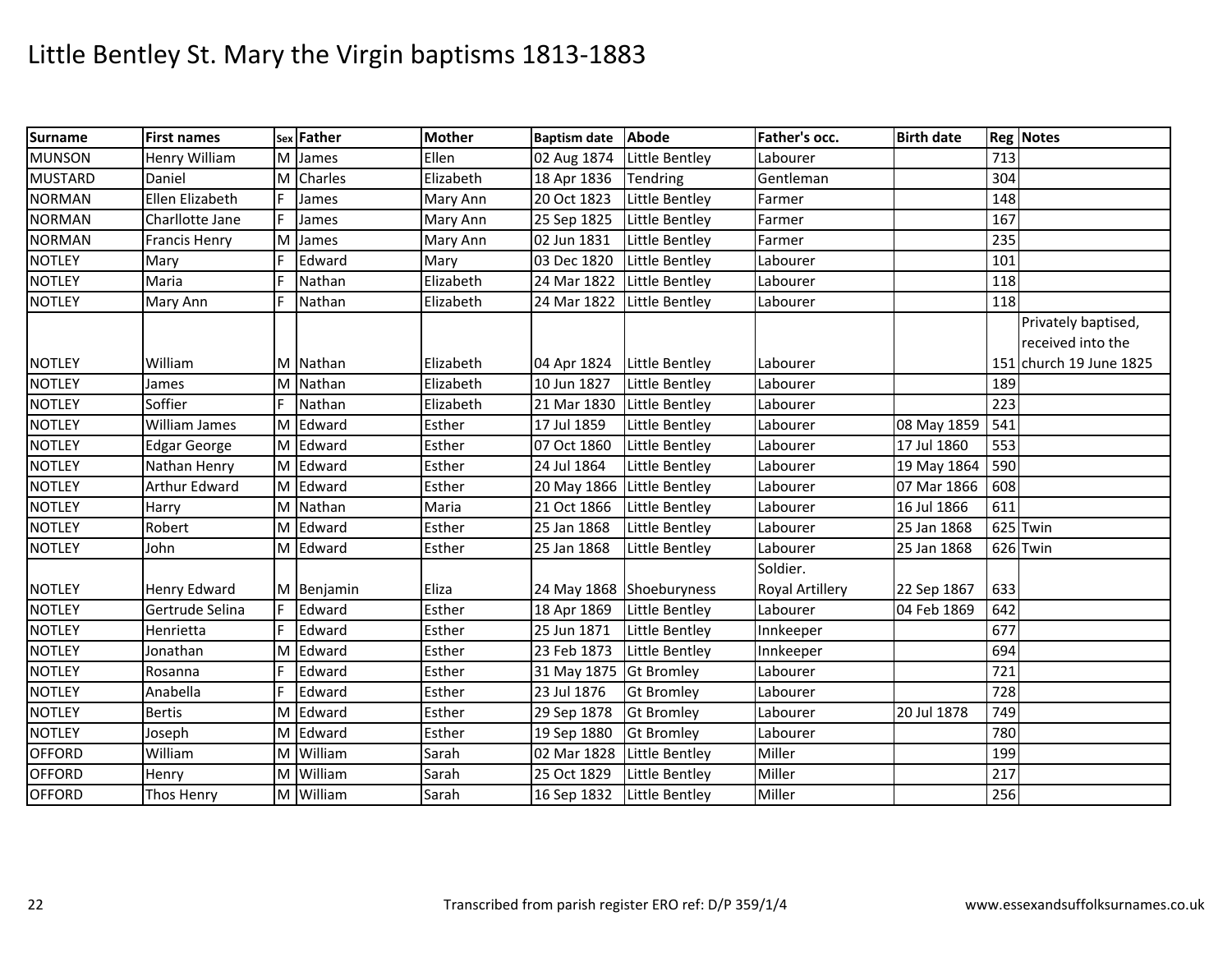| <b>Surname</b> | <b>First names</b> | Sex | Father   | <b>Mother</b> | <b>Baptism date</b>        | <b>Abode</b>          | Father's occ.   | <b>Birth date</b> |     | <b>Reg Notes</b>                            |
|----------------|--------------------|-----|----------|---------------|----------------------------|-----------------------|-----------------|-------------------|-----|---------------------------------------------|
| <b>OFFORD</b>  | Sarah Ann          | E   | Wilm     | Sarah         | 01 Feb 1835                | Little Bentley        | Miller          |                   | 289 |                                             |
| <b>OSBORNE</b> | Jacob              | M   | William  | Mary          | 31 Jan 1828                | Little Bentley        | Labourer        |                   | 196 |                                             |
| <b>OSBORNE</b> | Mary               | E   | William  | Mary          | 06 Mar 1831                | Little Bentley        | Labourer        |                   | 231 |                                             |
| <b>OSBORNE</b> | Joseph             | M   | Wilm     | Mary          | 30 Jun 1833                | Little Bentley        | Labourer        |                   | 266 |                                             |
| <b>OXLEY</b>   | Jane               | E   | William  | Hanah         | 07 Sep 1834                | Little Bentley        | Labourer        |                   | 283 |                                             |
| <b>OXLEY</b>   | Harriot            | E   | William  | Hanah         | 08 Oct 1837                | Little Bentley        | Labourer        |                   | 319 |                                             |
| PAGE           | John               | M   | John     | Phoebe        | 15 Aug 1813                | Little Bentley        | Farming servant |                   | 9   |                                             |
| PAGE           | Joseph             | M   | John     | Phoebe        | 16 Jun 1816                | Little Bentley        | Labourer        |                   | 38  |                                             |
| PAGE           | Margaret Leak      | F   | David    | Margaret      | 09 Apr 1819                | Little Bentley        | Labourer        |                   | 74  |                                             |
| PAGE           | Mary Ann           | E   | John     | Phoebe        | 25 Jun 1820                | Little Bentley        | Labourer        |                   | 96  |                                             |
| <b>PAGE</b>    | Elizabeth          | F   | David    | Margrat       | 13 May 1821 Little Bentley |                       | Labourer        |                   |     | 105 Elijah in clerk's register              |
| PAGE           | Mary Ann           |     | Joseph   | Mary          | 26 Jun 1836                | Little Bentley        | Labourer        |                   |     | From clerk's register                       |
| PAGE           | Joseph             |     | M Joseph | Mary          | 01 Jul 1838                | Little Bentley        | Labourer        | 04 Jun 1838       | 330 |                                             |
| PAGE           | Margaret           |     | Joseph   | Mary          | 11 Apr 1839                | Little Bentley        | Labourer        | 11 Apr 1841       |     | 350 Twin                                    |
| PAGE           | John               | M   | John     | Maria         | 19 Jul 1839                | Little Bentley        | Labourer        | 17 Jun 1840       | 354 |                                             |
| PAGE           | John               |     | M Joseph | Mary          | 10 Apr 1842                | Little Bentley        | Labourer        | 04 Mar 1842       | 376 |                                             |
| PAGE           | William            |     | M John   | Maria         | 04 Dec 1842                | Little Bentley        | Labourer        | 07 Oct 1841       | 393 |                                             |
| PAGE           | William            |     | M Joseph | Mary Ann      | 30 Jun 1844                | Little Bentley        | Labourer        | 11 Jun 1844       | 407 |                                             |
| PAGE           | Emma               | F   | John     | Maria         | 25 Dec 1844                | Little Bentley        | Labourer        | 12 Dec 1844       | 408 |                                             |
| PAGE           | Eliza              | E   | Joseph   | Mary          | 02 May 1847                | Little Bentley        | Labourer        | 04 Apr 1847       | 432 |                                             |
| PAGE           | David              | M   | John     | Maria         | 23 May 1847                | Little Bentley        | Labourer        | 07 Mar 1847       | 434 |                                             |
| PAGE           | Elijah             |     | M Joseph | Mary          | 29 Jul 1849                | Little Bentley        | Labourer        | 20 May 1849       | 447 |                                             |
| PAGE           | Maria              | E   | John     | Marier        | 03 Feb 1850                | Little Bentley        | Labourer        | 08 Jan 1850       | 451 |                                             |
| PAGE           | Helen              | F   | John     | Maria         | 31 Aug 1852                | Little Bentley        | Labourer        | 21 Aug 1852       | 473 |                                             |
| <b>PAGE</b>    | Charles            |     | M John   | Mirah         | 29 Jul 1855                | Little Bentley        | Labourer        | 21 May 1855       |     | Charles baptised in<br>505 clerk's register |
| <b>PAGE</b>    | Sarah Jane         | F   | Joseph   | Mary Ann      | 19 Jul 1857                | <b>Little Bentley</b> | Labourer        | 03 Jun 1857       | 519 |                                             |
| PAGE           | Harriet            | E   | John     | Maria         | 26 Jul 1857                | Little Bentley        | Labourer        | 27 May 1857       | 520 |                                             |
| <b>PAGE</b>    | Mary Ann           | Ŀ   | Joseph   | Mary Ann      | 18 Jun 1834                | Little Bentley        | Labourer        |                   | 305 |                                             |
| <b>PAGE</b>    | Sarah Ann          | E   | Joseph   | Mary Ann      | 11 Apr 1840                | Little Bentley        | Labourer        | 11 Apr 1840       |     | 351 Twin                                    |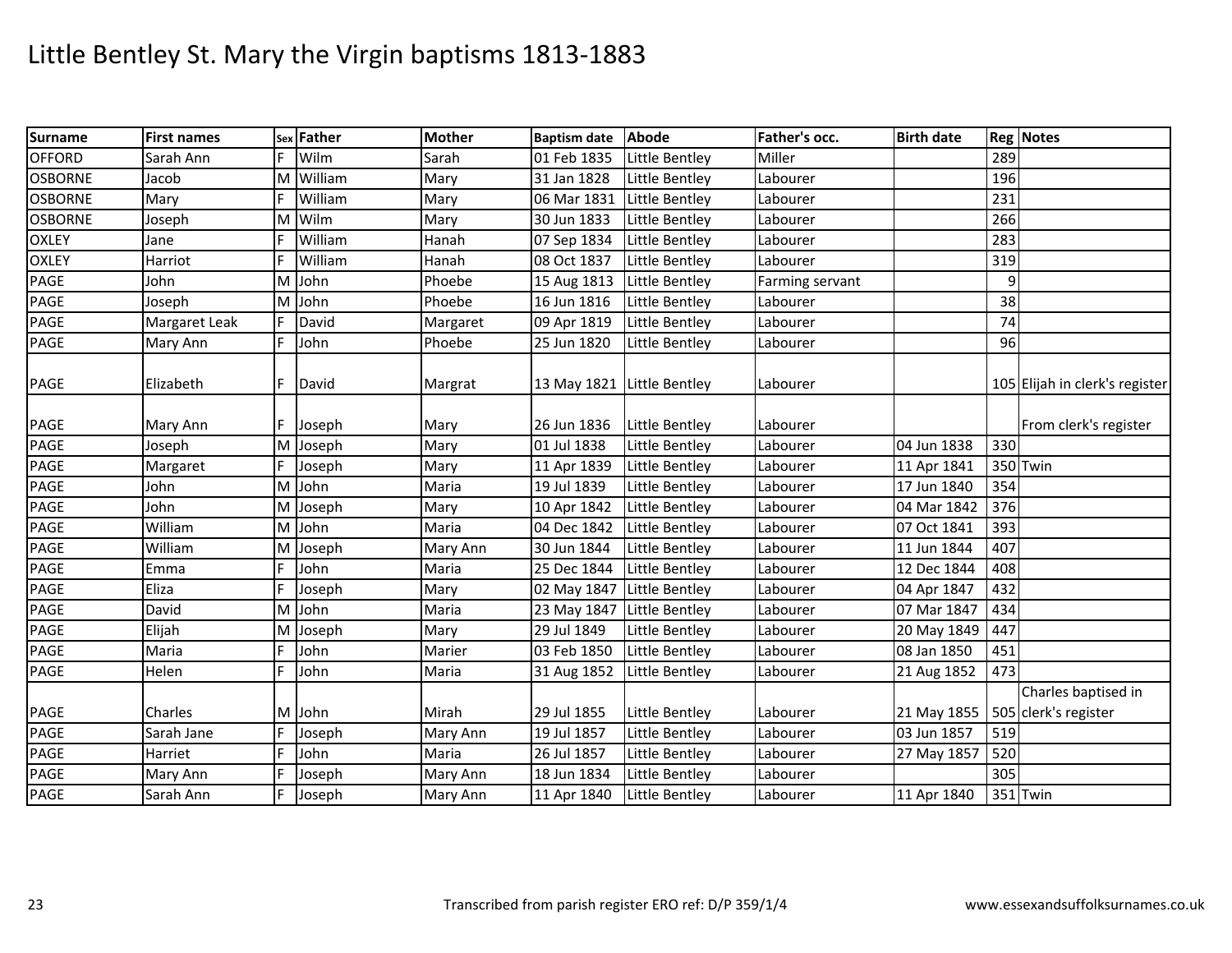| <b>Surname</b> | <b>First names</b>     |   | sex Father | <b>Mother</b> | <b>Baptism date</b>        | <b>Abode</b>   | Father's occ. | <b>Birth date</b> |     | <b>Reg Notes</b>                                            |
|----------------|------------------------|---|------------|---------------|----------------------------|----------------|---------------|-------------------|-----|-------------------------------------------------------------|
| PAGE           | Sarah Anne             |   | Joseph     | Mary Ann      | 05 Oct 1851                | Little Bentley | Labourer      | 24 Jul 1851       | 466 |                                                             |
| PAGE           | Esther                 | F | Joseph     | Mary Ann      | 26 Jun 1853                | Little Bentley | Labourer      | 02 Apr 1853       | 476 |                                                             |
| PAGE           | <b>Frederick James</b> |   | M Joseph   | Mary Ann      | 07 Apr 1855                | Little Bentley | Labourer      | 15 Mar 1855       | 499 |                                                             |
| PAGE           | James                  |   | M John     | Maria         | 07 Nov 1859                | Little Bentley | Labourer      | 17 Sep 1859       | 545 |                                                             |
| PAGE           | Anna Louisa            |   | Joseph     | Mary Ann      | 06 Jan 1861                | Little Bentley | Labourer      | 13 Oct 1860       | 556 |                                                             |
| PAGE           | Alice Bertha           | F | John       | Mary          | 30 Apr 1871                | Little Bentley | Labourer      |                   | 673 |                                                             |
| PAGE           | <b>Frederick James</b> | M | John       | Mary          | 17 Sep 1876                | Little Bentley | Labourer      |                   | 730 |                                                             |
| PAGE           | Mary Eliza             |   | John       | Mary          | 09 Feb 1879                | Little Bentley | Labourer      | 08 Dec 1878       | 756 |                                                             |
| PAGE           | Emily                  | F | John       | Mary          | 13 Feb 1881                | Little Bentley | Labourer      |                   | 781 |                                                             |
| <b>PEARCE</b>  | Anner Mirah            | F | Alfrid     | Elizabeth     | 18 May 1856 Little Bentley |                |               |                   |     | From clerk's register                                       |
| PILLAN         | Eliza Elizabeth        | E | David      | Sarah         | 04 Jun 1827                | Little Bentley | Labourer      |                   |     | Pillenby in clerks<br>187 register                          |
| PILLAN         | Charlotte              | F | David      | Mary          | 14 Jul 1833                | Little Bentley | Labourer      |                   |     | Harriot Charlotte aged<br>267 yrs in Clerk's register       |
| PILLAN         | Rebecca                | Е | David      | Mary          | 14 Jul 1833                | Little Bentley | Labourer      |                   |     | Elizar Elizabeth aged 2<br>years in Clerk's<br>268 register |
| PILLAN         | Mark                   |   | M David    | Mary          | 14 Jul 1833                | Little Bentley | Labourer      |                   | 269 |                                                             |
| PILLAN         | Eliza                  | F | Joseph     | Rachel        | 25 Sep 1836                | Little Bentley | Labourer      |                   | 307 |                                                             |
| PILLAN         | Sarah                  | F | David      | Mary          | 20 May 1838 Little Bentley |                | Labourer      |                   |     | 328 Aged 3                                                  |
| PILLAN         | Maryann                |   | David      | Mary          | 20 May 1838 Little Bentley |                | Labourer      |                   |     | 329 Born Oct 1836                                           |
| PILLAN         | Charles                |   | M David    | Sarah         | 28 Nov 1841                | Little Bentley | Labourer      | 10 Mar 1841       | 373 |                                                             |
| PILLAN         | Emmar                  | F |            | Mary Ann      | 19 Sep 1858                | Little Bentley |               | 22 May 1858       |     | 531 Spinster                                                |
| PILLAN         | Rachel                 | F | Joseph     | Rachel        | 22 Oct 1831                | Little Bentley | Labourer      |                   | 246 |                                                             |
| PILLAN         | Sarah                  | F | Joseph     | Rachel        | 28 Sep 1833                | Little Bentley | Labourer      |                   | 271 |                                                             |
| PILLEN         | Rachel                 | F | Joseph     | Rachel        | 02 Jul 1832                | Little Bentley | Labourer      |                   |     | From clerk's register                                       |
| PILLEN         | William                | M |            | Eliza         | 11 Nov 1866 Little Bentley |                |               |                   |     | 4 & half year old<br>illegitimate son of<br>614 spinster    |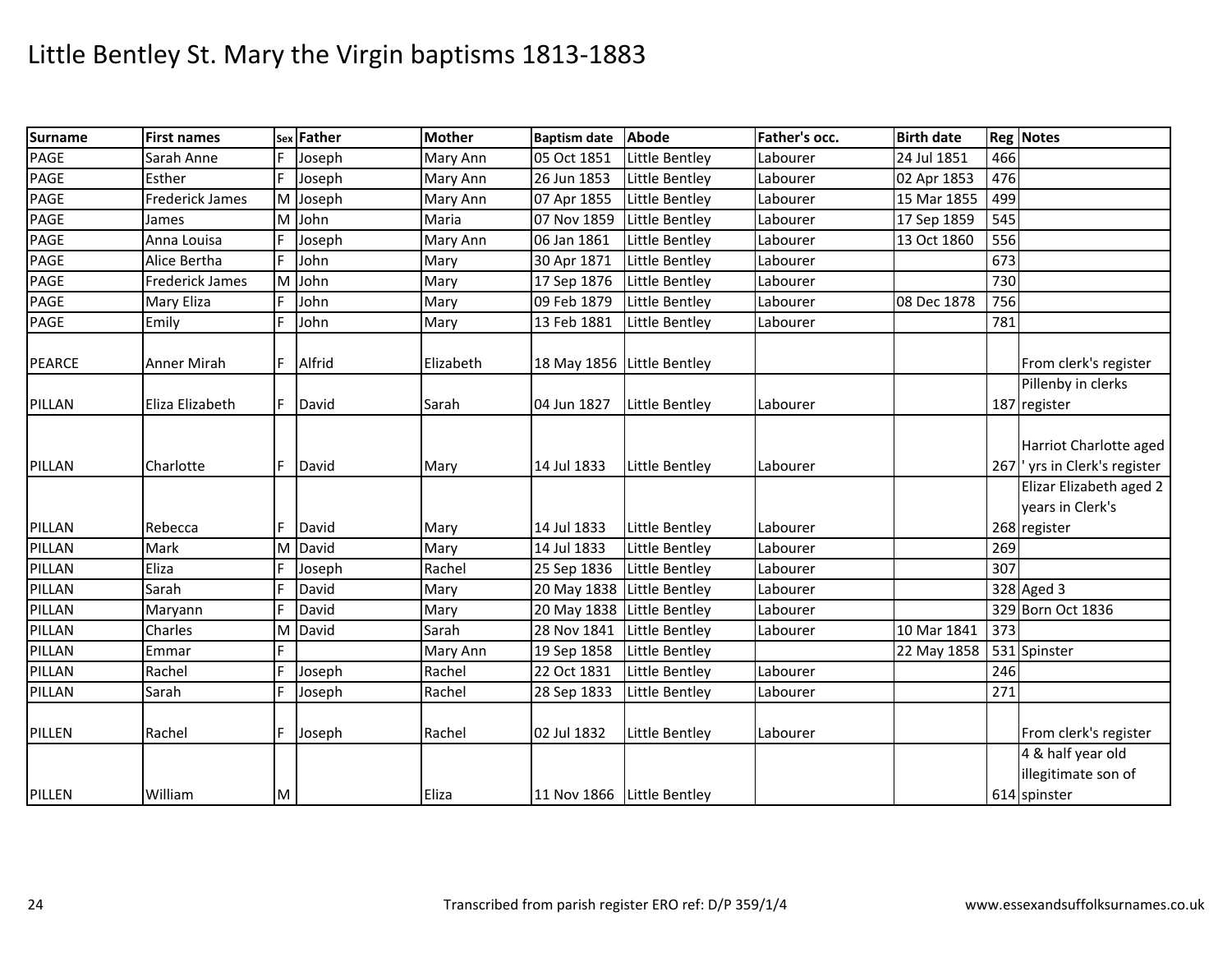| <b>Surname</b> | <b>First names</b> |   | sex Father     | <b>Mother</b> | Baptism date Abode         |                            | Father's occ. | <b>Birth date</b> |     | <b>Reg Notes</b>      |
|----------------|--------------------|---|----------------|---------------|----------------------------|----------------------------|---------------|-------------------|-----|-----------------------|
|                |                    |   |                |               |                            |                            |               |                   |     |                       |
| PILLER         | Sarah              |   | Joseph         | Rachel        | 24 Nov 1833                | Little Bentley             | Labourer      |                   |     | From clerk's register |
| PILLER         | Harriot            |   | David          | Sarah         | 02 Jul 1843                | Little Bentley             | Labourer      | 01 Jan 1842       | 399 |                       |
| <b>PITTOCK</b> | Ada                | E | Isaac          | Hannah        | 09 Mar 1879                | Little Bentley             | Labourer      | 27 Nov 1878       | 760 |                       |
| <b>PITTOCK</b> | Susannah           | E | Isaac          | <b>Hannah</b> | 13 Jun 1880                | Little Bentley             | Labourer      |                   | 775 |                       |
| <b>PORTER</b>  | Elizabeth          |   | Thos           | Susan         | 08 May 1814 Little Bentley |                            | Labourer      |                   | 15  |                       |
| <b>PORTER</b>  | <b>Thomas</b>      |   | M Thos         | Susan         | 04 Mar 1819                | Little Bentley             | Labourer      |                   | 73  |                       |
| <b>PORTER</b>  | Susanah            |   | Thos           | Susanah       | 17 Jul 1831                | Little Bentley             | Labourer      |                   | 239 |                       |
| <b>PORTER</b>  | James              |   | Thos           | Sarah         | 09 Oct 1842                | <b>Little Bentley</b>      | Labourer      | 03 Feb 1842       | 389 |                       |
| <b>PORTER</b>  | Thomas             |   | M Thomas       | Sarah         | 14 Sep 1845                | Little Bentley             | Labourer      | 30 Oct 1844       | 419 |                       |
| <b>PORTER</b>  | William            |   | M Thomas       | Sarah         | 09 May 1847 Little Bentley |                            | Labourer      | 28 Feb 1847       | 433 |                       |
| <b>PORTER</b>  | Matilda            | F | Thomas         | Sarah         | 14 Oct 1849                | Little Bentley             | Labourer      | 11 Aug 1849       | 449 |                       |
| <b>PORTER</b>  | John               | M | Thos           | Sarah         | 14 Mar 1852                | Little Bentley             | Labourer      | 29 Jan 1852       | 468 |                       |
| <b>PORTER</b>  | William            |   | M William      | Elizabeth     | 01 Sep 1872                | Little Bentley             | Labourer      |                   | 692 |                       |
| <b>PORTER</b>  | Archie James       |   | M William      | Elizabeth     | 11 Oct 1874                | Little Bentley             | Labourer      |                   | 717 |                       |
| <b>PORTER</b>  | Henry Reginald     |   | M Henry Alfred | Emily         | 13 Jul 1879                | <b>Little Bentley</b>      | Labourer      |                   | 762 |                       |
| <b>POTTER</b>  | Mary Ann           |   | John           | Sarah         | 16 Oct 1842                | Little Bentley             | Labourer      | Dec 1839          | 390 |                       |
| <b>POTTER</b>  | William            | M | John           | Sarah         | 16 Oct 1842                | Little Bentley             | Labourer      | 28 Feb 1842       | 391 |                       |
| <b>PULFER</b>  | Elizabeth          |   | <b>Bryce</b>   | Elizabeth     | 30 Aug 1840                | Little Bentley             | Labourer      | 04 Aug 1840       | 355 |                       |
| <b>PULFER</b>  | <b>Bryce</b>       |   | M Bryce        | Elizabeth     | 20 Feb 1842                | Little Bentley             | Labourer      | 28 Nov 1841       | 375 |                       |
| <b>PULFER</b>  | Eliza              | F | <b>Bryce</b>   | Elizabeth     |                            | 17 Aug 1845 Little Bentley | Labourer      | 22 Jul 1845       | 417 |                       |
| <b>PULFER</b>  | Sarah Ann          |   | <b>Bryce</b>   | Elizabeth     | 10 Apr 1853                | Little Bentley             | Labourer      | 04 Feb 1853       | 475 |                       |
| <b>PULFER</b>  | Arthur Bryce       |   | M Bryce        | Elizabeth     | 17 Feb 1870                | Little Bentley             | Labourer      | 05 Dec 1869       | 656 |                       |
| <b>PULFER</b>  | Alice Elizabeth    | E | <b>Brice</b>   | Elizabeth     | 20 Jul 1872                | <b>Little Bentley</b>      | Labourer      |                   | 685 |                       |
| <b>PULFER</b>  | Clara              |   | <b>Bryce</b>   | Elizabeth     | 09 Apr 1876                | Little Bentley             | Labourer      |                   | 725 |                       |
| <b>PURDY</b>   | Elizabeth          |   | James          | Susan         | 26 Mar 1815                | Little Bentley             | Labourer      |                   | 25  |                       |
| <b>REASON</b>  | George James       | M | James          | Elizabeth     | 16 Jul 1843                | Little Bentley             | Labourer      |                   |     | 400 Born April 1842   |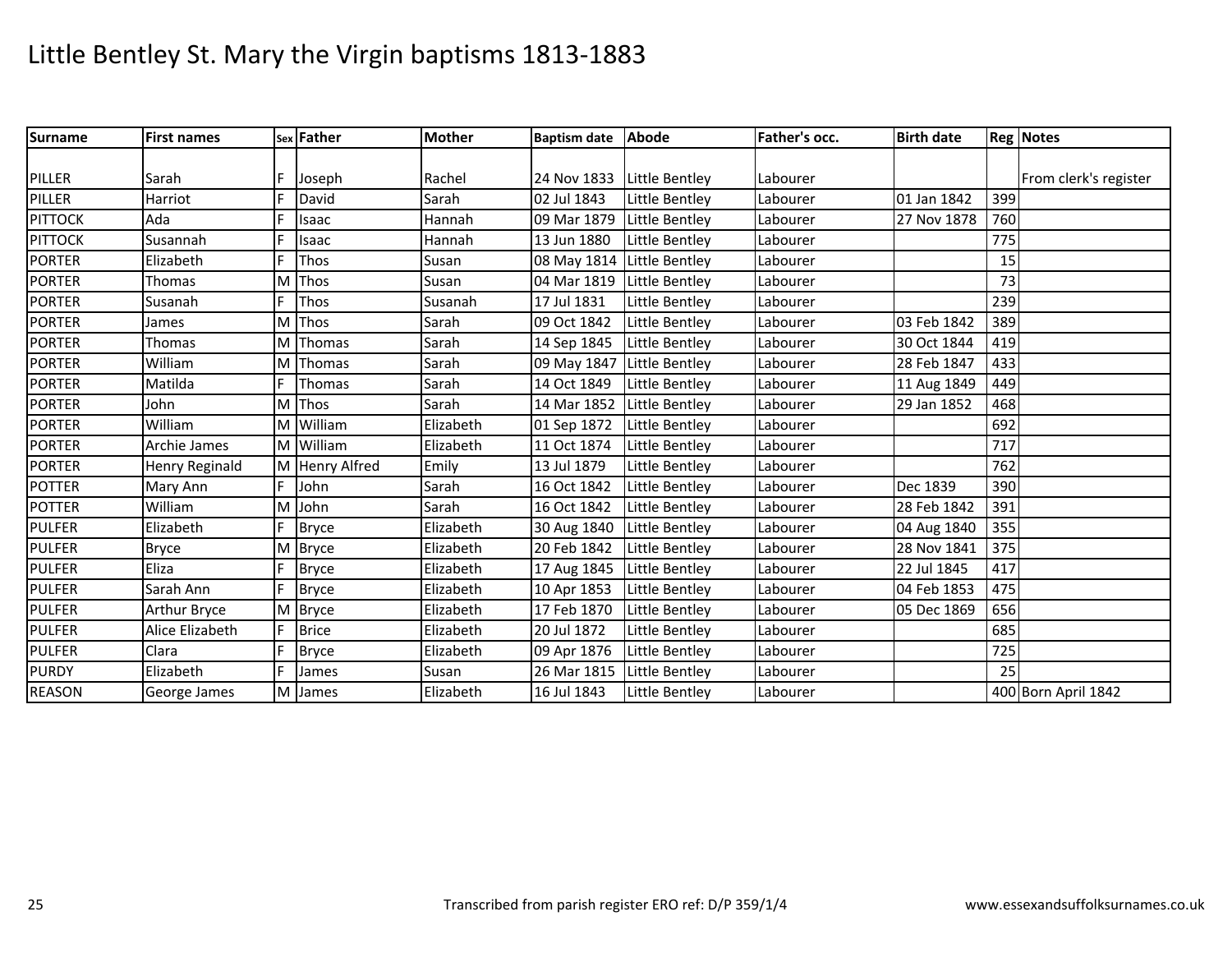| <b>Surname</b> | <b>First names</b> |    | sex Father | <b>Mother</b> | <b>Baptism date</b>          | <b>Abode</b>          | Father's occ. | <b>Birth date</b> |     | <b>Reg Notes</b>        |
|----------------|--------------------|----|------------|---------------|------------------------------|-----------------------|---------------|-------------------|-----|-------------------------|
|                |                    |    |            |               |                              |                       |               |                   |     |                         |
|                |                    |    |            |               |                              |                       |               |                   |     |                         |
|                |                    |    |            |               |                              |                       |               |                   |     | Two notes explaining    |
|                |                    |    |            |               |                              |                       |               |                   |     | that the entry was      |
|                |                    |    |            |               |                              |                       |               |                   |     | falseHarriet was the    |
|                |                    |    |            |               |                              |                       |               |                   |     | bastard of Esther       |
|                |                    |    |            |               |                              | 36 leybourne Road,    |               |                   |     | Rycraft by James        |
| <b>REEVE</b>   | Harriet            | F  | Robert     | Esther        | 13 Jan 1856                  | Kentish Town          | Labourer      | 06 Nov 1855       |     | 507 Smith of Lt Bentley |
| <b>ROUSE</b>   | Danel              | M  | Danel      | Sarah         | 03 Dec 1815                  | Little Bentley        | Labourer      |                   | 31  |                         |
| ROUSE          | Susan              | F  | Danel      | Sarah         | 03 Dec 1815                  | Little Bentley        | Labourer      |                   | 32  |                         |
| <b>ROUSE</b>   | Mary               | F  | Daniel     | Sarah         | 17 Jan 1819                  | Little Bentley        | Labourer      |                   | 69  |                         |
| <b>ROUSE</b>   | Ann                | F  | Daniel     | Sarah         | 17 Jan 1819                  | Little Bentley        | Labourer      |                   | 70  |                         |
| <b>ROUSE</b>   | Charlotte          | F. |            | Sarah         | 22 Sep 1823                  | Little Bentley        |               |                   |     | 145 Widow               |
|                |                    |    |            |               |                              |                       |               |                   |     | Base born. Barling      |
| <b>ROUSE</b>   | James              | M  |            | Sarah         | 20 Nov 1825                  | Little Bentley        | Labourer      |                   |     | 169 written over Rouse  |
| <b>ROUSE</b>   | James Henry        |    | M Daniel   | Sarah         | 20 Sep 1846                  | Little Bentley        | Labourer      | 20 Sep 1846       | 427 |                         |
| <b>RYCRAFT</b> | Mary Ann           | F  | Jacob      | Sarah         | 18 Apr 1819                  | <b>Little Bentley</b> | Labourer      |                   | 75  |                         |
| <b>RYCRAFT</b> | Sarah              | F  | Jacob      | Sarah         | 18 Apr 1819                  | Little Bentley        | Labourer      |                   | 76  |                         |
| <b>RYCRAFT</b> | Eliza              | F  | Jacob      | Sarah         | 25 Dec 1822                  | Little Bentley        | Labourer      |                   | 130 |                         |
| <b>RYCRAFT</b> | James              |    | M Jacob    | Sarah         | 25 Dec 1822                  | Little Bentley        | Labourer      |                   | 130 |                         |
| <b>RYCRAFT</b> | Harriet            | F  | Jacob      | Sarah         | 16 Jan 1825                  | Little Bentley        | Labourer      |                   | 161 |                         |
| <b>RYCRAFT</b> | Hannah             | F  | Jacob      | Sarah         | 21 Aug 1827                  | Little Bentley        | Labourer      |                   | 191 |                         |
| <b>RYCRAFT</b> | Hannah             | F  | Jacob      | Sarah         | 02 Nov 1828                  | Little Bentley        | Labourer      |                   | 206 |                         |
| <b>RYCRAFT</b> | Emma               | F  | Jacob      | Sarah         | 11 Sep 1831                  | Little Bentley        | Labourer      |                   | 243 |                         |
|                |                    |    |            |               |                              |                       |               |                   |     |                         |
| <b>RYCRAFT</b> | Ester              | F. | Jacob      | Sarah         | 13 Sep 1835                  | <b>Little Bentley</b> | Labourer      |                   |     | From clerk's register   |
| <b>RYCRAFT</b> | William            |    | M Jacob    | Sarah         | 03 Sep 1837                  | Little Bentley        | Labourer      |                   | 317 |                         |
|                |                    |    |            |               |                              |                       |               |                   |     | Thomas is baptised on   |
|                |                    |    |            |               |                              |                       |               |                   |     | 29 Apr in clerk's       |
| <b>RYCRAFT</b> | Matilda            |    | M James    | Hanah         | 28 Sep 1849                  | Little Bentley        | Labourer      | 10 Sep 1849       |     | 448 register            |
|                |                    |    |            |               |                              |                       |               |                   |     |                         |
| <b>RYCRAFT</b> | Matildar           | F. | James      | Elizabeth     | 28 Oct 1849   Little Bentley |                       | Labourer      |                   |     | From clerk's register   |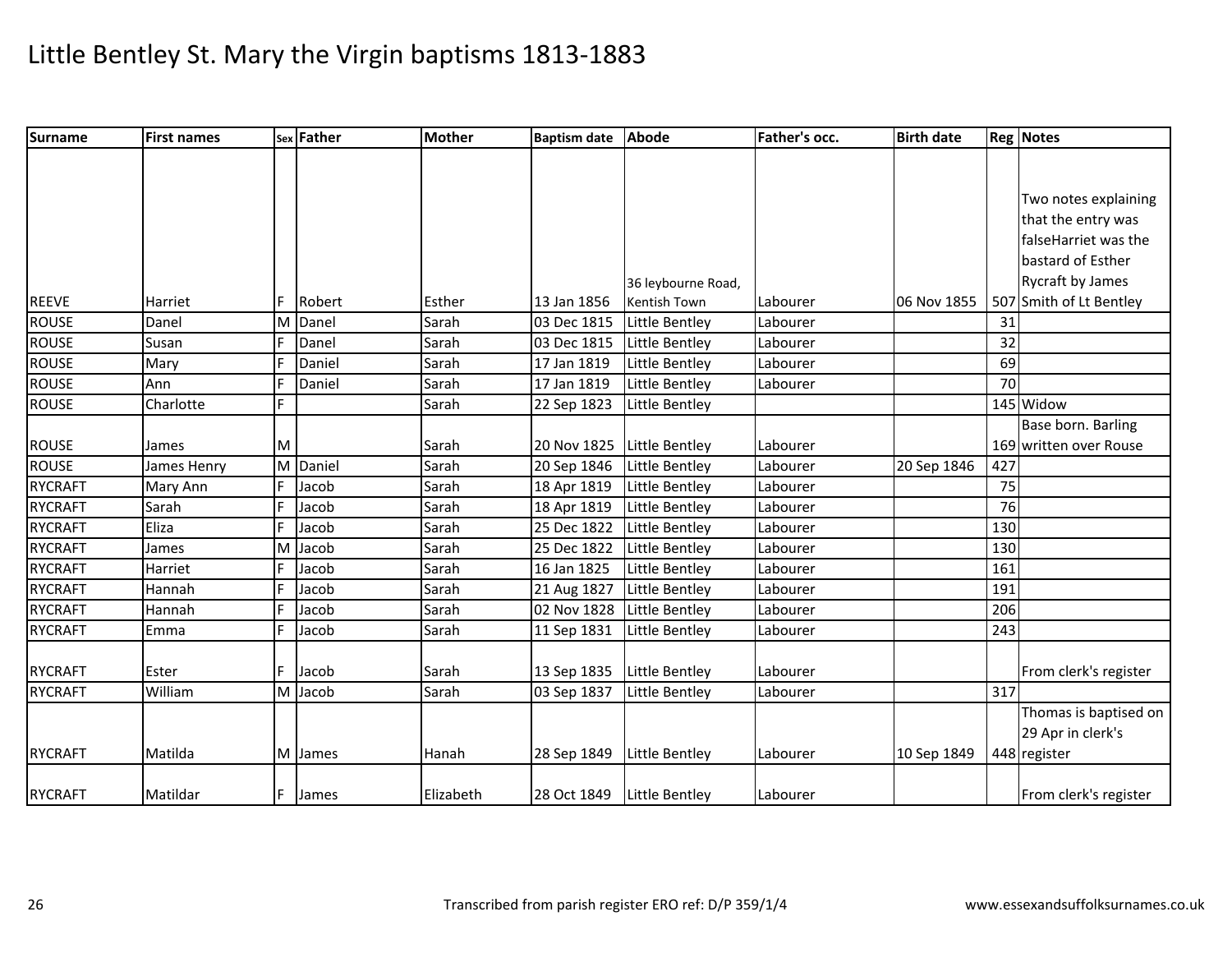| Surname         | <b>First names</b> |   | sex Father | <b>Mother</b> | <b>Baptism date</b>        | Abode                 | Father's occ. | <b>Birth date</b> |     | <b>Reg Notes</b>         |
|-----------------|--------------------|---|------------|---------------|----------------------------|-----------------------|---------------|-------------------|-----|--------------------------|
| <b>RYCRAFT</b>  | Jacob James        |   | M James    | Elizabeth     | 04 Jan 1852                | <b>Little Bentley</b> | Labourer      | 08 Nov 1851       | 467 |                          |
| <b>RYCRAFT</b>  | William            | M | James      | Elizabeth     | 19 Mar 1854                | Little Bentley        | Labourer      | 05 Jan 1854       | 487 |                          |
| <b>RYCRAFT</b>  | Elizabeth Ann      | F | James      | Elizabeth     | 12 Oct 1856                | Little Bentley        | Labourer      | 26 Aug 1856       | 515 |                          |
| <b>RYCRAFT</b>  | Fredrick           | M | James      | Elizabeth     | 15 Dec 1858                | Little Bentley        | Labourer      | 14 Dec 1858       | 533 |                          |
| <b>RYCRAFT</b>  | Sarah Ann          | F | James      | Elizabeth     | 09 Jun 1861                | Little Bentley        | Labourer      | 14 Apr 1861       | 560 |                          |
| <b>RYCRAFT</b>  | William            | M | James      | Elizabeth     | 09 Aug 1863                | Little Bentley        | Labourer      | 31 May 1863       | 577 |                          |
| <b>RYCRAFT</b>  | Bertha             | F | James      | Elizabeth     | 12 Nov 1865                | Little Bentley        | Labourer      | 16 Sep 1865       | 602 |                          |
| <b>RYCRAFT</b>  | Mary Ann           |   | James      | Elizabeth     | 05 Apr 1868                | Little Bentley        | Machine owner | 12 Feb 1868       | 628 |                          |
| <b>RYCRAFT</b>  | Rebecca            | F |            | Elizabeth Ann | 02 Feb 1875                | Little Bentley        |               |                   |     | 720 Spinster             |
|                 |                    |   |            | Rose Anna     |                            |                       |               |                   |     |                          |
| <b>RYCRAFT</b>  | James              |   | M Jacob    | Sh__ey        | 04 Sep 1881                | Little Bentley        | Machine man   |                   | 783 |                          |
| <b>RYCRAFT</b>  | Ethel              |   | Jacob      | Rose Ann      | 19 Mar 1883                | Little Bentley        | Machine man   |                   | 797 |                          |
| <b>SADLER</b>   | William            |   | M Isaac    | Sarah         | 17 Mar 1850                | Little Bentley        | Labourer      | 27 Oct 1849       | 452 |                          |
| SALMON          | William            |   | M Sammial  | Elizabeth     | 19 Oct 1835                | Little Bentley        | Wealright     |                   | 297 |                          |
| SALMON          | John               |   | M Thomas   | Betsy         | 17 Aug 1831                | Little Bentley        | Wheelwright   |                   | 241 |                          |
|                 | Amma               |   |            |               |                            |                       |               |                   |     |                          |
| <b>SALMON</b>   | Newcomb            |   | Thomas     | <b>Betsy</b>  | 24 Sep 1837                | Little Bentley        | Wheelwright   |                   | 318 |                          |
| <b>SANDERS</b>  | Daniel             |   | M Thomas   | Sarah         | 27 Feb 1827                | Little Bentley        | Steward       |                   | 183 |                          |
| <b>SAWKINS</b>  | Ambrose Page       | M |            | Eliza         | 20 May 1877                | <b>Little Bentley</b> |               |                   |     | 734 Single woman         |
| SAWYER          | Eliza              | F |            | Sarah         | 16 Sep 1847                | Little Bentley        |               | 12 May 1847       |     | 438 Spinster             |
| <b>SEAGAR</b>   | Hariet Ann         | F | Samuel     | Ann           | 01 Jul 1827                | Little Bentley        | Carpenter     |                   | 190 |                          |
| <b>SEAGARS</b>  | Mahala             | F | Samuel     | Susan         | 10 Jun 1821                | Little Bentley        | Carpenter     |                   | 107 |                          |
| <b>SEGARS</b>   | Mariann            | F | Samuel     | Susan         | 12 May 1816 Little Bentley |                       | Carpenter     |                   | 37  |                          |
|                 |                    |   |            |               |                            |                       |               |                   |     | Illegitimatr twin son of |
| <b>SEGER</b>    | Henry              | M |            | Sarah         | 26 Jun 1854                | <b>Little Bentley</b> |               | 19 Jan 1854       |     | 502 spinster             |
|                 |                    |   |            |               |                            |                       |               |                   |     | Illegitimate twin son of |
| <b>SEGER</b>    | John               | M |            | Sarah         | 26 Jun 1854                | Little Bentley        |               | 19 Jan 1854       |     | 503 spinster             |
| <b>SERGEANT</b> | <b>Emily Jane</b>  | F |            | Jessie        | 11 Aug 1872                | Manningtree           |               |                   |     | 691 Single woman         |
| <b>SEXTON</b>   | William            |   | M Robt     | Martha        | 08 Jan 1832                | Little Bentley        | Labourer      |                   | 249 |                          |
| <b>SIMMONDS</b> | James              |   | M Samuel   | Elizabeth     | 17 Sep 1876                | <b>Gt Bentley</b>     | Labourer      |                   | 731 |                          |
| <b>SIMMONS</b>  | David              | M |            | Sarah         | 07 Nov 1813                | Little Bentley        |               |                   |     | 11 Base born             |
| <b>SIMMONS</b>  | John               |   | M Joseph   | Mary          | 09 Mar 1817                | <b>Little Bentley</b> | Labourer      |                   | 48  |                          |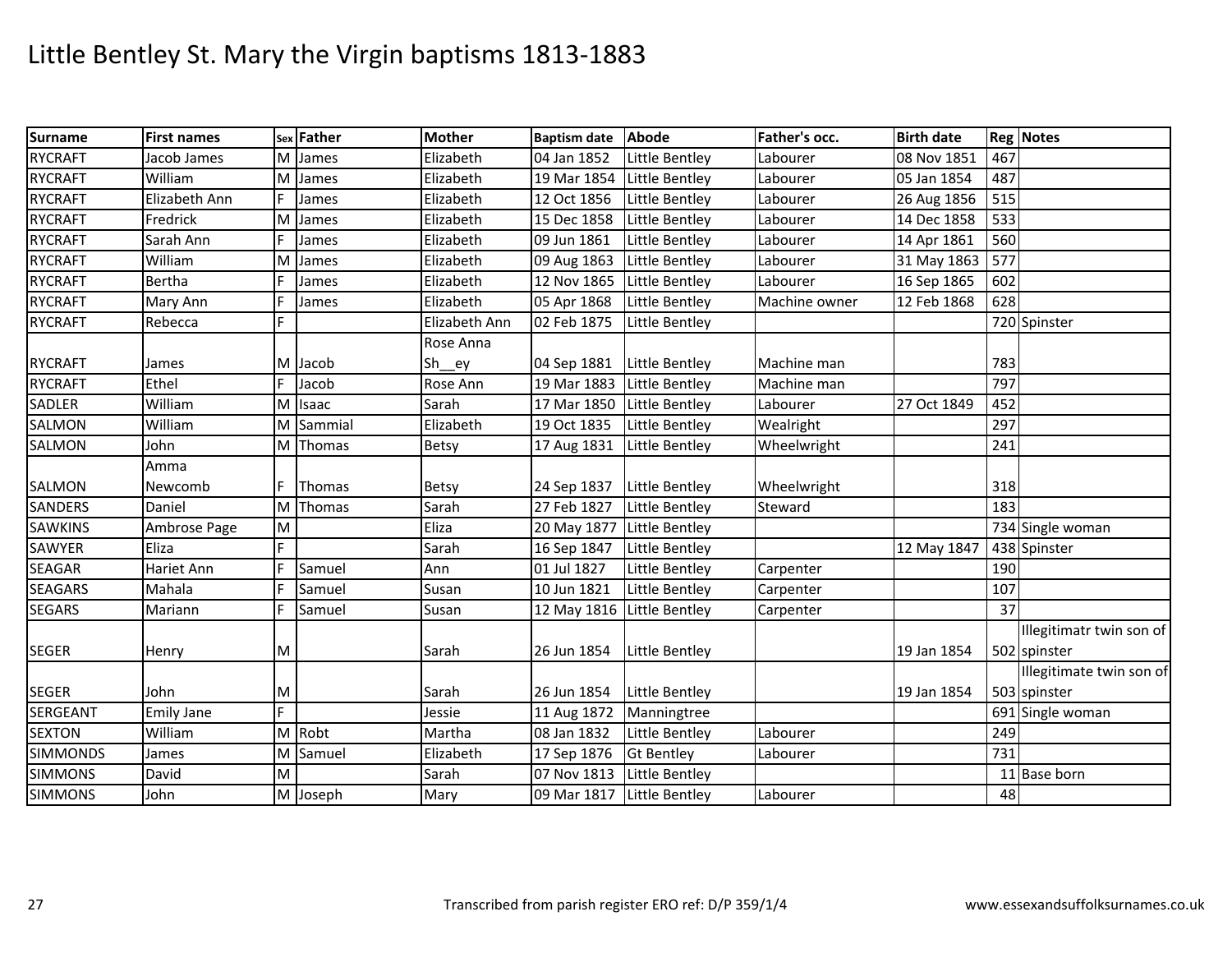| <b>Surname</b>      | <b>First names</b>   |     | sex Father           | <b>Mother</b> | Baptism date Abode         |                       | Father's occ.  | <b>Birth date</b> |     | <b>Reg Notes</b>        |
|---------------------|----------------------|-----|----------------------|---------------|----------------------------|-----------------------|----------------|-------------------|-----|-------------------------|
| <b>SIMMONS</b>      | Maryan               |     | Joseph               | Mary          | 15 Sep 1822                | Little Bentley        | Labourer       |                   | 125 |                         |
| <b>SIMMONS</b>      | Maria                | F   | Joseph               | Mary          | 15 Sep 1822                | Little Bentley        | Labourer       |                   | 126 |                         |
| <b>SIMMONS</b>      | Judith               |     | Joseph               | Mary          | 15 Sep 1822                | Little Bentley        | Labourer       |                   | 127 |                         |
| <b>SIMONS</b>       | Ann                  | E   | John                 | Sarah         | 02 Apr 1854                | Little Bentley        | Groom          | 29 Dec 1853       | 489 |                         |
|                     |                      |     |                      |               |                            |                       |                |                   |     | Illegitmate son of      |
| <b>SIZER</b>        | Archer               | M   |                      | Sarah         | 21 Sep 1857                | Little Bentley        |                |                   |     | 525 spinster            |
| <b>SKEET</b>        | Eliza                | E   | James                | Ellen         | 26 Apr 1868                | Little Bentley        | Labourer       | 01 Mar 1868       | 629 |                         |
| <b>SKEET</b>        | Sarah Elizabeth      |     | James                | Ellen         | 10 Jul 1870                | Little Bentley        | Labourer       | 13 May 1870       | 664 |                         |
| <b>SKEET</b>        | James                | M   | James                | Ellen         | 11 Aug 1872                | Little Bentley        | Labourer       |                   | 688 |                         |
| <b>SKEET</b>        | Edgar                |     | M James              | Ellen         | 09 Aug 1874                | Little Bentley        | Labourer       |                   | 714 |                         |
| <b>SMITH</b>        | William              | M   | Charles              | Mary          | 06 Aug 1854                | Little Bentley        | Labourer       | 29 Apr 1854       | 494 |                         |
| <b>SMITH</b>        | Elizabeth            |     | James                | Phoebe        | 26 Nov 1854                | Little Bentley        | Servant        | 23 Sep 1854       | 496 |                         |
| <b>SMITH</b>        | Louisa               |     | James                | Phoebe        | 11 Jan 1857                | Little Bentley        | Servant        | 02 Oct 1856       | 517 |                         |
| <b>SMITH</b>        | Lizzie Jane          | F   | James                | Elizabeth     | 04 Apr 1866                | Little Bentley        | Groom          | 28 Jan 1866       | 607 |                         |
| <b>SMITH</b>        | George Henry         | M   | James Matthew        | Emma          | 31 Dec 1866                | Little Bentley        | <b>Butcher</b> | 31 Mar 1864       | 617 |                         |
| <b>SMITH</b>        | Eliza Emma           | F   | James Mathew         | Emma          | 23 May 1870 Little Bentley |                       | <b>Butcher</b> | 16 Jun 1867       | 660 |                         |
| <b>SMITH</b>        | Annie Clara          | E   | James Mathew         | Emma          | 23 May 1870 Little Bentley |                       | <b>Butcher</b> | 16 Oct 1868       | 661 |                         |
| <b>SMITH</b>        | <b>Walter Ernest</b> |     | M James Mathew       | Emma          | 23 May 1870 Little Bentley |                       | <b>Butcher</b> | 24 Apr 1870       | 662 |                         |
| <b>SNELL</b>        | William              |     | M William            | Sarah         | 02 Jun 1850                | Little Bentley        | <b>Baker</b>   |                   |     | From clerk's register   |
|                     |                      |     |                      |               |                            |                       |                |                   |     | The Revd. Mr in clerk's |
| <b>SOMERS SMITH</b> | Caroline Sophia      | F   | <b>Henry Richard</b> | Caroline      | 14 Aug 1845 Little Bentley |                       | <b>Clerk</b>   | 17 Jul 1845       |     | 416 register            |
| <b>SOMERS SMITH</b> | <b>Robert Vernon</b> |     | M Henry Richard      | Caroline      | 20 Jul 1848                | Little Bentley        | Clerk          | 23 May 1848       |     | 441 The vicar           |
| <b>SORRELL</b>      | Maud Louisa          | F   | Benjamin             | Harriet Maria | 19 Aug 1875                | Little Bentley        | <b>Baker</b>   |                   | 722 |                         |
| SOUTH               | Thomas               |     | M John               | Rebecker      | 08 Dec 1822                | Little Bentley        | Farmer         |                   | 129 |                         |
| SOUTH               | Clementina           | F   | John                 | Rebeckar      | 09 May 1824                | Little Bentley        | Farmer         |                   | 154 |                         |
| <b>SOUTHGATE</b>    | Eliza                | l E | James                | Elizabeth     | 23 Jun 1822                | Little Bentley        | Labourer       |                   | 122 |                         |
| SOUTHGATE           | James                | M   | James                | Elizabeth     | 25 Apr 1824                | Little Bentley        | Labourer       |                   | 153 |                         |
| SOUTHGATE           | John                 | M   | James                | Elizabeth     | 16 Jul 1826                | <b>Little Bentley</b> | Labourer       |                   | 180 |                         |
| SOUTHGATE           | Lucy                 | F   | James                | Elizabeth     | 20 Nov 1828                | Little Bentley        | Labourer       |                   | 208 |                         |
| SOUTHGATE           | Maryer               | F   | Jas                  | Elizabeth     | 10 Oct 1830                | Little Bentley        | Labourer       |                   | 226 |                         |
| SOUTHGATE           | Mary                 | F   | James                | Elizabeth     | 23 Mar 1834                | Little Bentley        | Labourer       |                   | 276 |                         |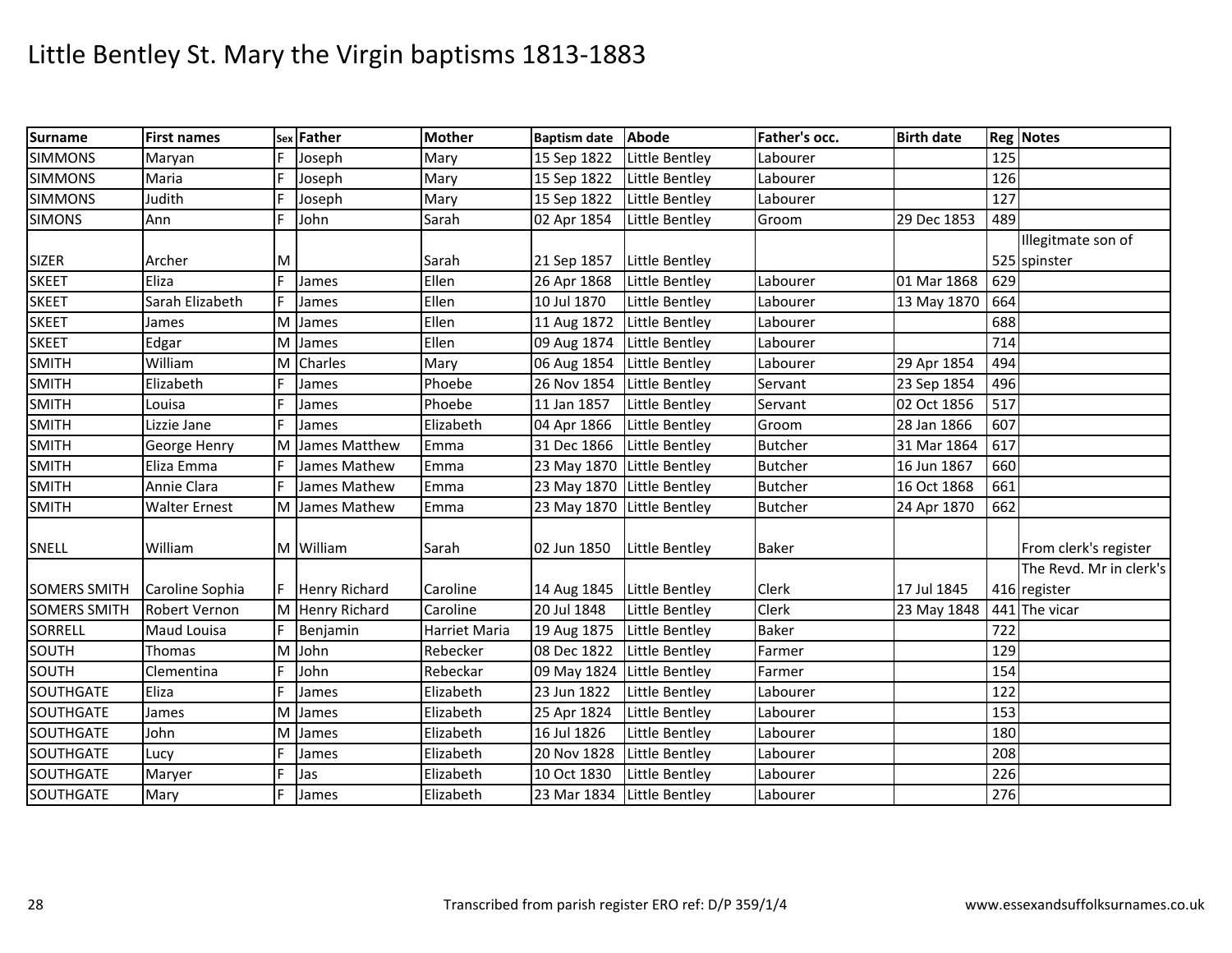| <b>Surname</b>   | <b>First names</b>     |   | sex Father | <b>Mother</b> | <b>Baptism date</b>        | <b>Abode</b>          | Father's occ. | <b>Birth date</b> |     | <b>Reg Notes</b>      |
|------------------|------------------------|---|------------|---------------|----------------------------|-----------------------|---------------|-------------------|-----|-----------------------|
| SOUTHGATE        | James                  | M | James      | Charlotte     | 01 Sep 1852                | Little Bentley        | Labourer      | 16 Aug 1852       | 474 |                       |
| SOUTHGATE        | Robert                 |   | M James    | Charlotte     | 18 Feb 1854                | Little Bentley        | Labourer      | 07 Feb 1854       | 486 |                       |
| <b>SOUTHGATE</b> | Charles William        |   | M Charles  | Elizabeth     | 11 Aug 1861                | Little Bentley        | Labourer      | 09 Jul 1861       | 566 |                       |
| SOUTHGATE        | Annie Maria            |   | Robert     | Maria         | 09 May 1880 Little Bentley |                       | Labourer      |                   | 774 |                       |
| <b>SOUTHGATE</b> | George                 |   | M Robert   | Maria         | 02 Oct 1881                | Little Bentley        | Labourer      |                   | 784 |                       |
| SPARROW          | Mary Ann               | F | William    | Jane          | 13 Jun 1819                | Little Bentley        | Farrier       |                   | 79  |                       |
| <b>STEBBING</b>  | David                  |   | M David    | Elizabeth     | 17 May 1818                | Little Bentley        | Labourer      |                   | 62  |                       |
| <b>STEBBING</b>  | Elizabeth              |   | John       | Susannah      | 13 Oct 1846                | Little Bentley        | Labourer      | 26 Sep 1846       | 428 |                       |
| <b>STEBBINGS</b> | John                   |   | M David    | Elizabeth     | 23 Jun 1822                | Little Bentley        | Labourer      |                   | 123 |                       |
| <b>STEBBINGS</b> | George                 |   | M David    | Elizabeth     | 07 Nov 1824                | Little Bentley        | Labourer      |                   | 159 |                       |
| <b>STEBBINGS</b> | William                |   | M David    | Elizabeth     | 04 Dec 1825                | Little Bentley        | Labourer      |                   | 170 |                       |
| <b>STEBINGS</b>  | Eleanor                | F | David      | Elizabeth     | 13 Jul 1817                | Little Bentley        | Labourer      |                   | 55  |                       |
|                  |                        |   |            |               |                            |                       |               |                   |     | From St Peter's       |
| <b>SWINNEY</b>   | Maria                  | F | John       | Charlotte     | 12 Aug 1832                | <b>Little Bentley</b> | Tailor        |                   |     | 254 Colchester        |
| <b>TAILER</b>    | Edward                 |   | M William  | Ann           | 15 Sep 1834                | Little Bentley        | Labourer      |                   | 284 |                       |
|                  |                        |   |            |               |                            |                       |               |                   |     |                       |
| <b>TAILOR</b>    | Esster                 |   | John       | Amey          | 12 Dec 1835                | Little Bentley        | Labourer      |                   |     | From clerk's register |
| <b>TAYLOR</b>    | Sarah                  |   | John       | Amy           | 17 Sep 1820                | Little Bentley        | Labourer      |                   | 98  |                       |
| <b>TAYLOR</b>    | Ann                    | F | John       | Amy           | 17 Sep 1820                | Little Bentley        | Labourer      |                   | 99  |                       |
| <b>TAYLOR</b>    | John                   | м | John       | Amy           | 24 Nov 1822                | Little Bentley        | Labourer      |                   | 128 |                       |
| <b>TAYLOR</b>    | Hanah                  |   | John       | Amy           | 15 May 1831                | Little Bentley        | Labourer      |                   | 233 |                       |
| <b>TAYLOR</b>    | Emma                   |   | John       | Amey          | 24 Oct 1841                | Little Bentley        | Labourer      | 19 Jan 1841       | 372 |                       |
| <b>TAYLOR</b>    | Esther                 | E | John       | Amey          | 29 Aug 1835                | Little Bentley        | Labourer      |                   | 294 |                       |
| <b>TAYLOR</b>    | John                   | м | William    | Eliza         | 03 Nov 1869                | Little Bentley        | Labourer      | 09 Aug 1869       | 652 |                       |
| <b>TAYLOR</b>    | Matilda Ann            |   | William    | Eliza         | 26 Nov 1861                | Little Bentley        | Labourer      |                   | 682 |                       |
| <b>TAYLOR</b>    | <b>Robert Charles</b>  | M | William    | Eliza         | 20 Jun 1874                | Little Bentley        | Labourer      |                   | 711 |                       |
| <b>TAYLOR</b>    | George Samuel          |   | M William  | Eliza         | 17 Sep 1876                | Little Bentley        | Labourer      |                   | 729 |                       |
| <b>TAYLOR</b>    | <b>Beatrice Louisa</b> | F | Wiliam     | Eliza         | 13 Oct 1878                | Little Bentley        | Labourer      | 01 Aug 1878       |     | 752 Postumous child   |
| <b>THORPE</b>    | <b>Thomas</b>          |   | M Thomas   | Lidia         | 25 Apr 1813                | Little Bentley        | Labourer      |                   | 5   |                       |
| <b>TOSBELL</b>   | Henry                  |   | M Thos     | Elizabeth     | 25 Sep 1831                | Little Bentley        | Labourer      |                   | 244 |                       |
| <b>TRAILER</b>   | Eliza                  | E | William    | Ann           | 15 Oct 1831                | Little Bentley        | Labourer      |                   | 245 |                       |
| <b>TRAILER</b>   | Edward                 |   | M William  | Anne          | 08 Apr 1839                | Little Bentley        | Labourer      | 07 Apr 1839       | 340 |                       |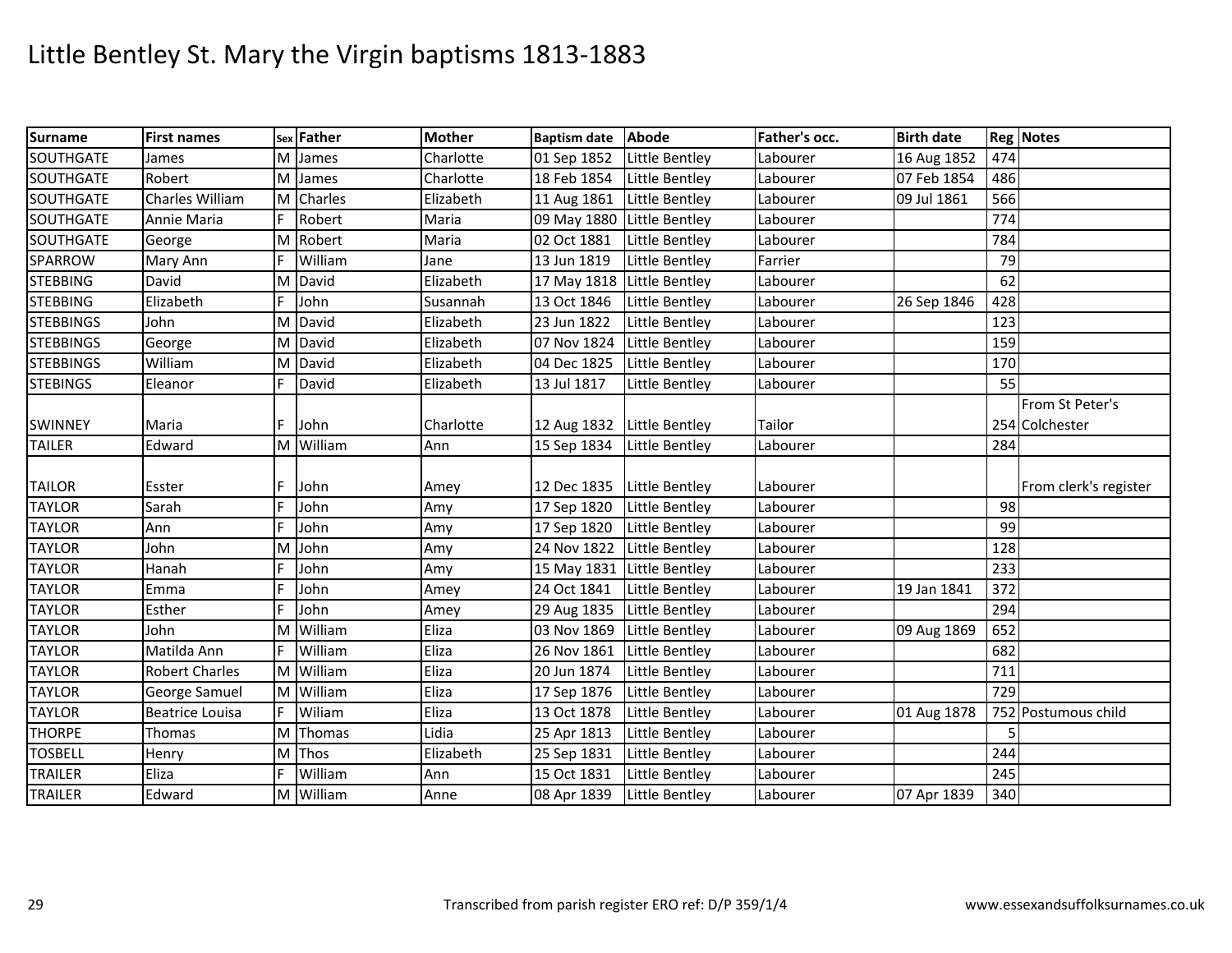| <b>Surname</b>  | <b>First names</b>      |    | sex Father | <b>Mother</b> | Baptism date Abode         |                | Father's occ. | <b>Birth date</b> |     | <b>Reg Notes</b>      |
|-----------------|-------------------------|----|------------|---------------|----------------------------|----------------|---------------|-------------------|-----|-----------------------|
|                 |                         |    |            |               |                            |                |               |                   |     | Tyeward in clerk's    |
| <b>TYE</b>      | William                 |    | M Thomas   | Alice         | 16 Mar 1845 Little Bentley |                | Carter        | 04 Jul 1821       |     | 409 register          |
| <b>WAGSTAFF</b> | Thomas                  |    | M Timothy  | Martha        | 06 Mar 1814                | Little Bentley | Farmer        |                   | 13  |                       |
| <b>WAGSTAFF</b> | Martha                  | F  | Timothy    | Martha        | 25 Jun 1815                | Little Bentley | Farmer        |                   | 27  |                       |
| <b>WAGSTAFF</b> | Timothy                 |    | M Timothy  | Martha        | 07 Jan 1816                | Little Bentley | Farmer        |                   | 33  |                       |
| <b>WAGSTAFF</b> | John                    |    | M Timothy  | Martha        | 02 Mar 1817                | Little Bentley | Farmer        |                   | 47  |                       |
| <b>WAGSTAFF</b> | Elizabeth               | F  | Timothy    | Martha        | 01 Feb 1818                | Little Bentley | Farmer        |                   | 60  |                       |
| <b>WAGSTAFF</b> | Eliza                   | E  | Timothy    | Martha        | 06 Feb 1820                | Little Bentley | Farmer        |                   | 86  |                       |
| <b>WAGSTAFF</b> | Samuel                  |    | M Timothy  | Martha        | 15 Apr 1821                | Little Bentley | Farmer        |                   | 102 |                       |
| <b>WARNER</b>   | Kezia                   | F  | John       | Maria         | 30 Sep 1838                | Little Bentley | Labourer      |                   | 332 |                       |
|                 |                         |    |            |               |                            |                |               |                   |     | Ward in clerk's       |
| <b>WOOD</b>     | Sarah                   |    | Henrey     | Sarah         | 21 Aug 1853                | Little Bentley | Labourer      | 14 Jun 1853       |     | 477 register          |
| <b>WOODARD</b>  | Lucy                    |    | George     | Elizabeth     | 26 Mar 1815                | Little Bentley | Labourer      |                   | 24  |                       |
| <b>WOODARD</b>  | William                 | M  | William    | Susan         | 08 Feb 1828                | Little Bentley | Labourer      |                   | 197 |                       |
|                 |                         |    |            |               |                            |                |               |                   |     |                       |
| <b>WOODARD</b>  | George                  |    | M Wilm     | Susan         | 28 Jul 1833                | Little Bentley | Labourer      |                   |     | From clerk's register |
| <b>WOODARD</b>  | Charles                 | M  | William    | Susannah      | 01 May 1842 Little Bentley |                | Labourer      | 28 Jul 1841       | 377 |                       |
| <b>WOODARD</b>  | Susannah                | F  | William    | Susan         | 03 Sep 1850                | Little Bentley | Labourer      | 22 Aug 1850       | 457 |                       |
| <b>WOODLEY</b>  | Christopher Wren        | M  |            | Mary          | 13 Jul 1879                | Little Bentley |               |                   |     | 763 Spinster          |
| <b>WOODS</b>    | Mary Ann                | F  | John       | Margarate     | 18 May 1817                | Little Bentley | Thatcher      |                   | 51  |                       |
| <b>WOODS</b>    | Margrat Leak            |    | John       | Margrat       | 22 Jul 1821                | Little Bentley | Thatcher      |                   | 109 |                       |
| <b>WOODS</b>    | Caroline                | E  | John       | Margaret      | 18 Apr 1824                | Little Bentley | Thatcher      |                   | 152 |                       |
|                 | Mary Ann                |    |            |               |                            |                |               |                   |     | Illegitimate child of |
| <b>WOODS</b>    | Fisher                  |    |            | Margaret      | 29 Dec 1839                | Little Bentley |               | 28 Dec 1839       |     | 346 spinster          |
| <b>WOODWARD</b> | Isaac                   |    | M Isaac    | Elizabeth     | 22 Jul 1821                | Little Bentley | Labourer      |                   | 110 |                       |
| <b>WOODWARD</b> | Charlotte               | F. |            | Charlotte     | 04 Dec 1825                | Little Bentley |               |                   |     | 171 Base born         |
| <b>WOODWARD</b> | Emma                    | F  | William    | Susan         | 09 Oct 1836                | Little Bentley | Labourer      |                   | 308 |                       |
| <b>WOODWARD</b> | George                  |    | M William  | Susan         | 24 Feb 1833                | Little Bentley | Labourer      |                   | 260 |                       |
| <b>WOODWARD</b> | <b>Charles Robert</b>   |    | M Charles  | Elizabeth     | 13 Oct 1867                | Wivenhoe       | Sailor        | 21 Apr 1867       | 622 |                       |
|                 | William John            |    |            |               |                            |                |               |                   |     |                       |
| <b>WOODWARD</b> | Goldacre                |    | M Charles  | Elizabeth     | 16 Jan 1870                | Wivenhoe       | Sailor        | 25 Jul 1869       | 655 |                       |
| <b>WOODWARD</b> | <b>Frederick George</b> |    | M Charles  | Elizabeth     | 09 Nov 1873                | Wivenhoe       | Salor         |                   | 702 |                       |